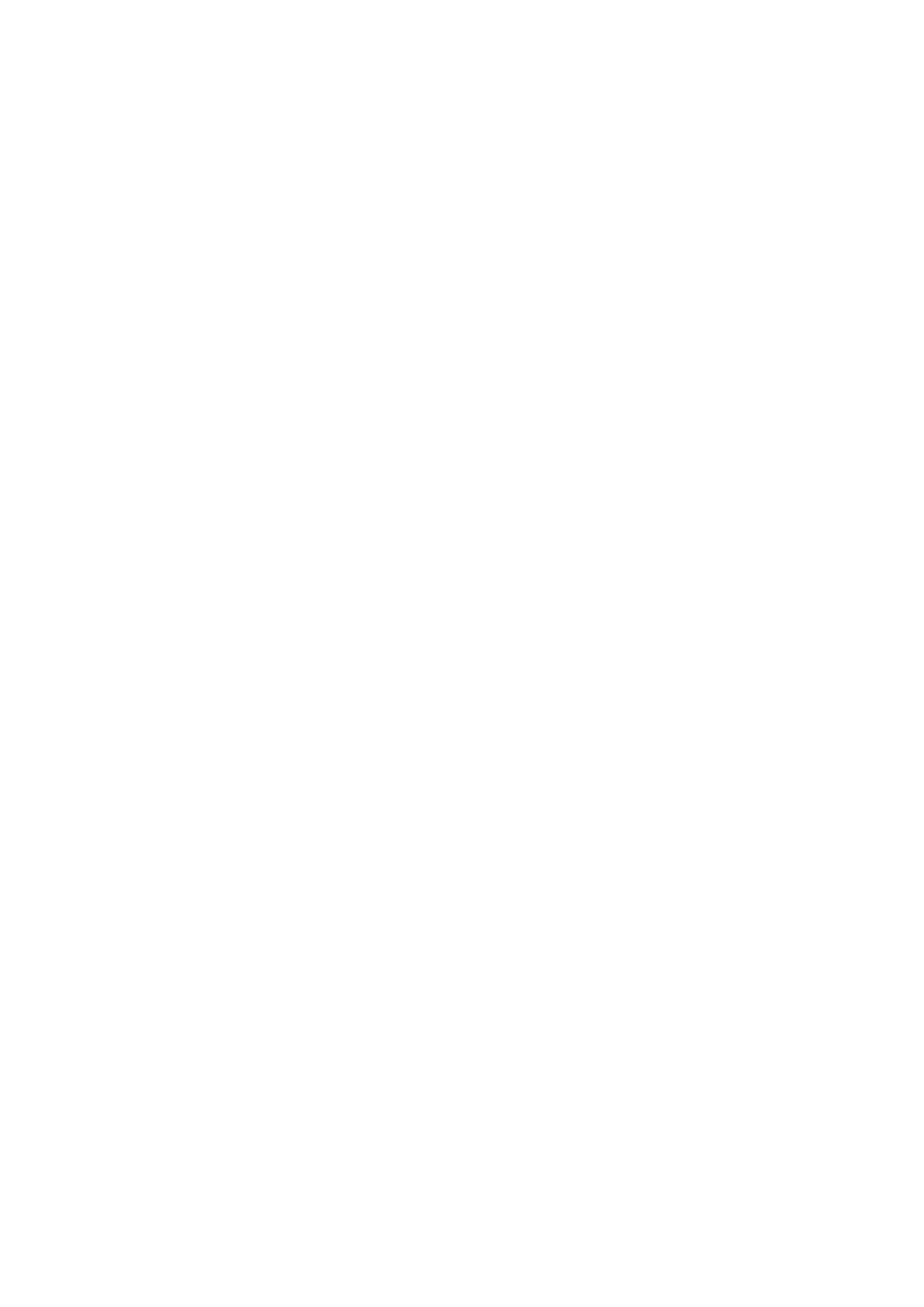### **In the case of Ilias and Ahmed v. Hungary,**

The European Court of Human Rights (Fourth Section), sitting as a Chamber composed of:

Ganna Yudkivska, *President,* Vincent A. De Gaetano, András Sajó, Nona Tsotsoria, Krzysztof Wojtyczek, Gabriele Kucsko-Stadlmayer, Marko Bošnjak, *judges,*

and Marialena Tsirli, *Section Registrar,*

Having deliberated in private on 28 February 2017,

Delivers the following judgment, which was adopted on that date:

## PROCEDURE

1. The case originated in an application (no. 47287/15) against Hungary lodged with the Court under Article 34 of the Convention for the Protection of Human Rights and Fundamental Freedoms ("the Convention") by two Bangladeshi nationals, Mr Md Ilias Ilias and Mr Ali Ahmed ("the applicants"), on 25 September 2015.

2. The applicants were represented by Ms Barbara Pohárnok, a lawyer practising in Budapest. The Hungarian Government ("the Government") were represented by Mr Tallódi, Agent, Ministry of Justice.

3. On 25 September 2015 the applicants submitted a request for an interim measure under Rule 39 of the Rules of Court. In that request, they sought to be released from the transit zone and that their impending expulsion to Serbia be halted. They submitted that the conditions of their allegedly unlawful detention at the transit zone were inadequate given their vulnerable status and that no legal remedy was available to them. Furthermore, they argued that the expulsion exposed them to a real risk of inhuman and degrading treatment resulting from the risk of chain*refoulement*. They relied on Articles 3, 5 and 13 of the Convention.

4. On 7 October 2015 the Acting President of the Section decided not to indicate to the Government, under Rules 39 of the Rules of Court, the interim measures sought. At the same time, he decided to give priority to the application under Rule 41 and, under Rule 54 § 2 (b) of the Rules of Court, to give notice of the application to the Government and invite them to submit written observations on the admissibility and merits of the case.

5. In their full submissions of 20 October 2015, the applicants alleged that the authorities' conclusion that Serbia would be a "safe third country" in their respect, without a thorough and individualised assessment of their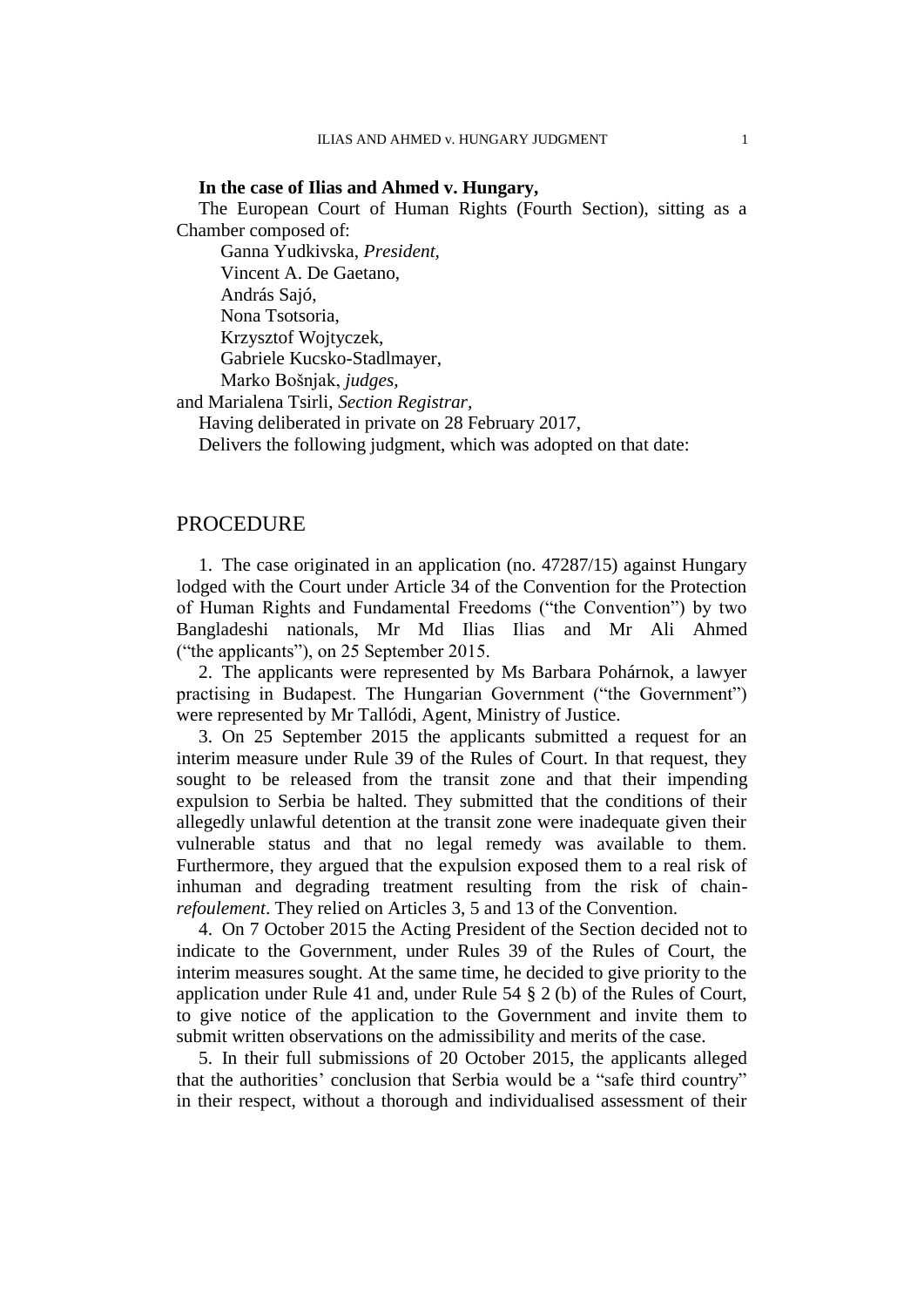cases, had resulted in a breach of Articles 3 and 13 of the Convention. Moreover, they submitted that their protracted confinement in the transit zone, given their vulnerable status and the prevailing conditions, amounted to inhuman treatment in breach of Article 3. Lastly, their deprivation of liberty in the transit zone had been unlawful and had not been remedied by appropriate judicial review, in breach of Article 5 §§ 1 and 4 of the Convention.

6. The Government submitted their observations on 8 July 2016. The applicants submitted their observations in reply on 29 August 2016.

7. On 17 October 2016 the Vice-President of the Section invited the parties, under Rules 54 § 2 (c) of the Rules of Court, to submit further observations on the admissibility and the merits of the application.

8. The Government submitted further observations on 4 November 2016. The applicants submitted further observations in reply on 28 November 2016.

## THE FACTS

### I. THE CIRCUMSTANCES OF THE CASE

9. The applicants were born on 1 January 1983 and 3 June 1980 respectively. Having left their home country, Bangladesh, they travelled through Pakistan, Iran, and Turkey, and entered the territory of the European Union in Greece. From there, they transited through the former Yugoslav Republic of Macedonia to Serbia. Mr Ilias spent some 20 hours on Serbian territory; whereas Mr Ahmed two days. At last, on 15 September 2015 they arrived in the Röszke transit zone situated on the border between Hungary and Serbia. On the same day, they submitted applications for asylum.

10. From that moment on, the applicants stayed inside the transit zone, which they could not leave in the direction of Hungary. They alleged that the transit zone was, in their view, unsuitable for a stay longer than a day, especially in the face of their severe psychological condition. They were effectively locked in a confined area of some 110 square metres, part of the transit zone, surrounded by fence and guarded by officers; and were not allowed to leave it for Hungary. They claimed that they had no access to legal, social or medical assistance while in the zone. Moreover, there was no access to television or the Internet, landline telephone or any recreational facilities. They submitted that they stayed in a room of some 9 square metres containing beds for five.

11. The Government submitted that the containers measured 15 square metres. There were five beds in each container and an electric heater. The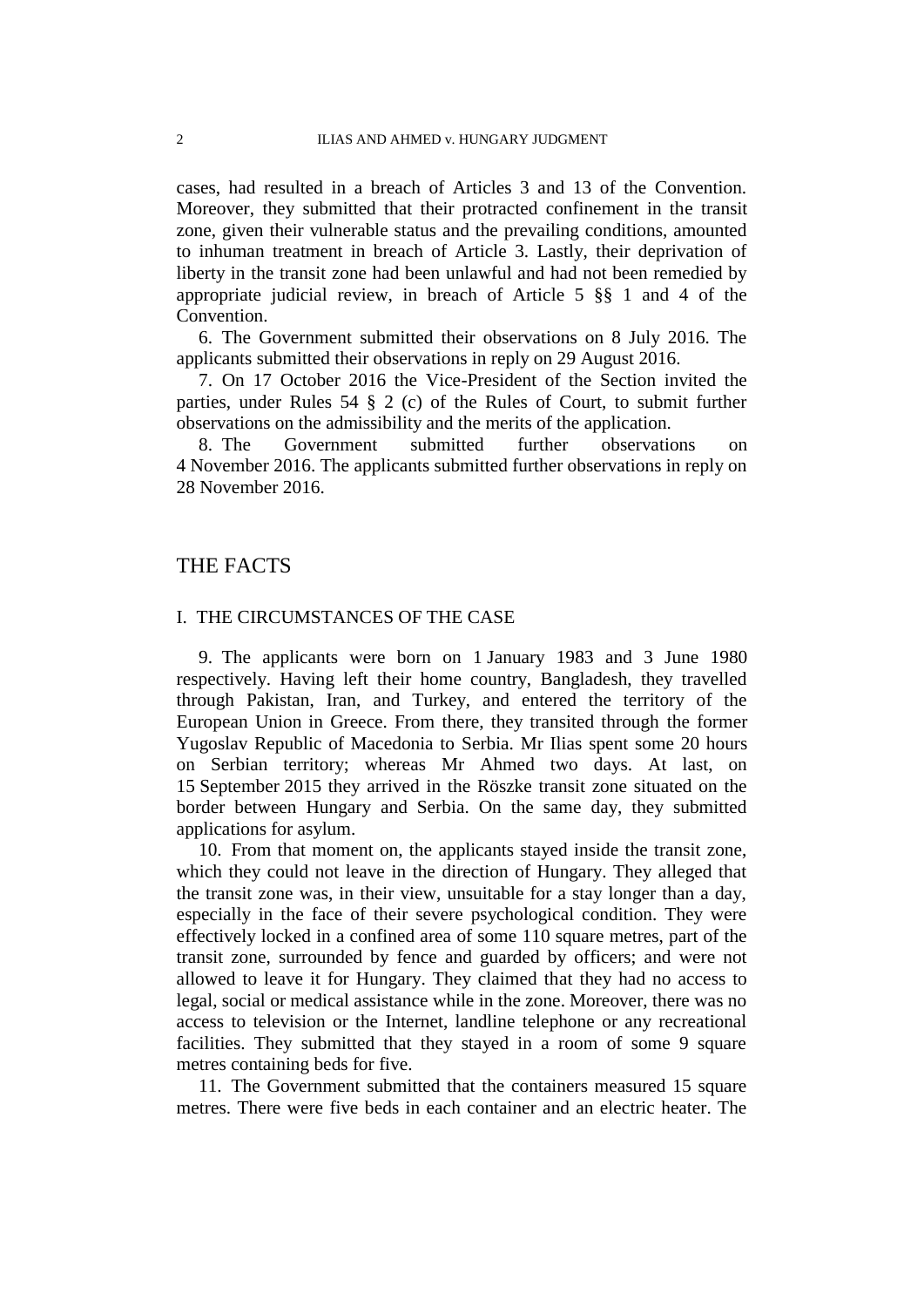number of asylum-seekers never exceeded thirty in the material period. Hot and cold running water and electricity were supplied. Three pork-free meals were available daily to the applicants in a dining-container. Medical care was available for two hours daily by doctors of the Hungarian Defence Force.

12. According to the Report of the European Committee for the Prevention of Torture and Inhuman or Degrading Treatment or Punishment ("CPT") (see paragraphs 36 below), asylum seekers in the Röszke zone were accommodated in rooms of some 13 square metres in ground surface that were equipped with two to five beds fitted with clean mattresses, pillows and bedding. The accommodation containers had good access to natural light and artificial lighting, as well as to electric heating. Further, there was a narrow designated area in front of the containers to which foreign nationals had unrestricted access during the day. The sanitary facilities were satisfactory. The CPT delegation had a good impression of the health-care facilities and the general health care that was provided to foreign nationals in the establishment.

13. The applicants, both illiterate, were interviewed at once by the Citizenship and Immigration Authority ("the asylum authority"). By mistake, the first applicant was interviewed with the assistance of an interpreter in Dari, which he does not speak. Both applicants' mother tongue was Urdu. According to the record of the meeting, the asylum authority gave the first applicant an information leaflet on asylum proceedings, which was also in Dari. The interview lasted two hours. An Urdu interpreter was present for the second applicant's interview, which lasted 22 minutes.

14. According to the notes taken during the interviews Hungary was the first country where both applicants had applied for asylum.

15. By a decision delivered on the very same day of 15 September 2015, the asylum authority rejected the applicants' asylum applications, finding them inadmissible on the grounds that Serbia was to be considered a "safe third country" according to Government Decree no. 191/2015. (VII.21.) on safe countries of origin and safe third countries ("the Government Decree", see paragraph 33 below). The asylum authority ordered the applicants' expulsion from Hungary.

16. The applicants challenged the decision before the Szeged Administrative and Labour Court. On 20 September 2015 the applicants, through representatives of the Office of the United Nations High Commissioner for Refugees ("UNHCR") who had access to the transit zone, authorised two lawyers acting on behalf of the Hungarian Helsinki Committee to represent them in the judicial review procedure. However, the authorities did not allow the lawyers to enter the transit zone to consult with their clients until the evening of 21 September 2015, that is, after the court hearing.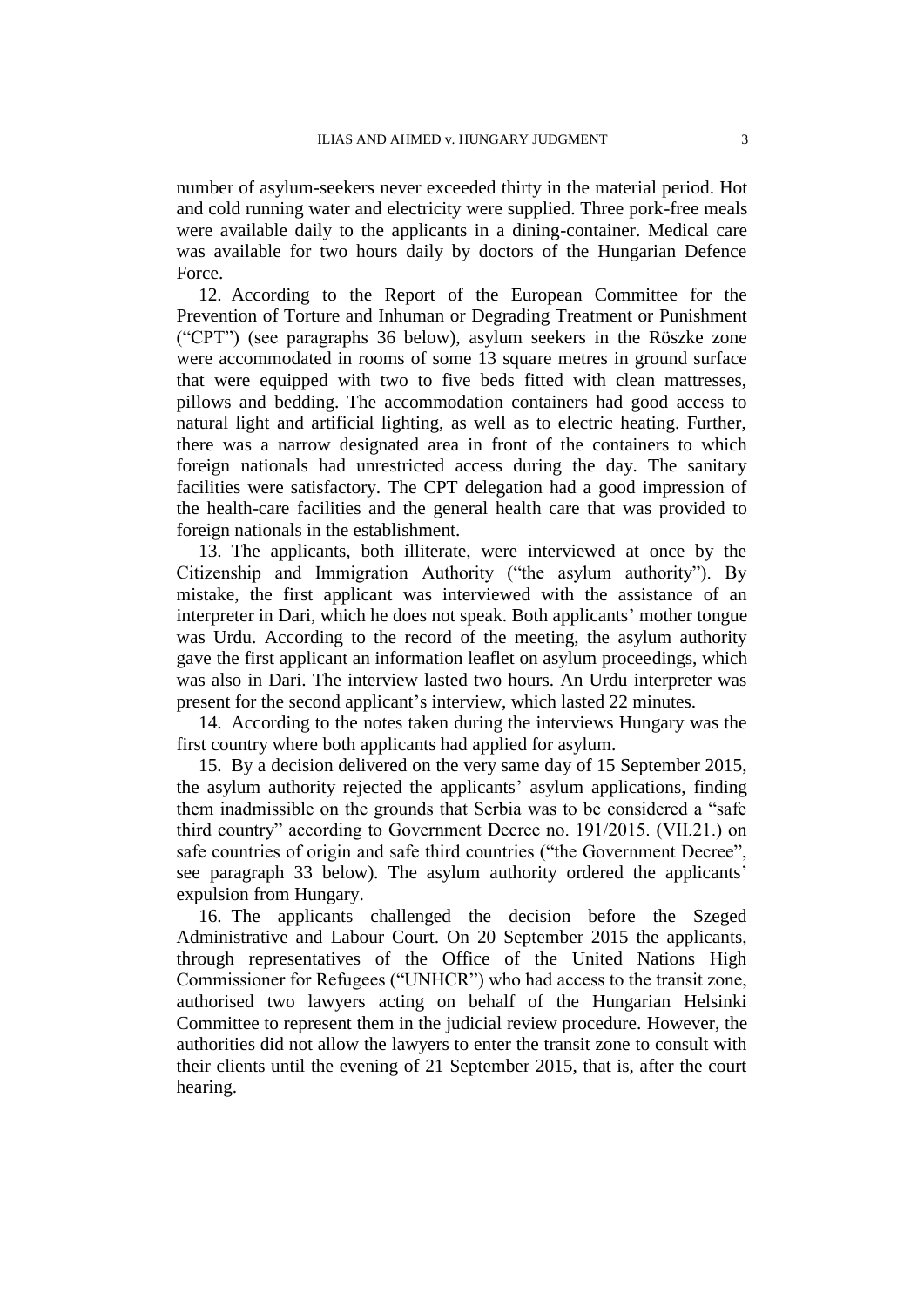17. On 21 September 2015 the court held a hearing regarding both applicants with the assistance of an Urdu interpreter. Both applicants stated that they had received a document from the Serbian authorities written in Serbian, which they could not understand, and that they had been ordered to leave Serbian territory. At the hearing, the second applicant submitted that he had applied for asylum in Serbia, but his application had not been examined.

18. The court annulled the asylum authority's decisions and remitted the case to it for fresh consideration. It relied on section 3(2) of the Government Decree and argued that the asylum authority should have analysed the actual situation in Serbia regarding asylum proceedings more thoroughly. It should also have informed the applicants of its conclusions on that point and afforded them three days to rebut the presumption of Serbia being a "safe third country" with the assistance of legal counsel.

19. On 23 September 2015, at the request of their lawyers, a psychiatrist commissioned by the Hungarian Helsinki Committee visited the applicants in the transit zone and interviewed them with the assistance of an interpreter attending by telephone. Her opinion stated that the first applicant (Mr Ilias) had left Bangladesh in 2010 partly because of a flood and partly because two political parties had been trying to recruit him. When he refused, he was attacked and suffered injuries. The psychiatrist observed that he was well oriented, able to focus and recall memories, but showed signs of anxiety, fear and despair. He was diagnosed with post-traumatic stress disorder ("PTSD"<sup>1</sup>).

20. With regard to the second applicant (Mr Ahmed), the medical report stated that he had fled his country five years before. He had previously worked abroad, during which time his whole family had died in a flood. He had then left Bangladesh and migrated through several countries in order to restart his life. He was found to be well oriented with no memory loss but with signs of depression, anxiety and despair. He was diagnosed with PTSD and as having an episode of depression.

21. Neither of the reports contained any indication of urgent medical or psychological treatment. However, the psychiatrist was of the opinion that the applicants' mental state was liable to deteriorate due to the confinement.

22. According to the documents in the case file, on 23 September 2015 the asylum authority informed the applicants' legal representatives by

 $\overline{a}$ 

<sup>1</sup> The *Diagnostic and Statistical Manual of Mental Disorders, Fifth Edition* (DSM–5, 2013) is the leading authority on the standard classification of mental disorders used by mental health professionals, devised by the American Psychiatric Association. According to its definition, PTSD is a disorder that is connected to an external event. It can be diagnosed if the following cumulative criteria are all met: directly or indirectly experienced traumatic event, intrusion or re-experiencing, avoidant symptoms, negative alterations in mood or cognitions, and increased arousal symptoms. These symptoms must have lasted for at least one month, must seriously affect one's ability to function and cannot be due to substance use, medical illness or anything except the event itself.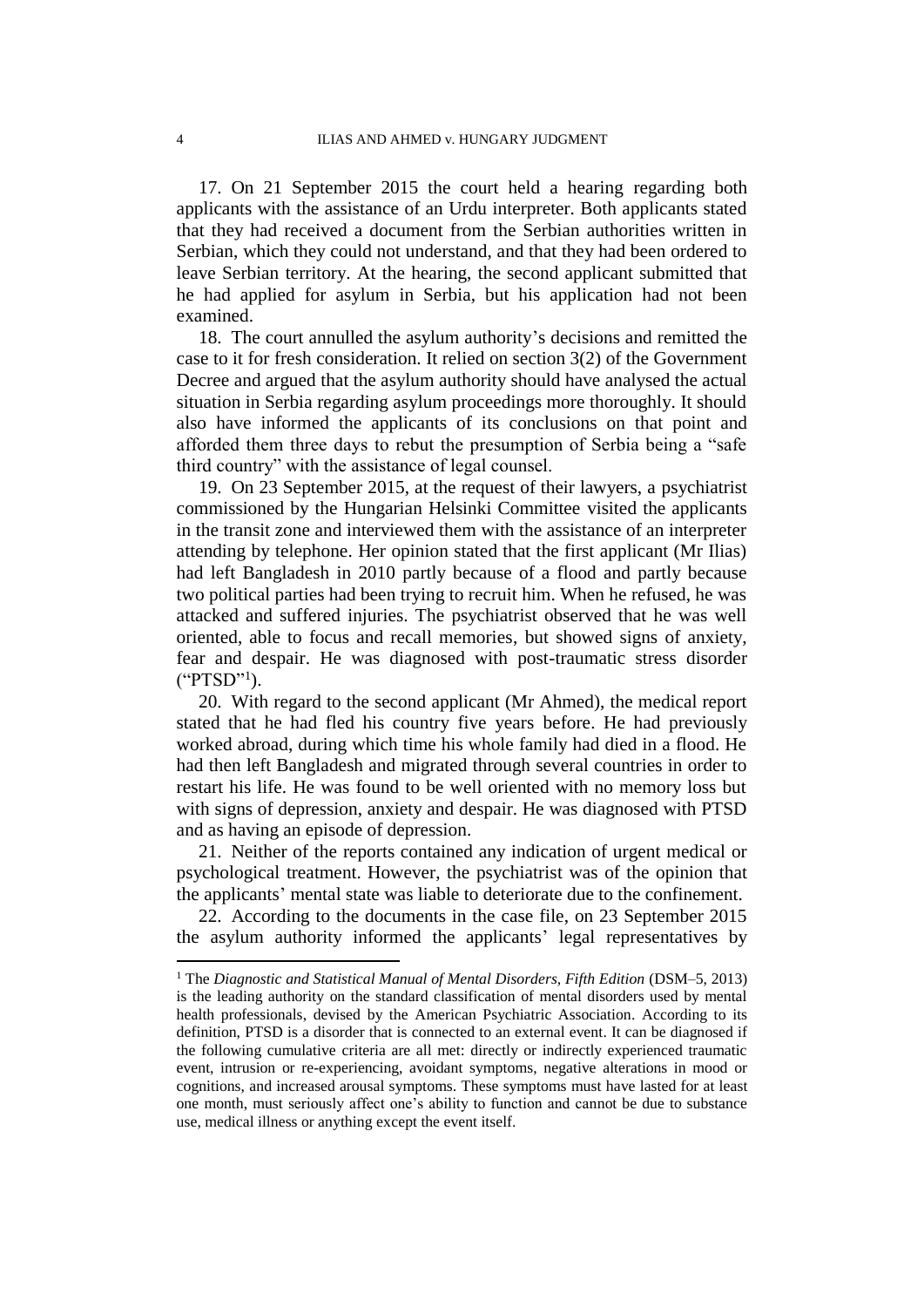telephone that a hearing would be held two days later. However, the applicants submitted that no such precise information had been given to their representatives.

23. Since their legal representatives were not present at the hearing, the applicants decided not to make any statement. With the assistance of an Urdu interpreter, the asylum authority informed the applicants that they had three days to rebut the presumption of Serbia being a safe third country.

24. On 28 September 2015 the applicants' legal representatives made submissions to the asylum authority and requested that a new hearing be held, which they would attend.

25. On 30 September 2015 the asylum authority again rejected the applications for asylum. It found that the reports prepared by the psychiatrist had not provided enough grounds to grant the applicants the status of "persons deserving special treatment" since they had not revealed any special need that could not be met in the transit zone. As to the status of Serbia being classed as a "safe third country", the asylum authority noted that the applicants had not referred to any pressing individual circumstances substantiating the assertion that Serbia was not a safe third country in their case, thus they had not managed to rebut the presumption. As a consequence, the applicants' expulsion from Hungary was ordered.

26. The applicants sought judicial review by the Szeged Administrative and Labour Court. On 5 October 2015 the court upheld the asylum authority's decision. It observed in particular that, in the resumed proceedings, the asylum authority had examined, in accordance with the guidance of the court, whether Serbia could be regarded generally as a safe third country for refugees and had found on the basis of the relevant law and the country information obtained that it was so. It had considered the report of the Belgrade Centre for Human Rights published in 2015, the reports of August 2012 and June 2015 issued by the UNHCR concerning Serbia together with other documents submitted by the applicants. It had established on the basis of those documents that Serbia satisfied the requirements of section 2 (i) of the Asylum Act. The court was satisfied that the asylum authority had established the facts properly and observed the procedural rules, and because the reasons for its decision were clearly stated and were reasonable.

27. The court further emphasised that the applicants' statements given at the hearings were contradictory and incoherent. The first applicant had given various reasons for leaving his country and made confusing statements on whether he had received any documents from the Serbian authorities. The document he had finally produced was not in his name, and therefore it could not be taken into account as evidence. Never in the course of the administrative proceedings had he referred to the conduct of human traffickers before his hearing by the court. The second applicant's statements were incoherent on the issue of the duration of his stay in Serbia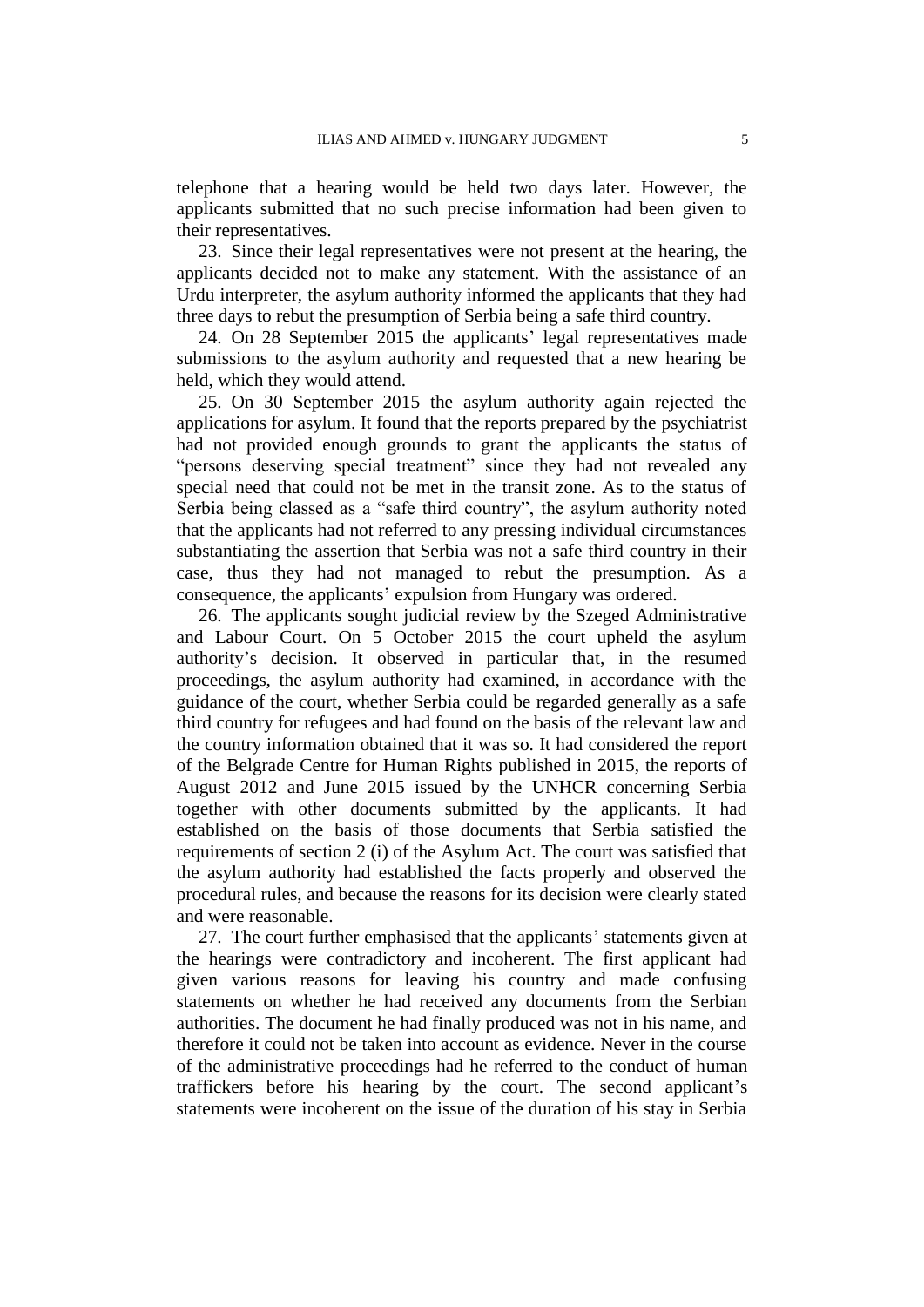and the submission of a request for asylum. The applicants had not relied on any specific fact that could have led the authority to consider Serbia nonsafe in their respect. They had contested the safety of Serbia only in general which was not sufficient to rebut the presumption.

28. Lastly, the court was satisfied that the authority's procedure had been in compliance with the law.

29. The final decision was served on the applicants on 8 October 2015. It was written in Hungarian but explained to them in Urdu. Escorted to the Serbian border by officers, the applicants subsequently left the transit zone for Serbia without physical coercion being applied.

30. On 22 October 2015 the transcript of the court hearing held on 5 October 2015 was sent to the applicants' lawyer. On 10 December 2015 the lawyer received the Urdu translation of the court's decision taken at the hearing. On 9 March 2016 the applicants' petitions for review were dismissed on procedural grounds, since the *Kúria* held that it had no jurisdiction to review such cases.

## II. RELEVANT DOMESTIC LAW AS IN FORCE AT THE MATERIAL TIME

31. Act no. LXXX of 2007 on Asylum ("the Asylum Act") provides as follows:

#### **Section 2**

"For the purposes of this Act:

...

i) "safe third country" means a country in respect of which the asylum authority is satisfied that the applicant is treated according to the following principles:

ib) in accordance with the Geneva Convention, the principle of non-refoulement is respected;

id) the possibility exists to apply for recognition as a refugee; and persons recognised as refugees receive protection in accordance with the Geneva Convention ...

...

...

k) persons deserving special treatment: unaccompanied minors or vulnerable persons – in particular minors, elderly or disabled persons, pregnant women, single parents raising minors and persons who were subjected to torture, rape or any other grave form of psychological, physical or sexual violence – who have been found, after an individual assessment, to deserve special treatment."

#### **Section 5**

"(1) A person seeking recognition shall be entitled to: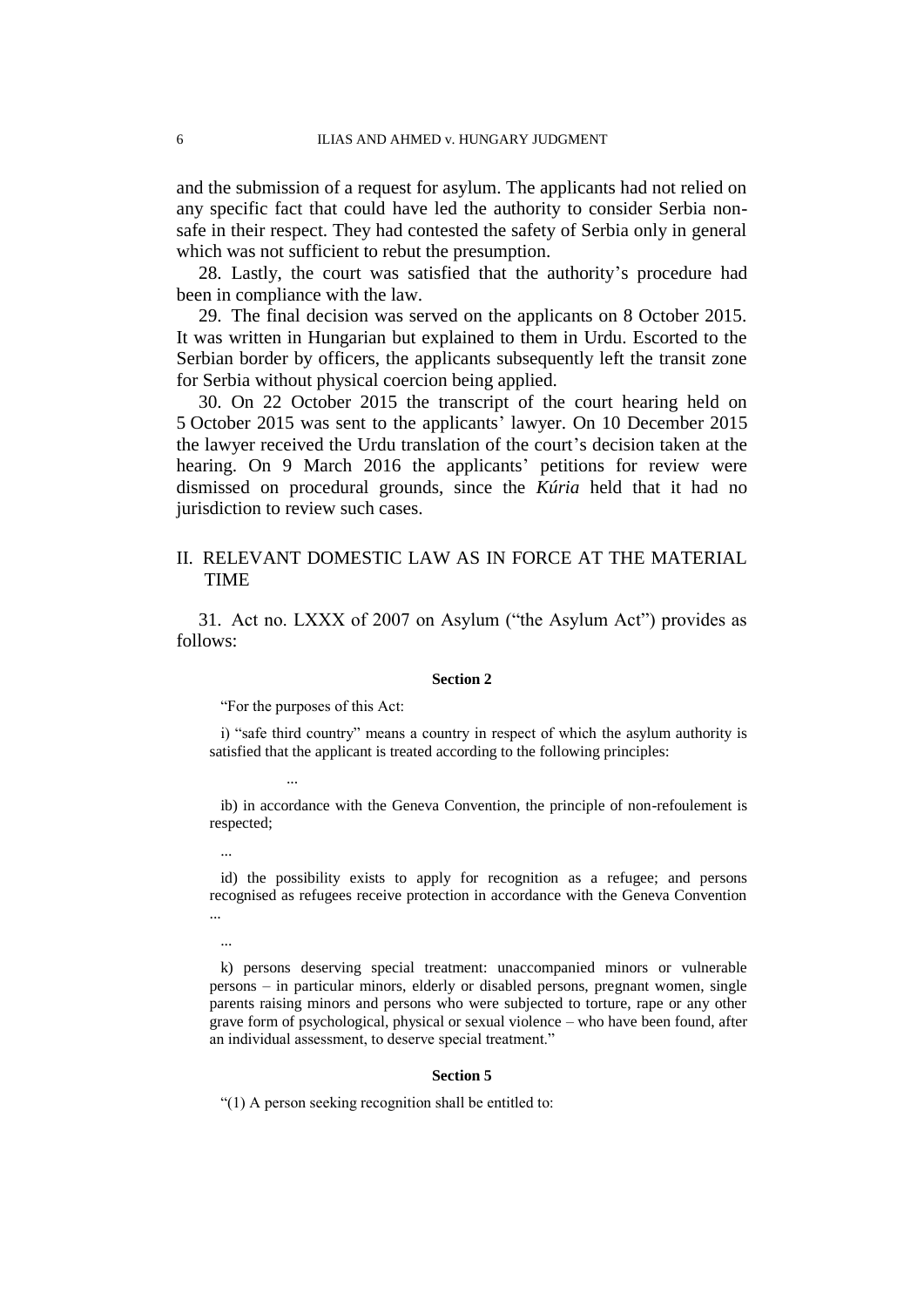a) stay in the territory of Hungary according to the conditions set out in the present Act ...

c) stay ... at a place of accommodation designated by the asylum authority ..."

#### **Asylum detention**

...

#### **Section 31/A**

"(1) The refugee authority can, in order to conduct the asylum procedure and to secure the Dublin transfer – taking the restriction laid down in Section 31/B into account – take the person seeking recognition into asylum detention if his/her entitlement to stay is exclusively based on the submission of an application for recognition where

a) the identity or citizenship of the person seeking recognition is unclear, in order to establish them,

b) a procedure is ongoing for the expulsion of a person seeking recognition and it can be proven on the basis of objective criteria – inclusive of the fact that the applicant has had the opportunity beforehand to submit application of asylum - or there is a well-founded reason to presume that the person seeking recognition is applying for asylum exclusively to delay or frustrate the performance of the expulsion,

c) facts and circumstances underpinning the application for asylum need to be established and where these facts or circumstances cannot be established in the absence of detention, in particular when there is a risk of escape by the applicant,

d) the detention of the person seeking recognition is necessary for the protection of national security or public order,

e) the application was submitted in an airport procedure, or

f) it is necessary to carry out a Dublin transfer and there is a serious risk of escape."

#### **Section 45**

"(1) The principle of *non-refoulement* prevails if in his or her country of origin, the person requesting recognition would be subject to persecution based on race, religion, nationality, membership of a certain social group or political opinion or would be subject to treatment proscribed by Article XIV (2) of the Fundamental Law of Hungary...

(3) In the case of a rejection of an application for recognition, or in the case of the withdrawal of recognition, the asylum authority states whether or not the principle of *non-refoulement* is applicable."

#### **Section 51**

"(1) If the conditions for the application of the Dublin Regulations are not present, the asylum authority shall decide on the admissibility of the application for refugee status ...

(2) An application is not admissible if ...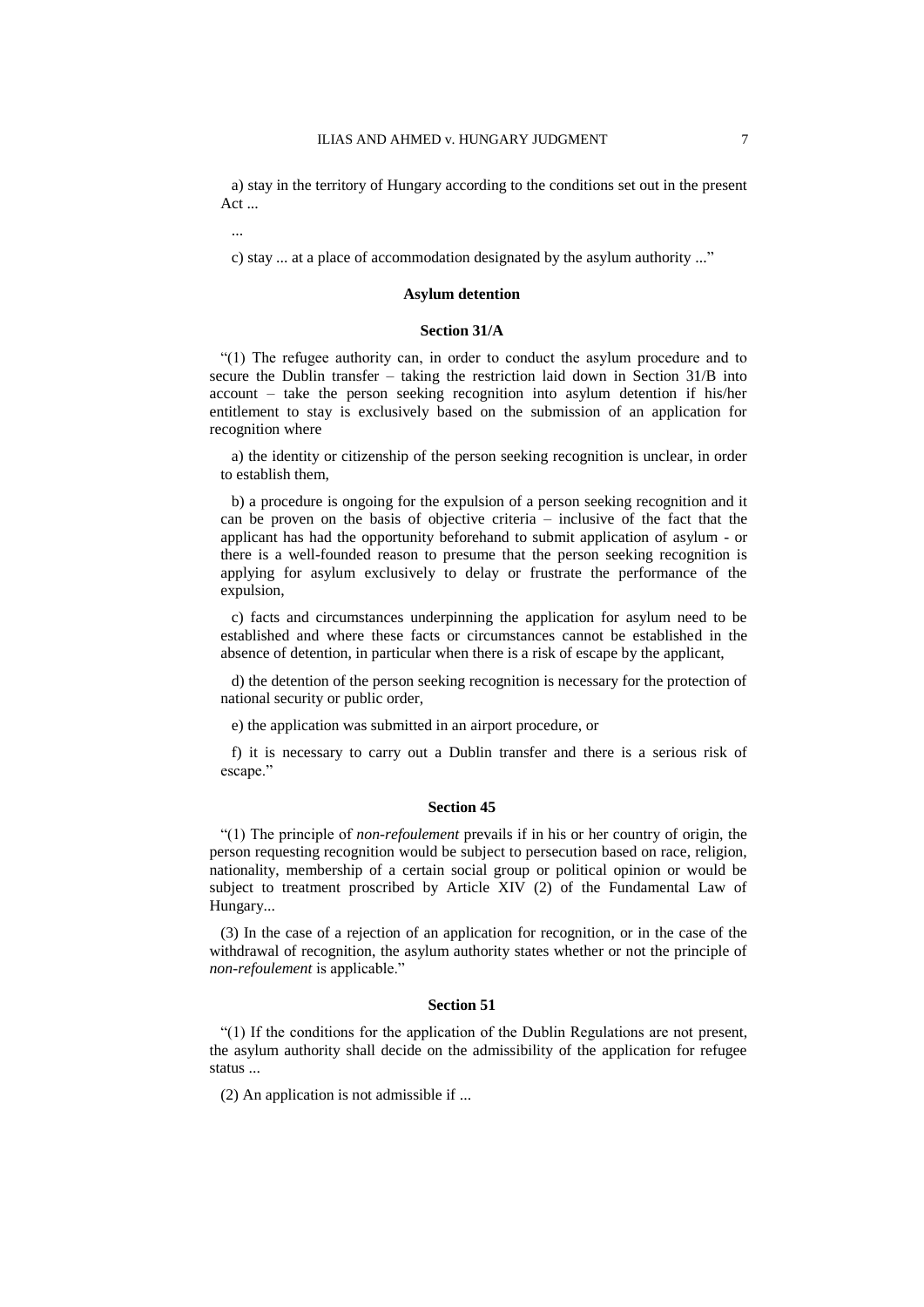e) there is a country that shall be considered a safe third country with respect to the applicant ...

(4) An application may be considered inadmissible pursuant to subsection (1) e) only if:

a) the applicant resided in a safe third country and he or she had the opportunity in that country to request effective protection in line with section (2) i);

b) the applicant travelled through a safe third country and he or she could have requested effective protection in line with section (2) i);

c) the applicant has a family member in that [safe third] country and is allowed to enter the territory thereof; or

d) the safe third country submitted a request for the extradition of the applicant.

(5) In the case of a situation falling under subsection (4) a) or b), it is for the applicant to prove that he or she did not have an opportunity to request effective protection in line with section (2) i) ... .

(11) If section (2) e) ... applies to the applicant, he or she may, immediately after being notified of this, or at the latest three days after the notification, provide evidence that the country in question cannot be considered a safe country of origin or a safe third country in his or her individual case."

#### **Section 66**

"(2) The asylum authority shall base its decision on the information at its disposal or discontinue the proceedings if the person requesting recognition ...

d) has left the designated accommodation or place of residence for more than 48 hours for an unknown destination and does not properly justify his or her absence ..."

#### **Section 71/A**

"(1) If an applicant lodges his or her application before admission to the territory of Hungary, in the transit zone defined by the Act on State Borders, the provisions of this chapter shall be applied [accordingly] ...

(2) In the border proceedings, the applicant does not have the rights guaranteed under section  $5(1)$  a) and c).

...

...

(7) The rules on proceedings in the transit zone shall not be applied to persons deserving special treatment."

32. Act no. II of 2007 on the Admission and Right of Residence of Third Country Nationals ("the Immigration Act") provides as follows:

#### **Section 51**

"(1) The removal or expulsion shall not be ordered or executed to the territory of a country that fails to satisfy the criteria of a safe country of origin or a safe third country regarding the person in question, in particular where the third-country national is likely to be subjected to persecution on the grounds of his or her race,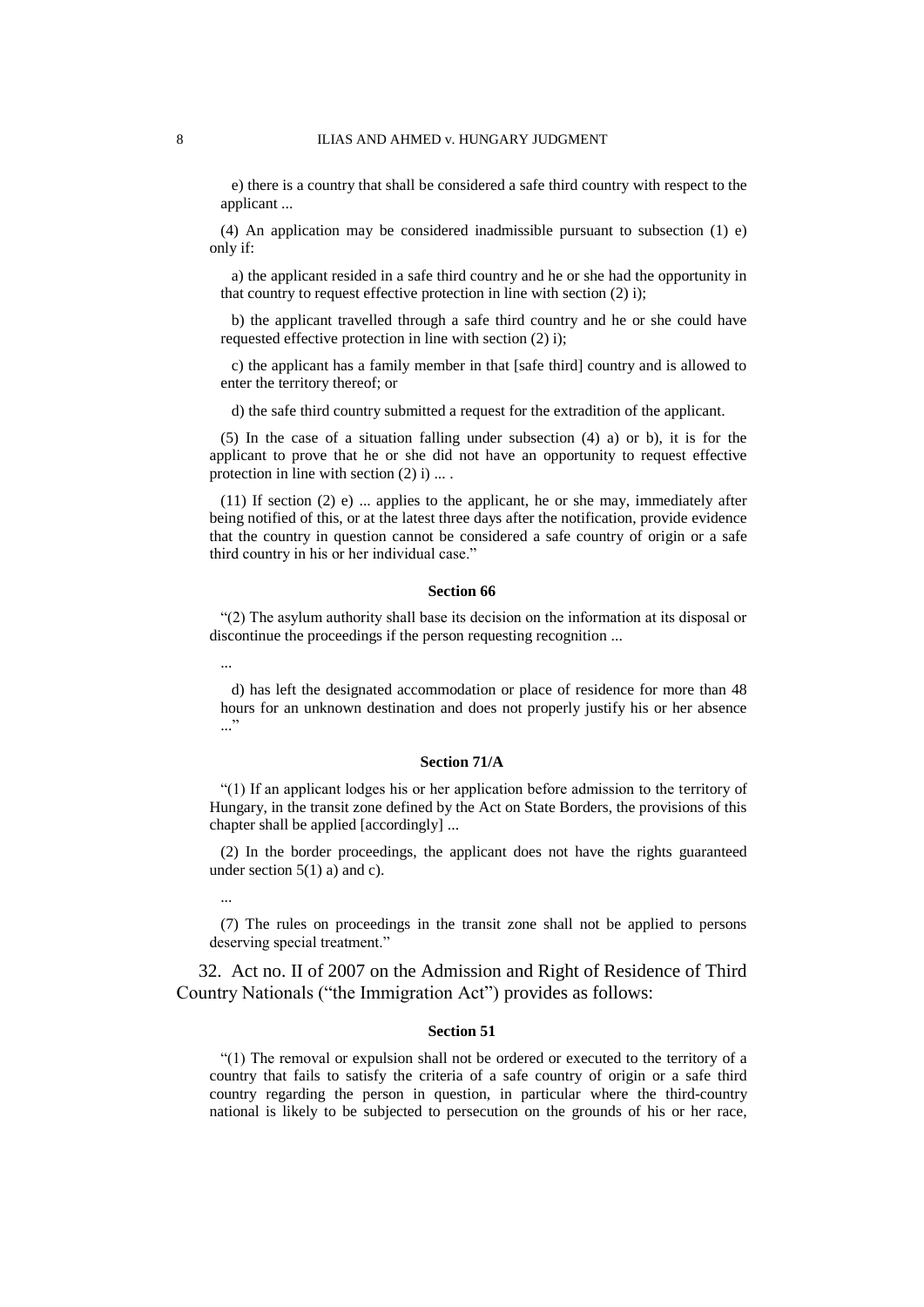religion, nationality, social affiliation or political conviction, or to the territory of a country or to the frontier of a territory where there is substantial reason to believe that the removed or expelled third-country national is likely to be subjected to the death penalty, torture or any other form of cruel, inhuman or degrading treatment or punishment (*non-refoulement*).

(2) The removal or expulsion of a third-country national whose application for refugee status is pending may only be executed if his or her application has been refused by a final and binding decision of the asylum authority."

#### **Section 52**

"(1) The immigration authority shall take into account the principle of *nonrefoulement* in proceedings relating to the ordering and enforcement of expulsion."

33. Government Decree no. 191/2015. (VII. 21.) on the definition of safe countries of origin and safe third countries provides as follows:

#### **Section 2**

"Member States of the European Union and candidates for EU membership<sup>2</sup> (except Turkey), member states of the European Economic Area, all the states of the United States which do not apply the death penalty, and the following countries shall be regarded as 'safe third countries' within the meaning of section 2 i) of Act no. LXXX of 2007 on Asylum:

- 1. Switzerland,
- 2. Bosnia-Herzegovina,
- 3. Kosovo,
- 4. Canada,

 $\overline{a}$ 

- 5. Australia,
- 6. New Zealand."

#### **Section 3**

"(2) If, before arriving in Hungary, the person requesting recognition resided in or travelled through one of the third countries classified as safe by the EU list or by section 2 above, he or she may demonstrate, in the course of the asylum proceedings based on the Asylum Act, that in his or her particular case, he or she could not have access to effective protection in that country within the meaning of section (2) i) of the Asylum Act."

### III. INTERNATIONAL DOCUMENTS

34. The Directive 2013/32/EU of the European Parliament and of the Council of 26 June 2013 on common procedures for granting and withdrawing international protection (recast) contains the following passages:

<sup>2</sup> Including Serbia and the former Yugoslav Republic of Macedonia.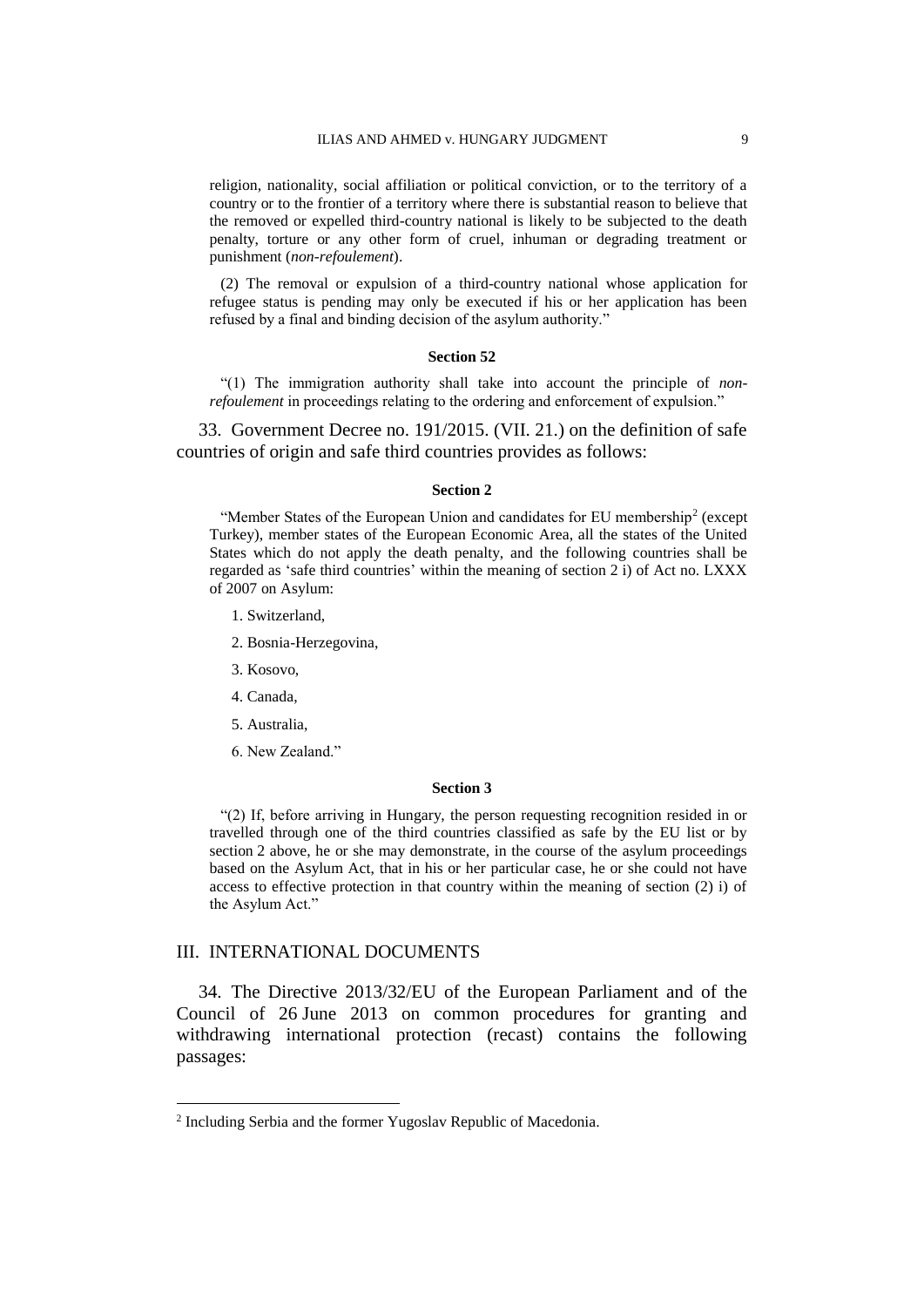"(38) Many applications for international protection are made at the border or in a transit zone of a Member State prior to a decision on the entry of the applicant. Member States should be able to provide for admissibility and/or substantive examination procedures which would make it possible for such applications to be decided upon at those locations in well-defined circumstances.

(39) In determining whether a situation of uncertainty prevails in the country of origin of an applicant, Member States should ensure that they obtain precise and upto-date information from relevant sources such as EASO, UNHCR, the Council of Europe and other relevant international organisations. Member States should ensure that any postponement of conclusion of the procedure fully complies with their obligations under Directive 2011/95/EU and Article 41 of the Charter, without prejudice to the efficiency and fairness of the procedures under this Directive.

(43) Member States should examine all applications on the substance, i.e. assess whether the applicant in question qualifies for international protection in accordance with Directive 2011/95/EU, except where this Directive provides otherwise, in particular where it can reasonably be assumed that another country would do the examination or provide sufficient protection. In particular, Member States should not be obliged to assess the substance of an application for international protection where a first country of asylum has granted the applicant refugee status or otherwise sufficient protection and the applicant will be readmitted to that country.

(44) Member States should not be obliged to assess the substance of an application for international protection where the applicant, due to a sufficient connection to a third country as defined by national law, can reasonably be expected to seek protection in that third country, and there are grounds for considering that the applicant will be admitted or readmitted to that country. Member States should only proceed on that basis where that particular applicant would be safe in the third country concerned. In order to avoid secondary movements of applicants, common principles should be established for the consideration or designation by Member States of third countries as safe.

(45) Furthermore, with respect to certain European third countries, which observe particularly high human rights and refugee protection standards, Member States should be allowed to not carry out, or not to carry out full examination of, applications for international protection regarding applicants who enter their territory from such European third countries.

(46) Where Member States apply safe country concepts on a case-by-case basis or designate countries as safe by adopting lists to that effect, they should take into account, inter alia, the guidelines and operating manuals and the information on countries of origin and activities, including EASO Country of Origin Information report methodology, referred to in Regulation (EU) No 439/2010 of the European Parliament and of the Council of 19 May 2010 establishing a European Asylum Support Office (6), as well as relevant UNHCR guidelines.

(47) In order to facilitate the regular exchange of information about the national application of the concepts of safe country of origin, safe third country and European safe third country as well as a regular review by the Commission of the use of those concepts by Member States, and to prepare for a potential further harmonisation in the future, Member States should notify or periodically inform the Commission about the third countries to which the concepts are applied. The Commission should regularly inform the European Parliament on the result of its reviews.

...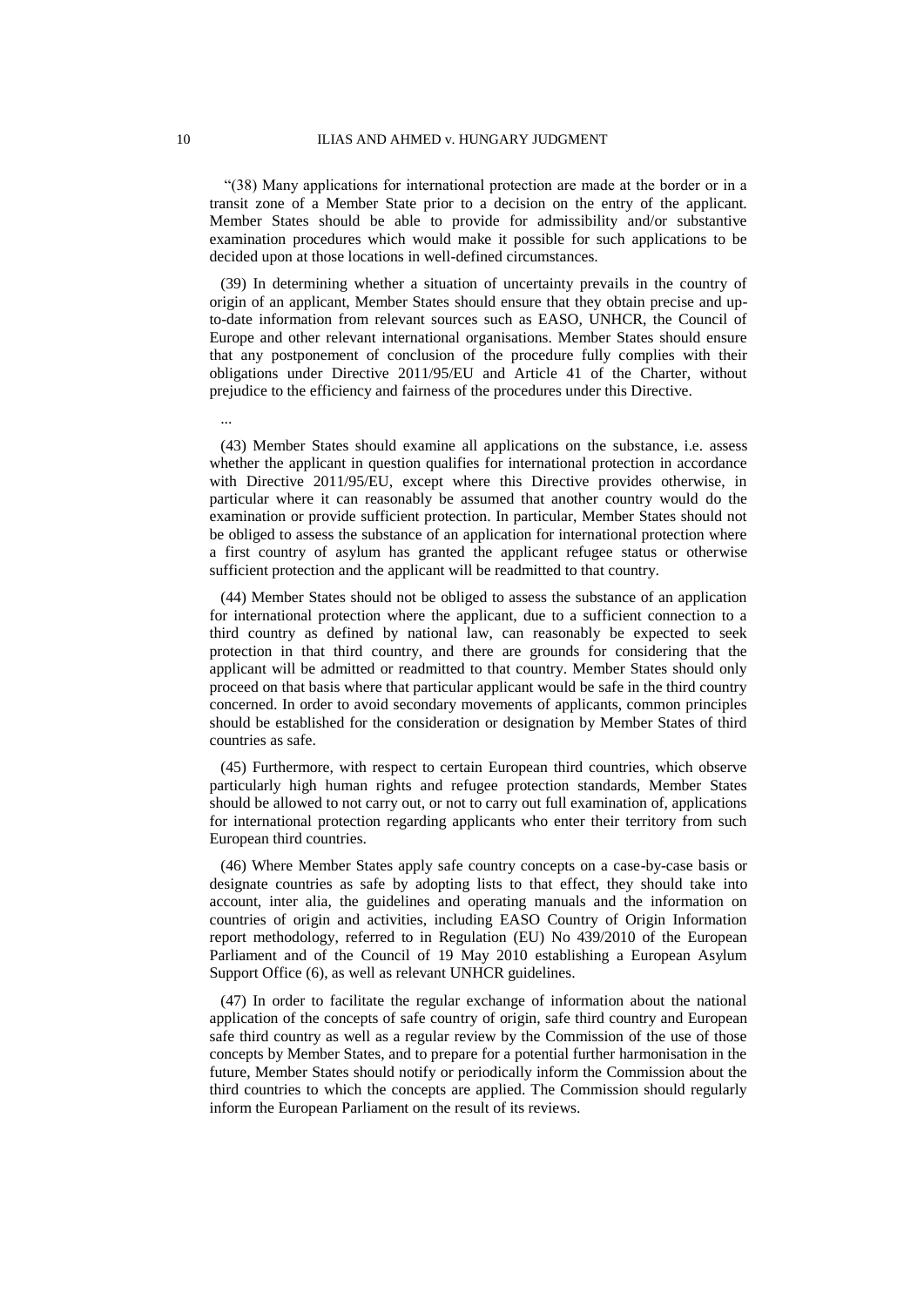(48) In order to ensure the correct application of the safe country concepts based on up-to-date information, Member States should conduct regular reviews of the situation in those countries based on a range of sources of information, including in particular information from other Member States, EASO, UNHCR, the Council of Europe and other relevant international organisations. When Member States become aware of a significant change in the human rights situation in a country designated by them as safe, they should ensure that a review of that situation is conducted as soon as possible and, where necessary, review the designation of that country as safe. ..."

#### **Article 31**

#### **Examination procedure**

 $\ddot{\cdot}$  ...

8. Member States may provide that an examination procedure in accordance with the basic principles and guarantees of Chapter II be accelerated and/or conducted at the border or in transit zones in accordance with Article 43 if:

...

(b) the applicant is from a safe country of origin within the meaning of this Directive ..."

#### **Article 33**

#### **Inadmissible applications**

"1. In addition to cases in which an application is not examined in accordance with Regulation (EU) No 604/2013, Member States are not required to examine whether the applicant qualifies for international protection in accordance with Directive 2011/95/EU where an application is considered inadmissible pursuant to this Article.

2. Member States may consider an application for international protection as inadmissible only if:

(a) another Member State has granted international protection;

(b) a country which is not a Member State is considered as a first country of asylum for the applicant, pursuant to Article 35;

(c) a country which is not a Member State is considered as a safe third country for the applicant, pursuant to Article 38;

(d) the application is a subsequent application, where no new elements or findings relating to the examination of whether the applicant qualifies as a beneficiary of international protection by virtue of Directive 2011/95/EU have arisen or have been presented by the applicant; or

(e) a dependant of the applicant lodges an application, after he or she has in accordance with Article 7(2) consented to have his or her case be part of an application lodged on his or her behalf, and there are no facts relating to the dependant's situation which justify a separate application."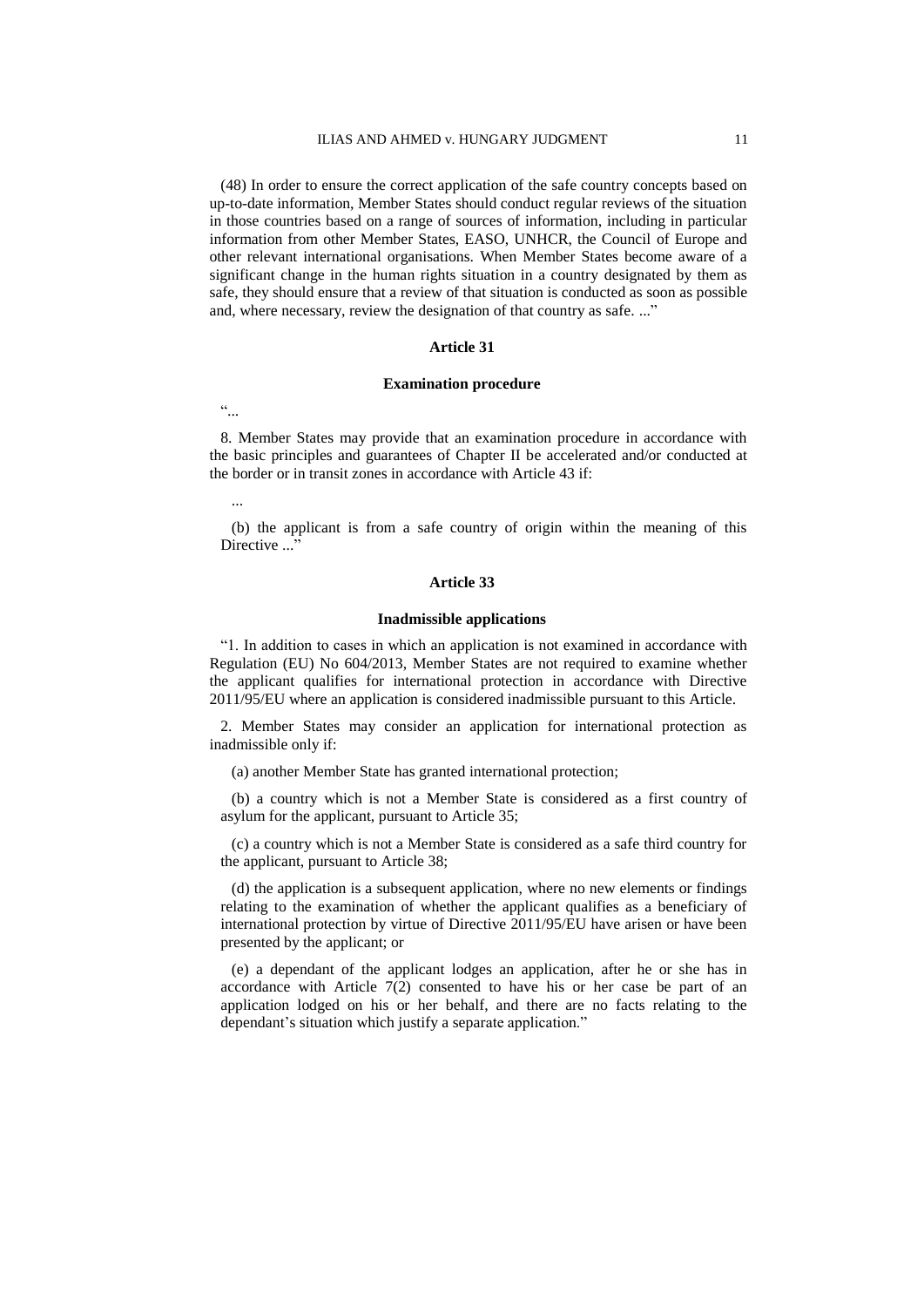#### **Article 35**

#### **The concept of first country of asylum**

"A country can be considered to be a first country of asylum for a particular applicant if:

(a) he or she has been recognised in that country as a refugee and he or she can still avail himself/herself of that protection; or

(b) he or she otherwise enjoys sufficient protection in that country, including benefiting from the principle of non-*refoulement*,

provided that he or she will be readmitted to that country.

In applying the concept of first country of asylum to the particular circumstances of an applicant, Member States may take into account Article 38(1). The applicant shall be allowed to challenge the application of the first country of asylum concept to his or her particular circumstances."

#### **Article 36**

#### **The concept of safe country of origin**

"1. A third country designated as a safe country of origin in accordance with this Directive may, after an individual examination of the application, be considered as a safe country of origin for a particular applicant only if:

(a) he or she has the nationality of that country; or

(b) he or she is a stateless person and was formerly habitually resident in that country, and he or she has not submitted any serious grounds for considering the country not to be a safe country of origin in his or her particular circumstances and in terms of his or her qualification as a beneficiary of international protection in accordance with Directive 2011/95/EU.

2. Member States shall lay down in national legislation further rules and modalities for the application of the safe country of origin concept."

#### **Article 38**

#### **The concept of safe third country**

"1. Member States may apply the safe third country concept only where the competent authorities are satisfied that a person seeking international protection will be treated in accordance with the following principles in the third country concerned:

(a) life and liberty are not threatened on account of race, religion, nationality, membership of a particular social group or political opinion;

(b) there is no risk of serious harm as defined in Directive 2011/95/EU;

(c) the principle of non-refoulement in accordance with the Geneva Convention is respected;

(d) the prohibition of removal, in violation of the right to freedom from torture and cruel, inhuman or degrading treatment as laid down in international law, is respected; and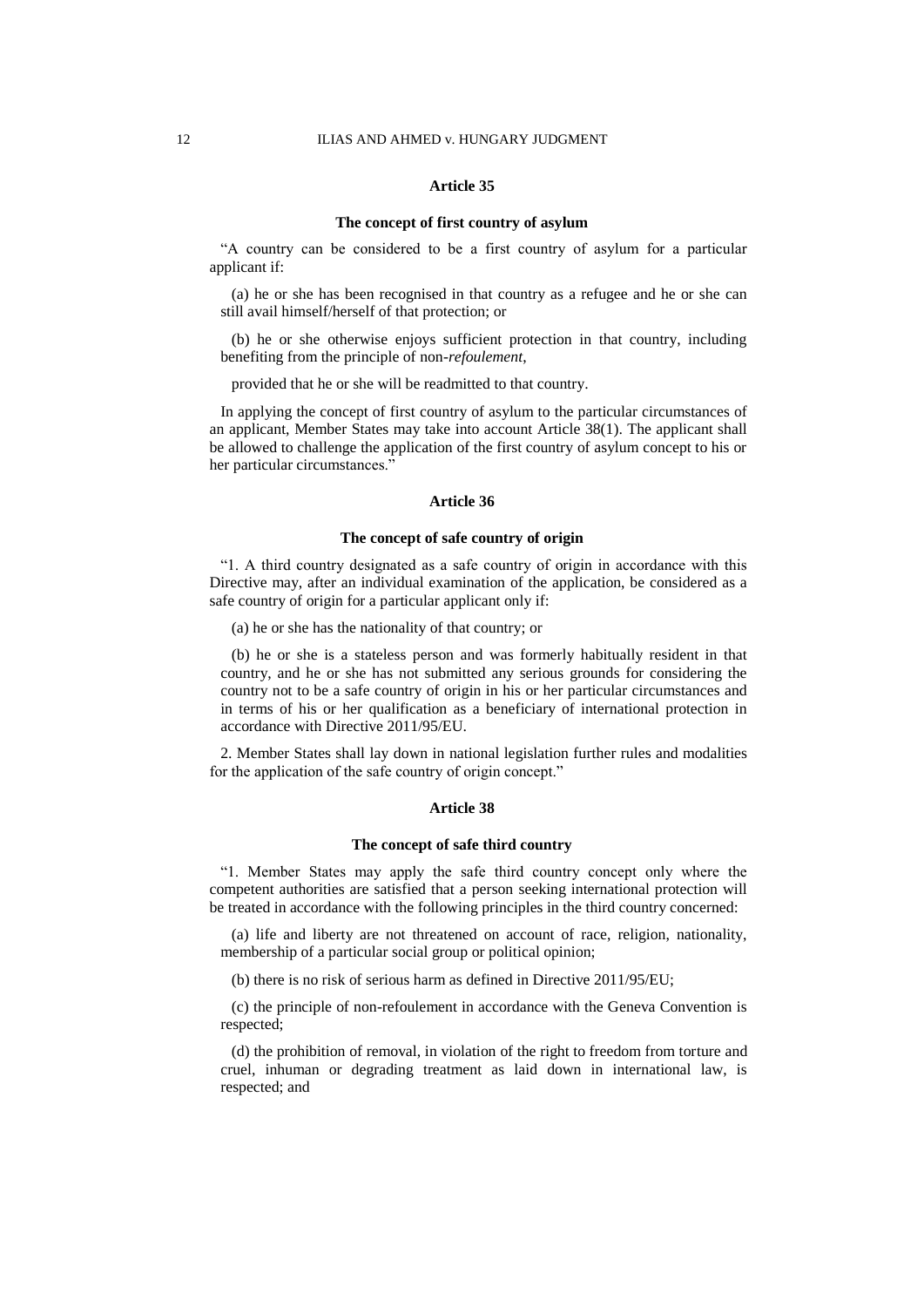(e) the possibility exists to request refugee status and, if found to be a refugee, to receive protection in accordance with the Geneva Convention.

2. The application of the safe third country concept shall be subject to rules laid down in national law, including:

(a) rules requiring a connection between the applicant and the third country concerned on the basis of which it would be reasonable for that person to go to that country;

(b) rules on the methodology by which the competent authorities satisfy themselves that the safe third country concept may be applied to a particular country or to a particular applicant. Such methodology shall include case-by-case consideration of the safety of the country for a particular applicant and/or national designation of countries considered to be generally safe;

(c) rules in accordance with international law, allowing an individual examination of whether the third country concerned is safe for a particular applicant which, as a minimum, shall permit the applicant to challenge the application of the safe third country concept on the grounds that the third country is not safe in his or her particular circumstances. The applicant shall also be allowed to challenge the existence of a connection between him or her and the third country in accordance with point (a).

3. When implementing a decision solely based on this Article, Member States shall:

(a) inform the applicant accordingly; and

(b) provide him or her with a document informing the authorities of the third country, in the language of that country, that the application has not been examined in substance.

4. Where the third country does not permit the applicant to enter its territory, Member States shall ensure that access to a procedure is given in accordance with the basic principles and guarantees described in Chapter II..."

#### **Article 39**

#### **The concept of European safe third country**

"1. Member States may provide that no, or no full, examination of the application for international protection and of the safety of the applicant in his or her particular circumstances as described in Chapter II shall take place in cases where a competent authority has established, on the basis of the facts, that the applicant is seeking to enter or has entered illegally into its territory from a safe third country according to paragraph 2.

2. A third country can only be considered as a safe third country for the purposes of paragraph 1 where:

(a) it has ratified and observes the provisions of the Geneva Convention without any geographical limitations;

(b) it has in place an asylum procedure prescribed by law; and

(c) it has ratified the European Convention for the Protection of Human Rights and Fundamental Freedoms and observes its provisions, including the standards relating to effective remedies.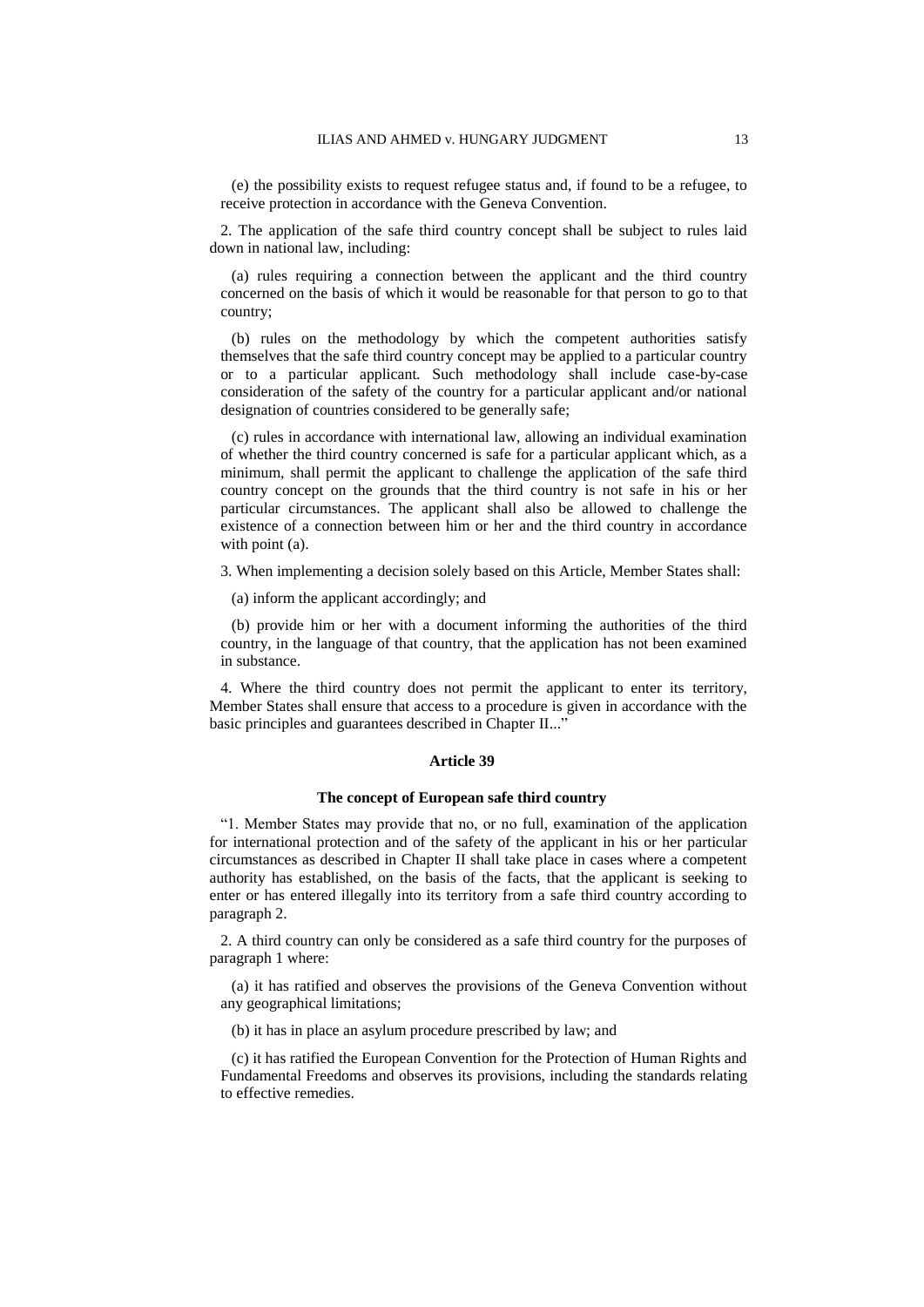3. The applicant shall be allowed to challenge the application of the concept of European safe third country on the grounds that the third country concerned is not safe in his or her particular circumstances.

4. The Member States concerned shall lay down in national law the modalities for implementing the provisions of paragraph 1 and the consequences of decisions pursuant to those provisions in accordance with the principle of non-*refoulement*, including providing for exceptions from the application of this Article for humanitarian or political reasons or for reasons of public international law.

5. When implementing a decision solely based on this Article, the Member States concerned shall:

(a) inform the applicant accordingly; and

(b) provide him or her with a document informing the authorities of the third country, in the language of that country, that the application has not been examined in substance.

6. Where the safe third country does not readmit the applicant, Member States shall ensure that access to a procedure is given in accordance with the basic principles and guarantees described in Chapter II.

7. Member States shall inform the Commission periodically of the countries to which this concept is applied in accordance with this Article..."

#### **Article 43**

#### **Border procedures**

"1. Member States may provide for procedures, in accordance with the basic principles and guarantees of Chapter II, in order to decide at the border or transit zones of the Member State on:

(a) the admissibility of an application, pursuant to Article 33, made at such locations; and/or

(b) the substance of an application in a procedure pursuant to Article 31(8).

2. Member States shall ensure that a decision in the framework of the procedures provided for in paragraph 1 is taken within a reasonable time. When a decision has not been taken within four weeks, the applicant shall be granted entry to the territory of the Member State in order for his or her application to be processed in accordance with the other provisions of this Directive.

3. In the event of arrivals involving a large number of third-country nationals or stateless persons lodging applications for international protection at the border or in a transit zone, which makes it impossible in practice to apply there the provisions of paragraph 1, those procedures may also be applied where and for as long as these third-country nationals or stateless persons are accommodated normally at locations in proximity to the border or transit zone."

35. The Directive 2013/33/EU of the European Parliament and of the Council of 26 June 2013 laying down standards for the reception of applicants for international protection (recast) provides as follows: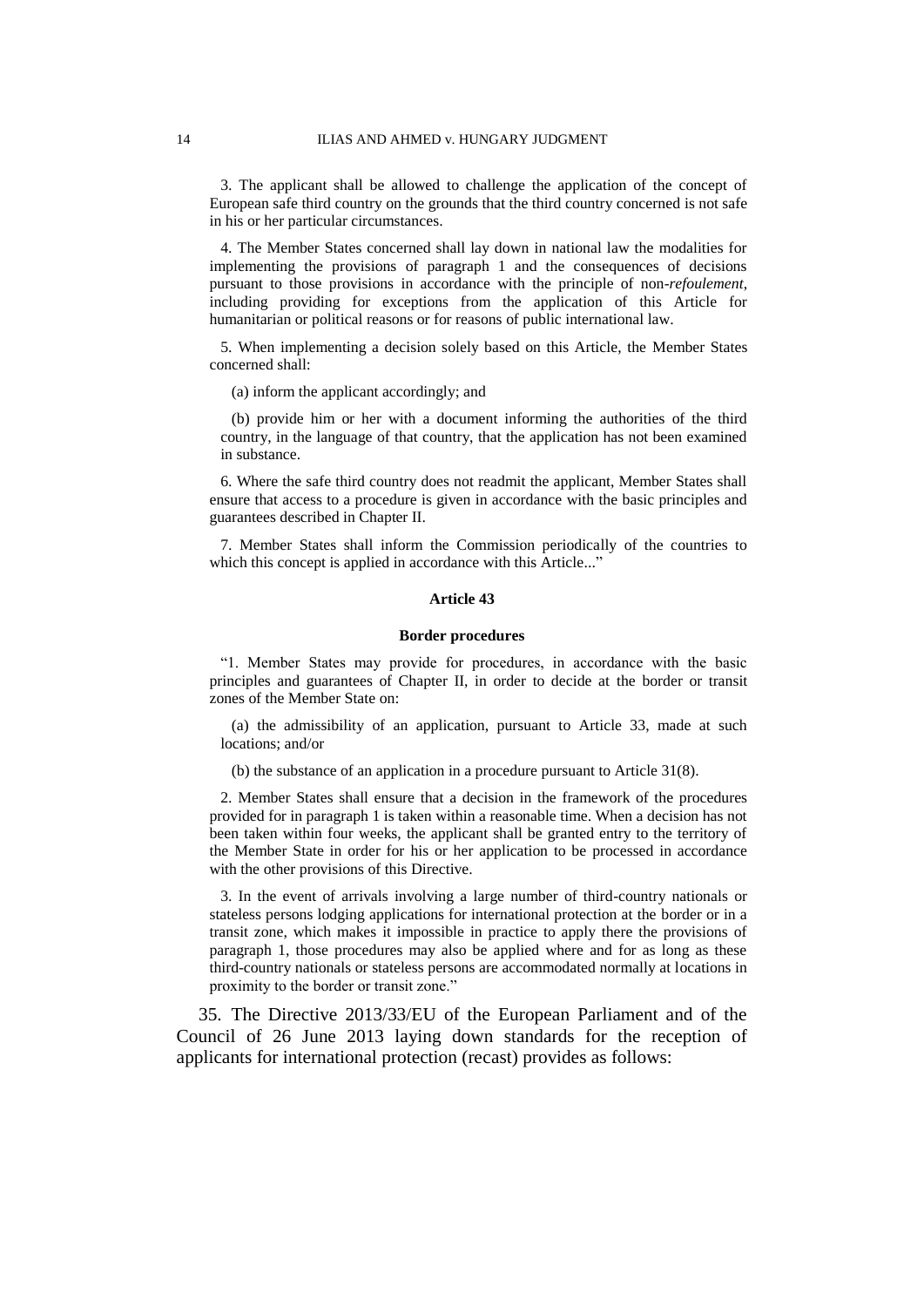#### **Article 8**

#### **Detention**

"1. Member States shall not hold a person in detention for the sole reason that he or she is an applicant in accordance with Directive 2013/32/EU of the European Parliament and of the Council of 26 June 2013 on common procedures for granting and withdrawing international protection.

2. When it proves necessary and on the basis of an individual assessment of each case, Member States may detain an applicant, if other less coercive alternative measures cannot be applied effectively.

3. An applicant may be detained only:

(a) in order to determine or verify his or her identity or nationality;

(b) in order to determine those elements on which the application for international protection is based which could not be obtained in the absence of detention, in particular when there is a risk of absconding of the applicant;

(c) in order to decide, in the context of a procedure, on the applicant's right to enter the territory;

(d) when he or she is detained subject to a return procedure under Directive 2008/115/EC of the European Parliament and of the Council of 16 December 2008 on common standards and procedures in Member States for returning illegally staying third-country nationals, in order to prepare the return and/or carry out the removal process, and the Member State concerned can substantiate on the basis of objective criteria, including that he or she already had the opportunity to access the asylum procedure, that there are reasonable grounds to believe that he or she is making the application for international protection merely in order to delay or frustrate the enforcement of the return decision;

(e) when protection of national security or public order so requires;

(f) in accordance with Article 28 of Regulation (EU) No 604/2013 of the European Parliament and of the Council of 26 June 2013 establishing the criteria and mechanisms for determining the Member State responsible for examining an application for international protection lodged in one of the Member States by a third-country national or a stateless person.

The grounds for detention shall be laid down in national law.

4. Member States shall ensure that the rules concerning alternatives to detention, such as regular reporting to the authorities, the deposit of a financial guarantee, or an obligation to stay at an assigned place, are laid down in national law."

36. The Report to the Hungarian Government on the visit to Hungary carried out by the European Committee for the Prevention of Torture and Inhuman or Degrading Treatment or Punishment ("CPT") from 21 to 27 October 2015 contains the following passages:

"The CPT notes the efforts made to provide information and legal assistance to foreign nationals in immigration and asylum detention. However, a lack of information on their legal situation, on the future steps in their respective proceedings and the length of their detention was perceived by foreign nationals as a major problem in most of the establishments visited ...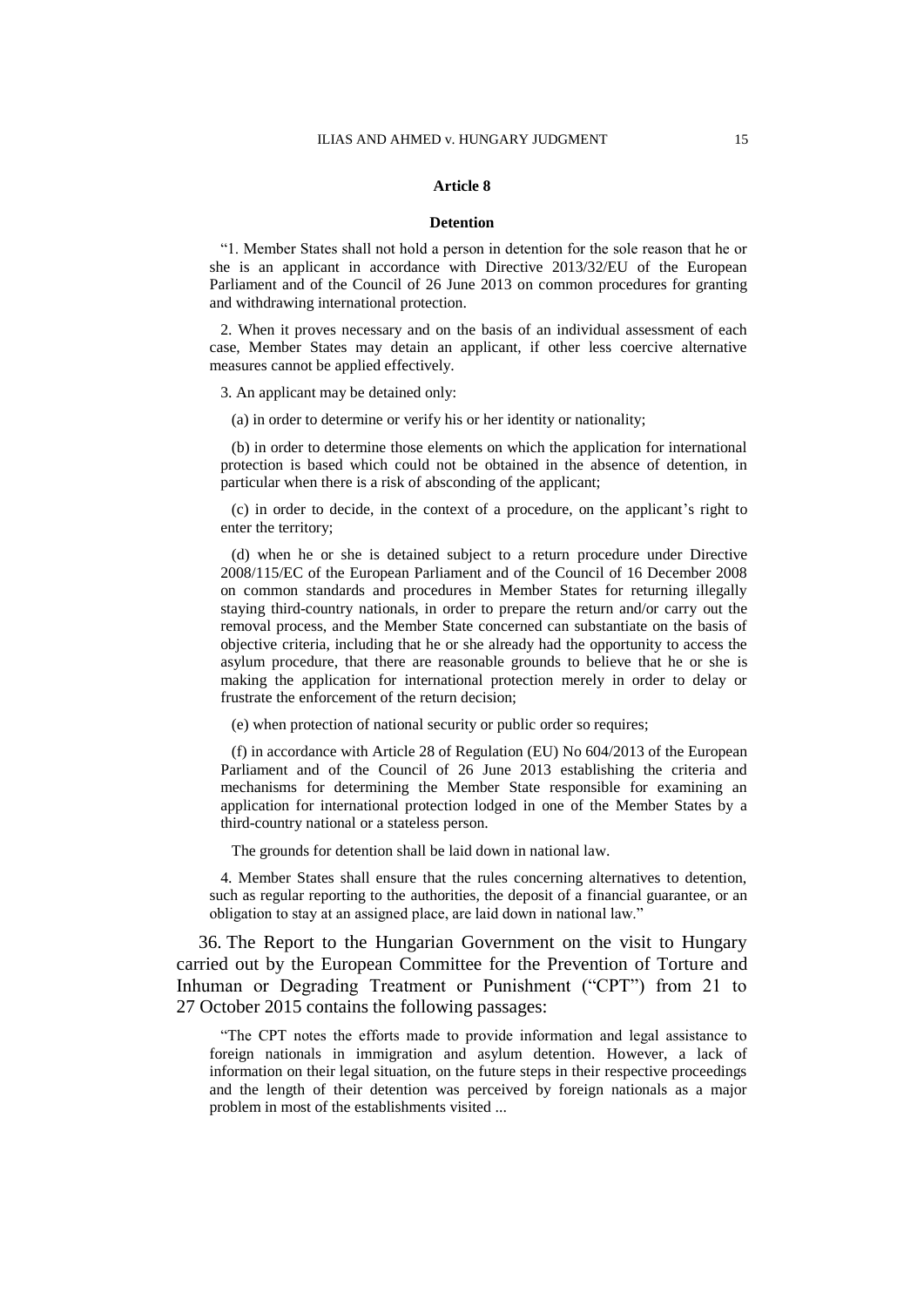As regards the safeguards to protect foreign nationals against refoulement, the CPT expresses doubts, in view of the relevant legislative framework and its practical operation, whether border asylum procedures are in practice accompanied by appropriate safeguards, whether they provide a real opportunity for foreign nationals to present their case and whether they involve an individual assessment of the risk of ill-treatment in the case of removal.

...

"The two transit zones visited by the delegation at Röszke and Tompa were located on Hungarian territory ... Different containers served as offices, waiting rooms, a dining room and sanitary facilities (with toilets, wash basins, showers and hot-water boilers), and approximately ten of them were used for the accommodation of foreign nationals. (In footnote: The sanitary facilities were in a good state and call for no particular comment.)

...

...

...

...

...

All accommodation containers measured some 13 m² and were equipped with two to five beds fitted with clean mattresses, pillows and bedding. They were clean and had good access to natural light and artificial lighting, as well as to electric heating. Further, in both transit zones visited, there was a narrow designated area in front of the containers which was fenced off from the rest of the compound of the transit zone and to which foreign nationals had unrestricted access during the day.

As far as the delegation could ascertain, foreign nationals had usually only been held in the transit zones for short periods (up to 13 hours) and hardly ever overnight. That said, if foreign nationals were to be held in a transit zone for longer periods, the maximum capacity of the accommodation containers should be reduced and they should be equipped with some basic furniture.

On the whole, the delegation gained a generally favourable impression of the healthcare facilities and the general health care provided to foreign nationals in all the establishments visited.

Further, some detained foreign nationals met by the delegation were unaware of their right of access to a lawyer, let alone one appointed ex officio. A few foreign nationals claimed that they had been told by police officers that such a right did not exist in Hungary. Moreover, the majority of those foreign nationals who did have an ex officio lawyer appointed complained that they did not have an opportunity to consult the lawyer before being questioned by the police or before a court hearing and that the lawyer remained totally passive throughout the police questioning or court hearing. In this context, it is also noteworthy that several foreign nationals stated that they were not sure whether they had a lawyer appointed as somebody unknown to them was simply present during the official proceedings without talking to them and without saying anything in their interest.

However, the majority of foreign nationals interviewed by the delegation claimed that they had not been informed of their rights upon their apprehension by the police (let alone in a language they could understand) and that all the documents they had received since their entry into the country were in Hungarian.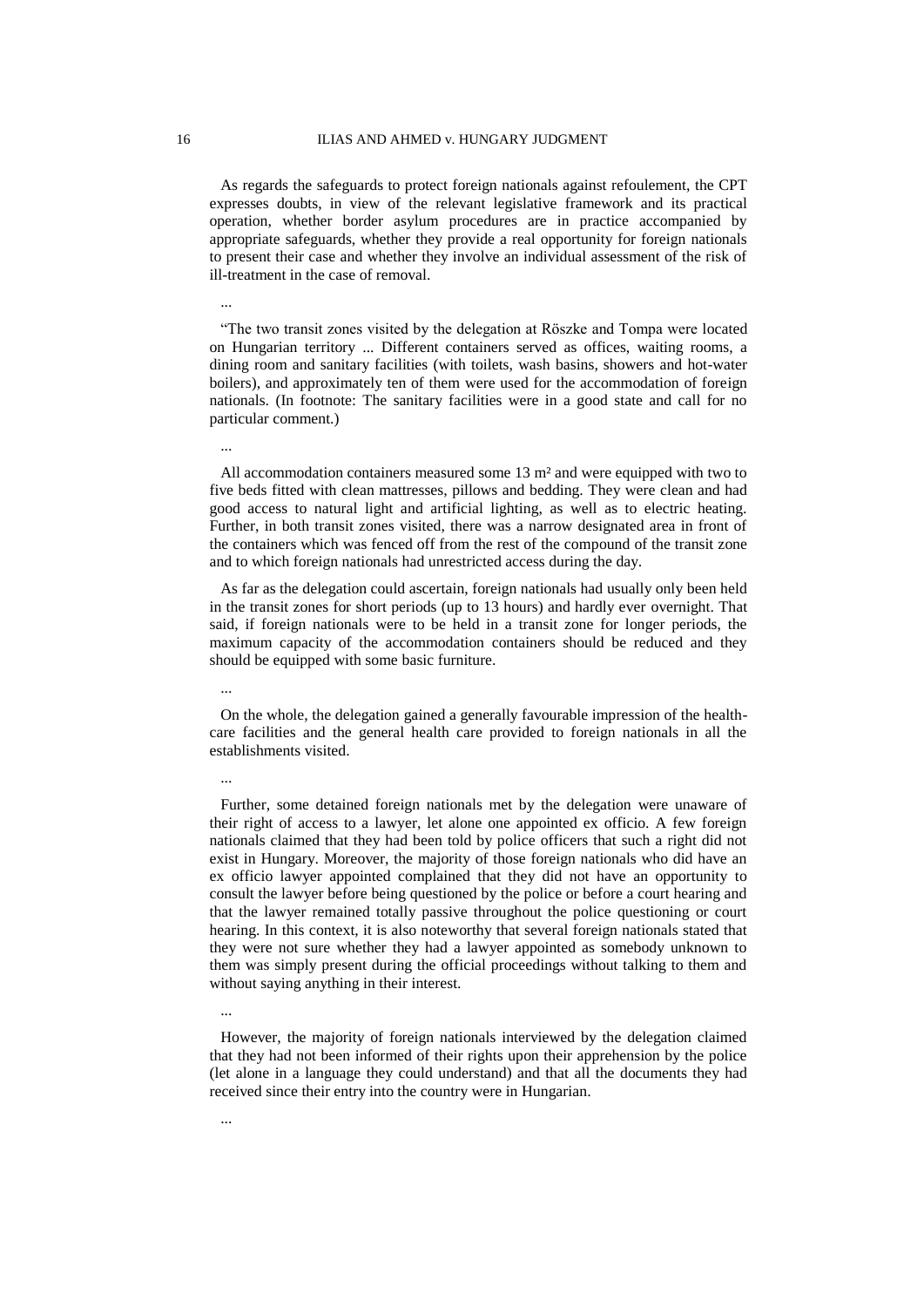...

... many foreign nationals (including unaccompanied juveniles) complained about the quality of interpretation services and in particular that they were made to sign documents in Hungarian, the contents of which were not translated to them and which they consequently did not understand.

... the CPT has serious doubts whether border asylum procedures are in practice accompanied by appropriate safeguards, whether they provide a real opportunity for foreign nationals to present their case and involve an individual assessment of the risk of ill-treatment in case of removal and thus provide an effective protection against refoulement, bearing also in mind that, according to UNHCR, Serbia cannot be considered a safe country of asylum due to the shortcomings in its asylum system, notably its inability to cope with the increasing numbers of asylum applications..."

37. In a report entitled "Hungary as a country of asylum. Observations on restrictive legal measures and subsequent practice implemented between July 2015 and March 2016", published in May 2016, the UNHCR made the following observations:

"19. Additionally, as noted above in Paragraph 15, the Act on the State Border refers to asylum-seekers being "temporarily accommodated" in the transit zone. The Hungarian authorities claim that such individuals are not "detained" since they are free to leave the transit zone at any time in the direction from which they came. However, as outlined above in Paragraph 16, they are not allowed to enter Hungary. In UNHCR's view, this severely restricts the freedom of movement and can be qualified as detention. As such, it should be governed *inter alia* by the safeguards on detention in the EU's recast Reception Conditions Directive (RCD). ...

71. In any event, UNHCR maintains the position taken in its observations on the Serbian asylum system in August 2012 that asylum-seekers should not be returned to Serbia.<sup>141</sup> While the number of asylum-seekers passing through that country has since greatly increased, leaving its asylum system with even less capacity to respond in accordance with international standards than before, many of UNHCR's findings and conclusions of August 2012 remain valid. For example, between 1 January and 31 August 2015, the Misdemeanour Court in Kanjiža penalized 3,150 third country nationals readmitted to Serbia from Hungary for illegal stay or illegal border crossing, and sentenced most of them to a monetary fine. Such individuals are denied the right to (re) apply for asylum in Serbia."

38. A report entitled "Crossing Boundaries: The new asylum procedure at the border and restrictions to accessing protection in Hungary" by the European Council for Refugees and Exiles (ECRE) prepared on 1 October 2015 contains the following passages:

"... transfers to Hungary are liable to expose applicants to a real risk of chain deportation to Serbia, which may trigger a practice of indirect *refoulement* sanctioned by human rights law. On that very basis, a number of Dublin transfers to Hungary have been suspended by German and Austrian courts.

In view of the (retroactive) automatic applicability of the '*safe third country*' concept in respect of persons entering through Serbia and the risk of *refoulement* stemming from their return to Hungary, ECRE calls on Member States to refrain from transferring applicants for international protection to Hungary under the Dublin Regulation."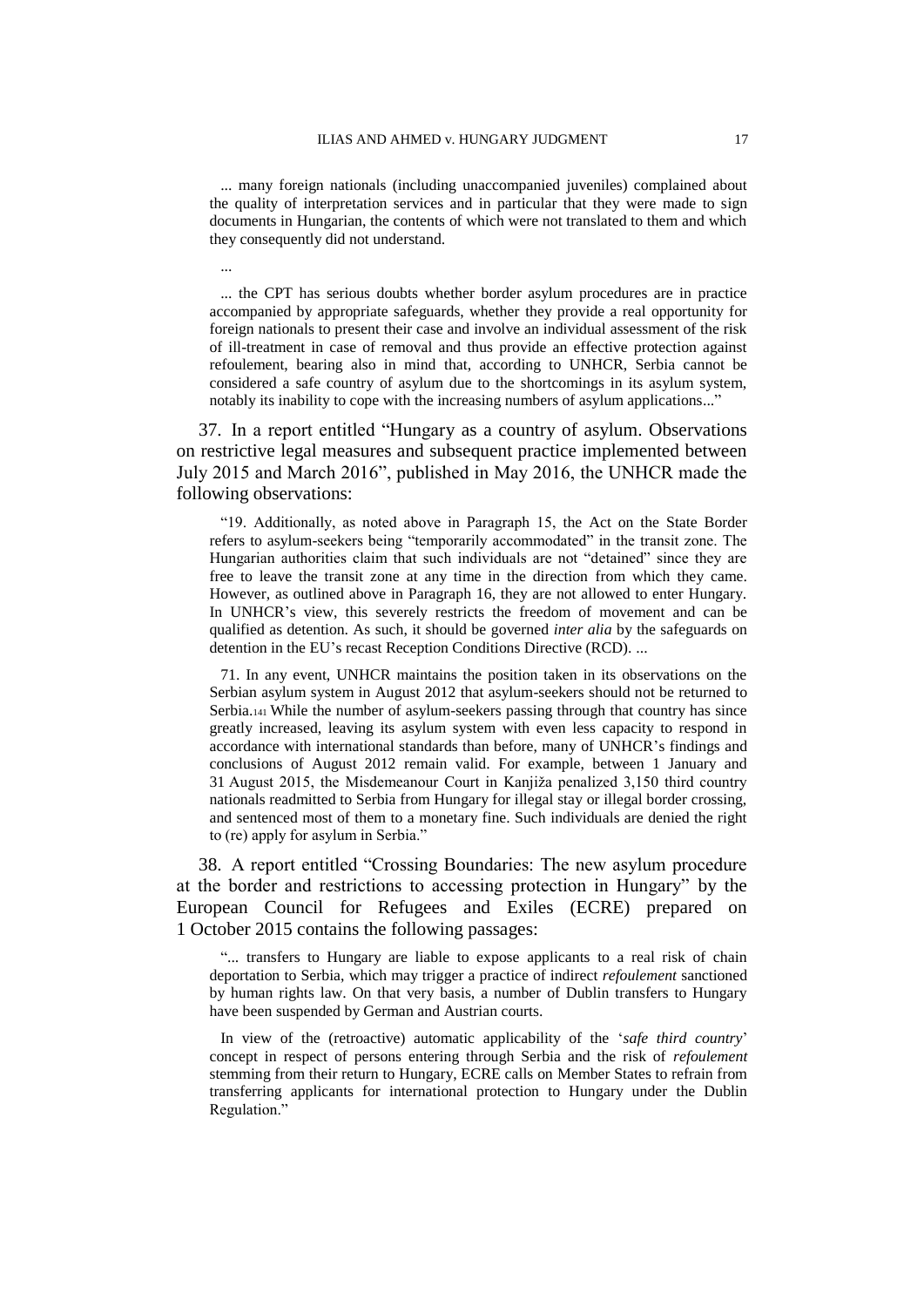39. The ECRE's "Case Law Fact Sheet: Prevention of Dublin Transfers to Hungary" prepared in January 2016 contains the following passages:

"An overwhelming amount of recent case law has cited the August and September legislative amendments to the Hungarian Asylum Act when preventing transfers to the country. Moreover, the Hungarian legislative revisions have impacted upon policy changes elsewhere, as evidenced by the Danish Refugee Appeals Board decision in October 2015 to suspend all Dublin transfers to Hungary ...

The entry into force in August and September 2015 of legislation creating a legal basis for the construction of a fence on the border between Hungary and Serbia in conjunction with further legislative amendments criminalising irregular entry and damage to the fence has resulted in an extremely hostile environment towards those seeking asylum, violating the right to asylum, the right to effective access to procedures and the non-criminalisation of refugees ...

It is the imposition of an admissibility procedure at the transit zones, and in particular the inadmissibility ground relating to the Safe Third Country concept, which has been at the forefront of most jurisprudence. Government Decree 191/2015 designates countries such as Serbia as safe, leading Hungarian authorities to declare all applications of asylum seekers coming through Serbia as inadmissible. Given the location of the transit zones at the Hungarian-Serbian border over 99% of asylum applications, without an in-merit consideration of the protection claims, have been rejected on this basis by the Office of Immigration and Nationality (OIN). Moreover, the clear EU procedural violations that this process gives rise to have been documented by the Hungarian Helsinki Committee as well as ECRE. From the latest statistics this process is still in full swing with the Commissioner for Human Rights submitting that between mid-September and the end of November 2015, 311 out of the 372 inadmissible decisions taken at both the border and in accelerated procedures were found as such on the safe third country concept ground. With a clear lack of an effective remedy against such a decision available and an immediate accompanying entry ban for 1 or 2 years, various actors as well as the judiciary have argued that Hungary is in breach of its *non-refoulement* obligations."

40. A report entitled "Serbia As a Country of Asylum; Observations on the Situation of Asylum-Seekers and Beneficiaries of International Protection in Serbia" prepared in August 2012 by the UNHCR contains the following passages:

"4. UNHCR concludes that there are areas for improvement in Serbia's asylum system, noting that it presently lacks the resources and performance necessary to provide sufficient protection against refoulement, as it does not provide asylumseekers an adequate opportunity to have their claims considered in a fair and efficient procedure. Furthermore, given the state of Serbia's asylum system, Serbia should not be considered a safe third country, and in this respect, UNHCR urges States not to return asylum-seekers to Serbia on this basis.

...

...

<sup>76.</sup> However, UNHCR received reports in November 2011 and again in February 2012 that migrants transferred from Hungary to Serbia were being put in buses and taken directly to the former Yugoslav Republic of Macedonia. ... There have been other reports that the Serbian police have rounded up irregular migrants in Serbia and were similarly sent back to the former Yugoslav Republic of Macedonia.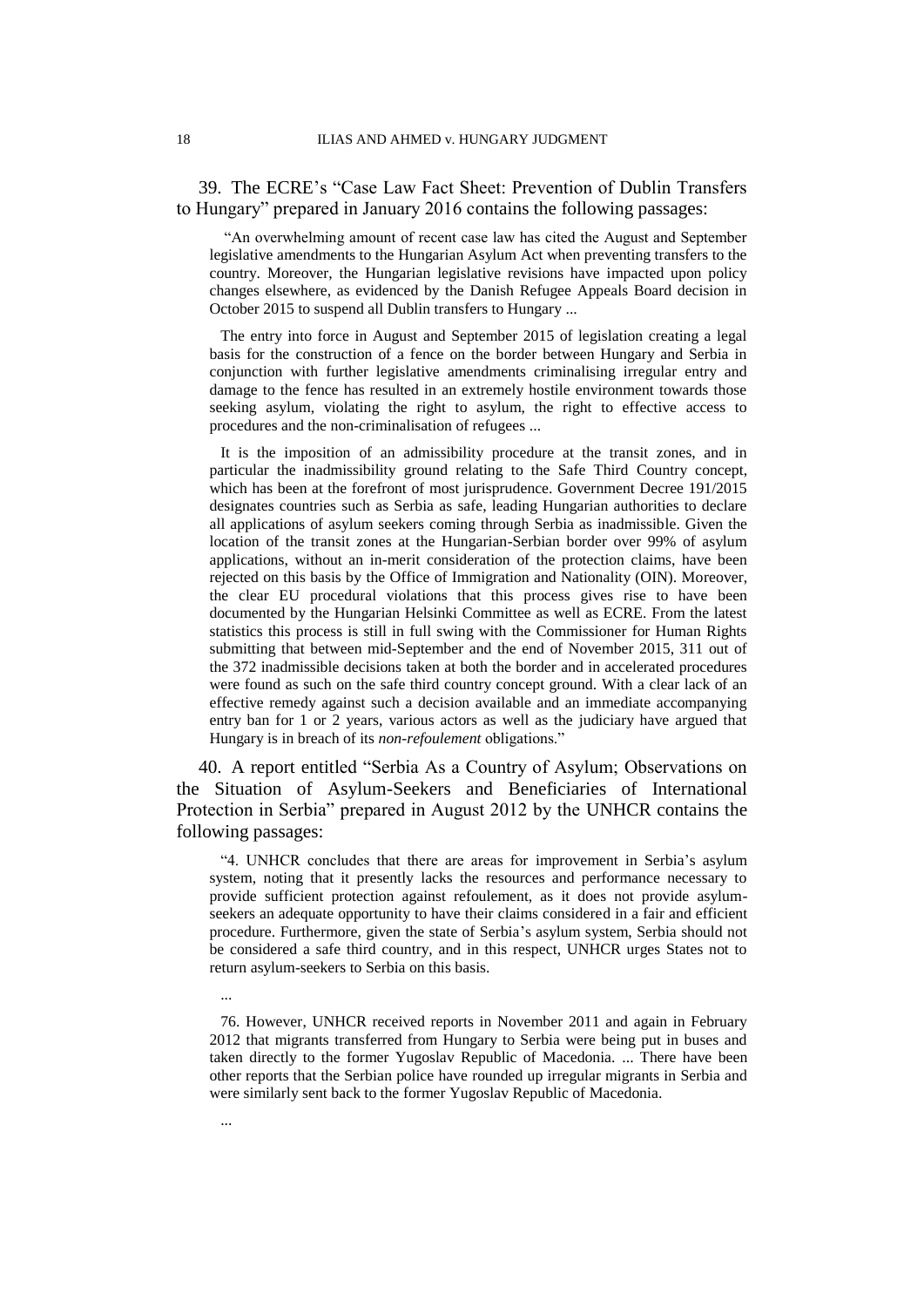79. ... The current system is manifestly not capable of processing the increasing numbers of asylum- seekers in a manner consistent with international and EU norms. These shortcomings, viewed in combination with the fact that there has not been a single recognition of refugee status since April 2008, strongly suggest that the asylum system as a whole is not adequately recognizing those in need of international protection."

41. A report entitled "Country Report: Serbia", up-to-date as of 31 December 2016, prepared by AIDA, Asylum Information Database, published by ECRE stated that the "adoption of the new Asylum Act, initially foreseen for 2016, has been postponed".

42. A report entitled "The former Yugoslav Republic of Macedonia As a Country of Asylum" prepared in August 2015 by the UNHCR contains the following passage:

"5. The former Yugoslav Republic of Macedonia has a national asylum law, the Law on Asylum and Temporary Protection. This was substantially amended in 2012, with the amended version having come into force in 2013. UNHCR participated in the drafting process, in an effort to ensure that the legislation is in line with international standards. The law currently incorporates many key provisions of the 1951 Convention. Furthermore, the provisions on subsidiary protection in the law are in conformity with relevant EU standards. The law also provides for certain rights up to the standard of nationals for those who benefit from international protection, as well as free legal aid during all stages of the asylum procedure. Nevertheless, some key provisions are still not in line with international standards. In response to a sharp increase in irregular migration, the Law on Asylum and Temporary Protection was recently further amended to change the previously restrictive regulations for applying for asylum in the former Yugoslav Republic of Macedonia, which exposed asylumseekers to a risk of arbitrary detention and push-backs at the border. The new amendments, which were adopted on 18 June 2015, introduce a procedure for registration of the intention to submit an asylum application at the border, protect asylum-seekers from the risk of *refoulement* and allow them to enter and be in the country legally for a short timeframe of 72 hours, before formally registering their asylum application.

46. Despite these positive developments, UNHCR considers that significant weaknesses persist in the asylum system in practice. At the time of writing, the former Yugoslav Republic of Macedonia has not been able to ensure that asylum-seekers have access to a fair and efficient asylum procedure. ... Inadequate asylum procedures result in low recognition rates, even for the minority of asylum-seekers who stay in the former Yugoslav Republic of Macedonia to wait for the outcome of their asylum claim."

...

43. The European Commission's Recommendation of 8.12.2016 addressed to the Member States on the resumption of transfers to Greece under Regulation (EU) No. 604/2013 contains the following passages:

"(1) The transfer of applicants for international protection to Greece under Regulation (EU) No. 604/2013 (hereafter 'the Dublin Regulation') has been suspended by Member States since 2011, following two judgments of the European Court of Human Rights (ECHR) and the Court of Justice of the European Union (CJEU)1, which identified systemic deficiencies in the Greek asylum system,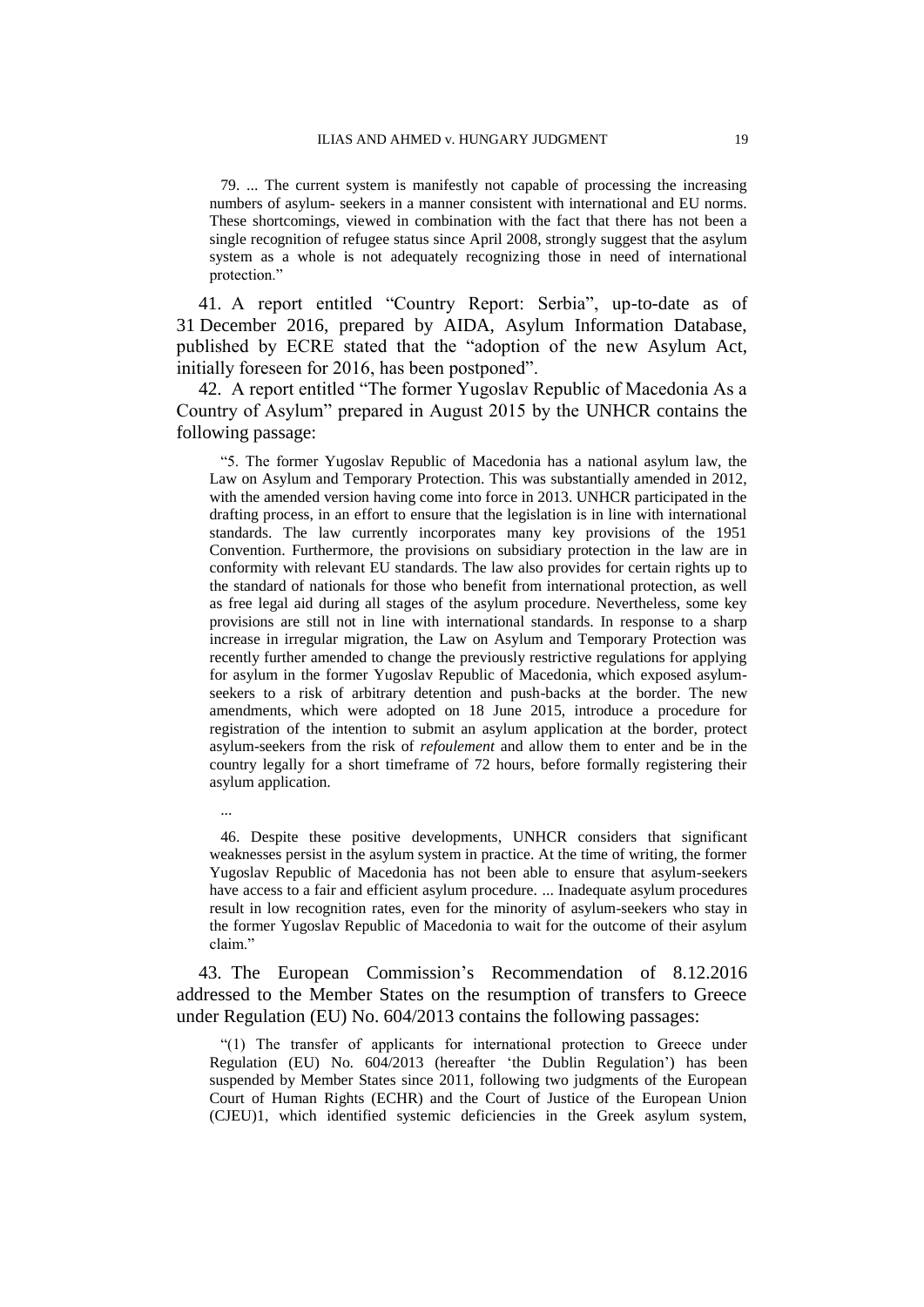resulting in a violation of the fundamental rights of applicants for international protection transferred from other Member States to Greece under Regulation (EC) No. 343/2003. ...

(8) In its previous Recommendations, the Commission has noted the improvements that Greece has made to its legislative framework to ensure that the new legal provisions of the recast Asylum Procedures Directive 2013/32/EU and some of the recast Reception Conditions Directive 2013/33/EU have been transposed into the national legislation. A new law (Law 4375/2016) was adopted by the Greek Parliament on 3 April 201614. On 22 June 2016, the Parliament approved an amendment to Law 4375/2016 which, inter alia, modified the composition of the Appeals Committees and the right of asylum seekers to an oral hearing before them. On 31 August 2016, the Greek Parliament also adopted a law regarding school-aged refugee children residing in Greece. ...

(33) The Commission acknowledges the important progress made by Greece, assisted by the Commission, EASO, Member States and international and nongovernmental organisations, to improve the functioning of the Greek asylum system since the M.S.S. judgement in 2011. However, Greece is still facing a challenging situation in dealing with a large number of new asylum applicants, notably arising from the implementation of the pre-registration exercise, the continuing irregular arrivals of migrants, albeit at lower levels than before March 2016, and from its responsibilities under the implementation of the EU-Turkey Statement. ...

(34) However, significant progress has been attained by Greece in putting in place the essential institutional and legal structures for a properly functioning asylum system and, there is a good prospect for a fully functioning asylum system being in place in the near future, once all the remaining shortcomings have been remedied, in particular as regards reception conditions and the treatment of vulnerable persons, including unaccompanied minors. It is, therefore, appropriate to recommend that transfers should resume gradually and on the basis of individual assurances, taking account of the capacities for reception and treatment of applications in conformity with relevant EU legislation, and taking account of the currently inadequate treatment of certain categories of persons, in particular vulnerable applicants, including unaccompanied minors. The resumption should, moreover, not be applied retroactively but concern asylum applicants for whom Greece is responsible starting from a specific date in order to avoid that an unsustainable burden is placed on Greece. It should be recommended that this date is set at 15 March 2017."

## IV. EVOLUTION OF THE RELEVANT DOMESTIC LAW BETWEEN 2012 AND 2015 AS REFLECTED BY THE COURT'S CASE-LAW AND FURTHER DEVELOPMENTS

44. The Court has delivered several judgments regarding the issue of *refoulement* to Serbia by Contracting States in recent years. In the case of *Mohammed v. Austria* (no. 2283/12, 6 June 2013) the Court acknowledged the alarming nature of the reports published in 2011 and 2012 in respect of Hungary as a country of asylum and in particular as regards transferees. In that period, the Hungarian authorities considered Serbia a safe third country. However, taking into account the changes in the Hungarian legislation as of January 2013, according to which deportation could no longer be imposed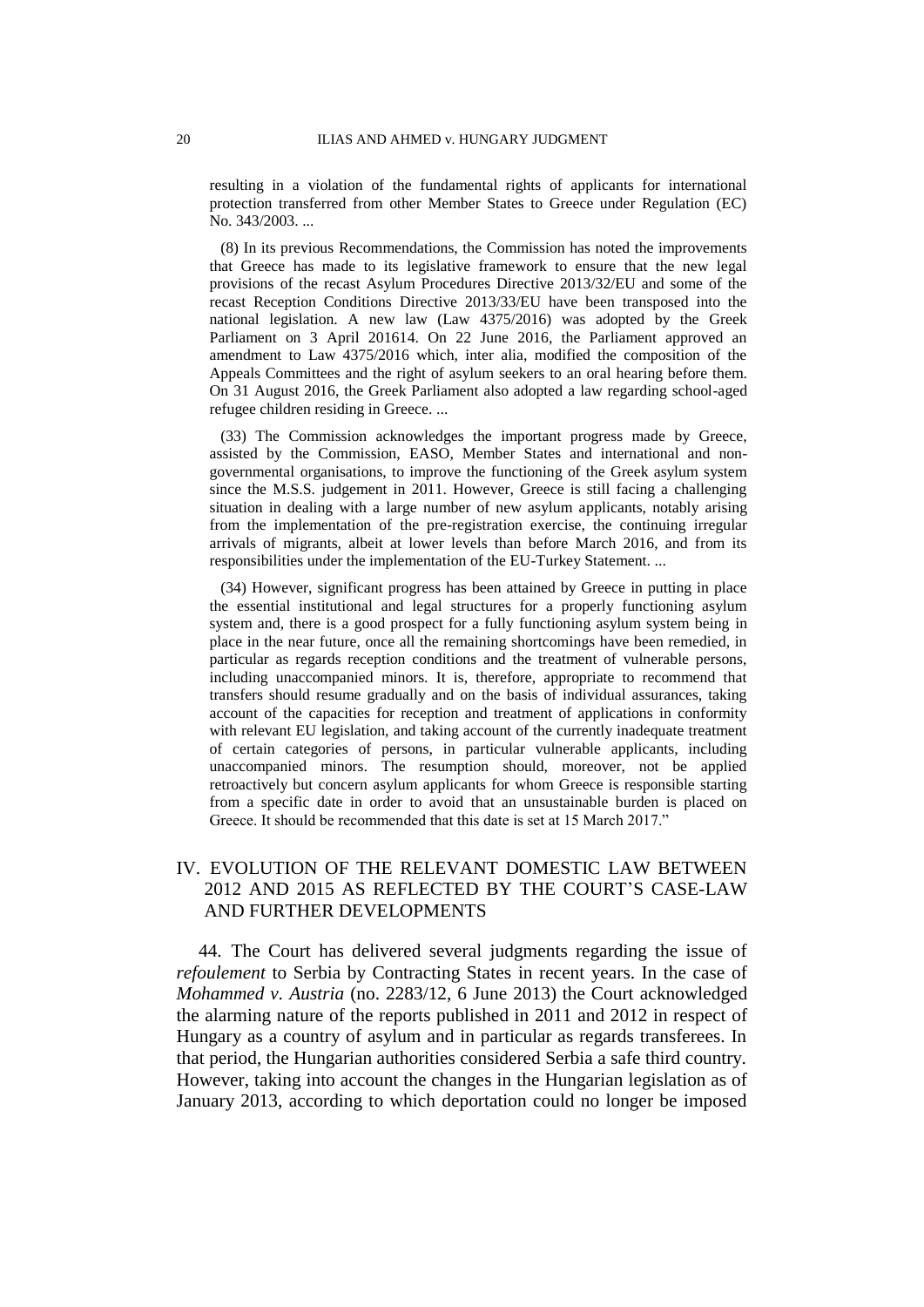on asylum-seekers during the asylum procedure, the Court concluded that, by a transfer to Hungary, Austria would not violate Article 3 of the Convention.

45. In *Mohammadi v. Austria* (no. 71932/12, 3 July 2014) the Court noted that reports by the UNHCR and the Hungarian Helsinki Committee consistently had confirmed that Hungary no longer denied an examination of asylum claims on the merits where asylum-seekers had transited via Serbia or Ukraine prior to their arrival in Hungary. The Court was satisfied that the relevant country reports (that is, those prepared after legislative changes in 2013) on the situation in Hungary for asylum-seekers, and Dublin returnees in particular, did not indicate systematic deficiencies in the Hungarian asylum system and that Hungary no longer relied on the safe third country concept regarding Serbia (see §§ 73 and 74 of the judgment).

46. Therefore, it can be concluded that between the legislative changes of January 2013 and the enactment of the Government Decree in 2015, Serbia was not considered automatically a safe third country by the Hungarian authorities. The presumption to that effect was introduced by the Government Decree.

47. On 10 December 2015 the European Commission addressed a letter of formal notice to Hungary, opening infringement procedure concerning the Hungarian asylum legislation adopted a short period before. The Commission found the Hungarian legislation in some instances to be incompatible with EU law (specifically, the recast Asylum Procedures Directive (Directive 2013/32/EU) and the Directive on the right to interpretation and translation in criminal proceedings (Directive 2010/64/EU)).

## THE LAW

...

## I. ALLEGED VIOLATION OF ARTICLE 5 § 1 OF THE CONVENTION

48. The applicants complained that their committal to the transit zone amounted to deprivation of liberty which was devoid of any legal basis, in breach of Article 5 § 1 of the Convention, the relevant part of which reads as follows:

"1. Everyone has the right to liberty and security of person. No one shall be deprived of his liberty save in the following cases and in accordance with a procedure prescribed by law:

(f) the lawful arrest or detention of a person to prevent his effecting an unauthorised entry into the country or of a person against whom action is being taken with a view to deportation or extradition."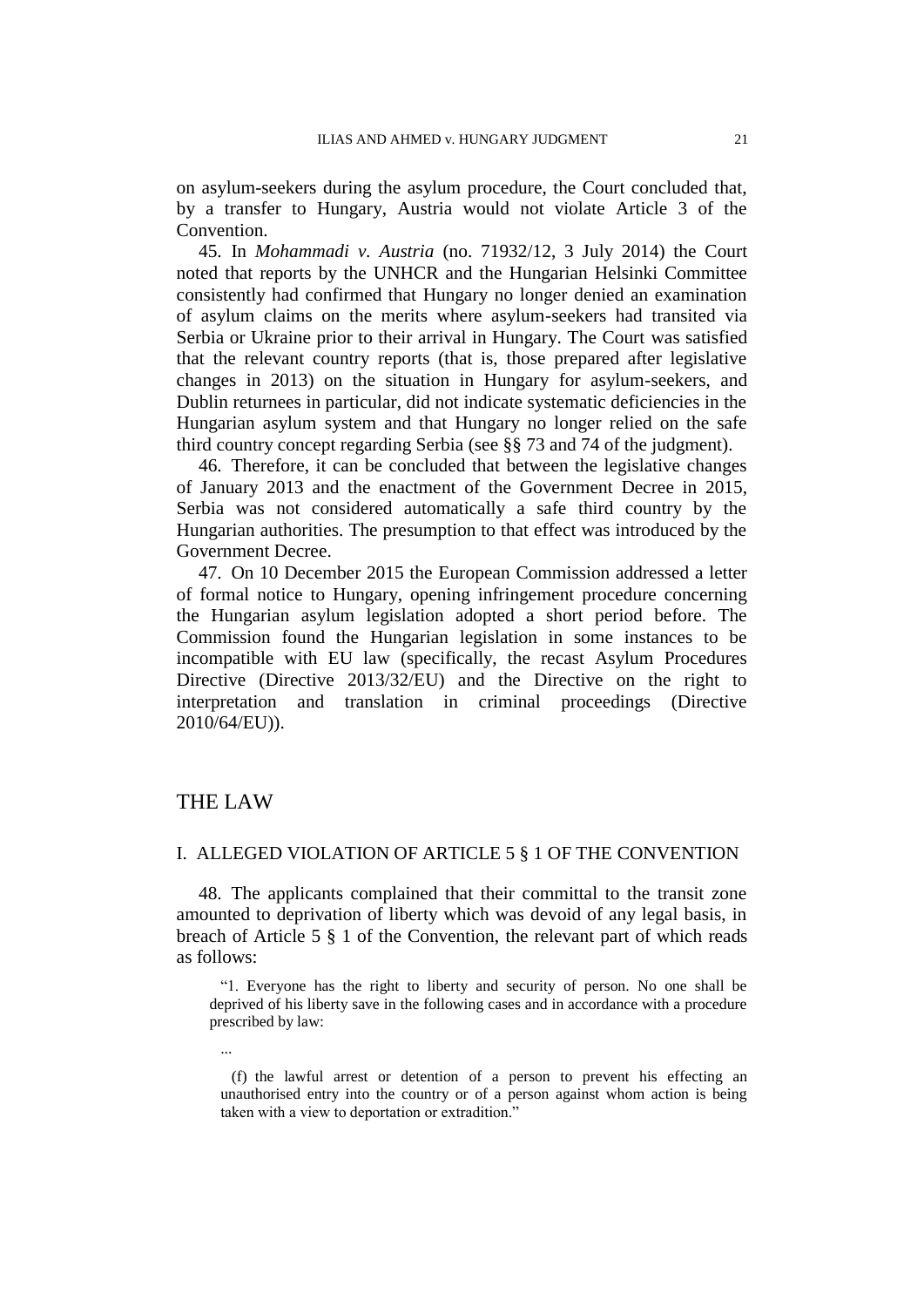### **A. Admissibility**

49. The Government were of the view that since the applicants had been free to leave the territory of the transit zone in the direction of Serbia, they in fact had not been deprived of their personal liberty. Article 5 of the Convention was therefore inapplicable.

50. The applicants contested this view, pointing it out that departure from the transit zone would have resulted in the forfeiture of their asylum applications, a very serious consequence.

51. For the Court, the Government's objection must be understood to suggest the incompatibility *ratione materiae* of the complaint with the provisions of the Convention.

52. It must be determined in the first place whether the placing of the applicants in the transit zone constituted a deprivation of liberty within the meaning of Article 5 of the Convention. The Court has already found that holding aliens in an international zone involves a restriction upon liberty which is not in every respect comparable to that obtained in detention centres. However, such confinement is acceptable only if it is accompanied by safeguards for the persons concerned and is not prolonged excessively. Otherwise, a mere restriction on liberty is turned into a deprivation of liberty (see *Amuur v. France*, 25 June 1996, § 43, *Reports of Judgments and Decisions* 1996-III, and *Riad and Idiab v. Belgium*, nos. 29787/03 and 29810/03, § 68, 24 January 2008).

53. Article 5 § 1 is not concerned with mere restrictions on liberty of movement, which are governed by Article 2 of Protocol No. 4. In order to determine whether someone has been "deprived of his liberty" within the meaning of Article 5, the starting-point must be his or her specific situation and account must be taken of a whole range of factors (see *De Tommaso v. Italy* [GC], no. 43395/09, § 80, 23 February 2017). The notion of deprivation of liberty within the meaning of Article 5 § 1 contains both an objective element of a person's confinement in a particular restricted space for a not negligible length of time, and an additional subjective element in that the person has not validly consented to the confinement in question (see *Stanev v. Bulgaria* [GC], no. 36760/06, § 117, ECHR 2012). The objective elements include the type, duration, effects, and manner of implementation of the measure in question, the possibility to leave the restricted area, the degree of supervision and control over the person's movements and the extent of isolation (see, for example, *Guzzardi v. Italy*, 6 November 1980, § 95, Series A no. 39; *H.M. v. Switzerland*, no. 39187/98, § 45, ECHR 2002 II; *H.L. v. the United Kingdom*, no. 45508/99, § 91, ECHR 2004 IX; and *Storck v. Germany*, no. 61603/00, § 73, ECHR 2005‑V). The difference between deprivation of and restriction upon liberty is one of degree or intensity, and not of nature or substance (see *Creangă v. Romania* [GC],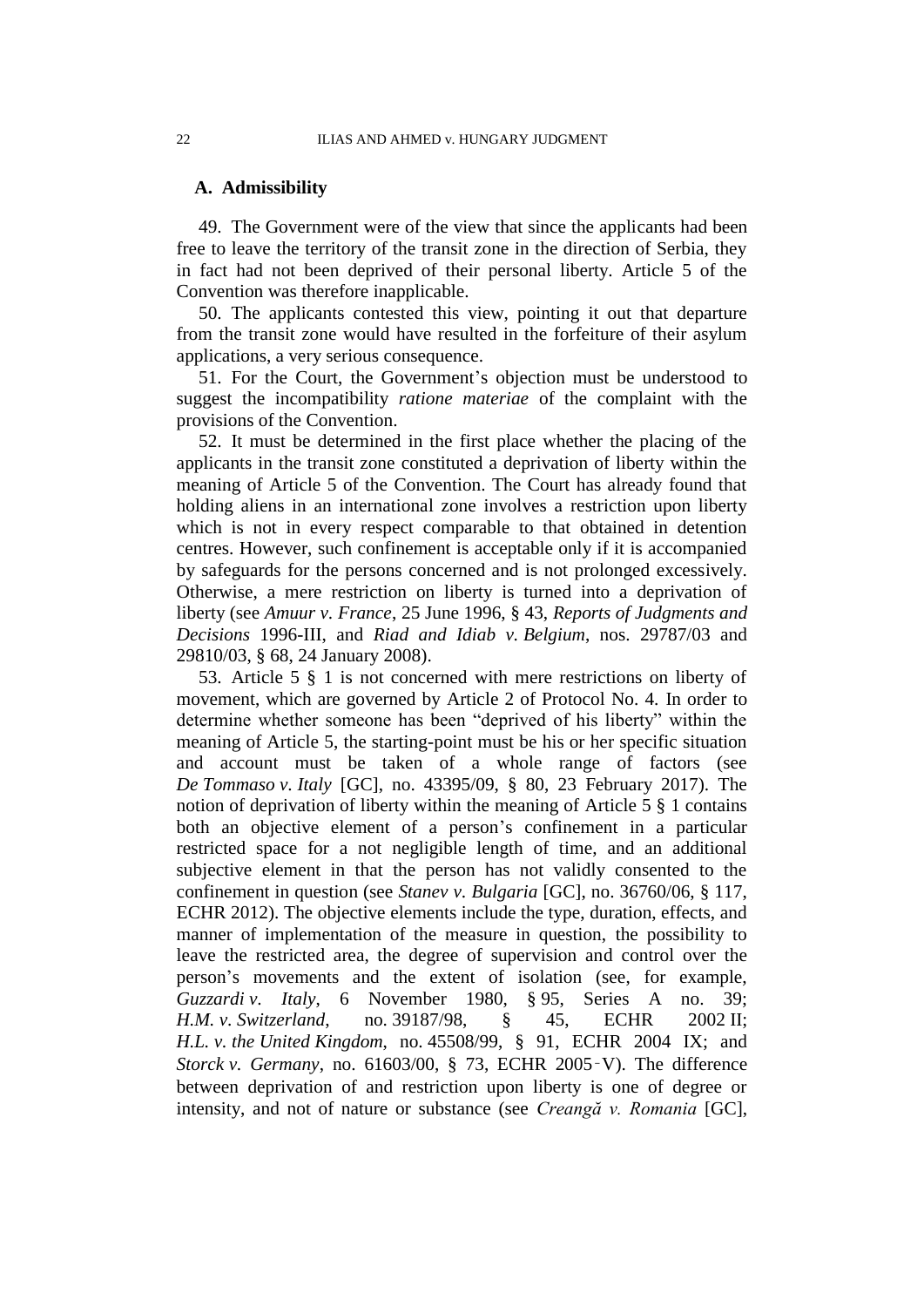no. 29226/03, § 91, 23 February 2012, *Austin and Others v. the United Kingdom* [GC], nos. 39692/09, 40713/09 and 41008/09, § 57, ECHR 2012 and the references contained therein). The mere fact that it was possible for the applicants to leave voluntarily cannot rule out an infringement of the right to liberty (see *Riad and Idiab*, cited above, § 68).

54. The applicants in the present case were confined for over three weeks to the border zone – a facility which, for the Court, bears a strong resemblance to an international zone, both being under the State's effective control irrespective of the domestic legal qualification. They were confined in a guarded compound which could not be accessed from the outside, even by their lawyer. Unlike the applicants in the case of *Mogoş v. Romania* ((dec.), no. 20420/02, 6 May 2004), who were free to enter Romanian territory at any time but chose to stay in an airport transit zone, the applicants in the present case – similarly to those in the cases of *Amuur*, and *Riad and Idiab* (cited above) and *Shamsa v. Poland*, nos. 45355/99 and 45357/99, § 47, 27 November 2003 – did not have the opportunity to enter Hungarian territory beyond the zone. Accordingly, the Court considers that the applicants did not choose to stay in the transit zone and thus cannot be said to have validly consented to being deprived of their liberty (see, *mutatis mutandis*, *Austin and Others*, cited above, § 58).

55. The mere fact that it was possible for them to leave voluntarily returning to Serbia which never consented to their readmission cannot rule out an infringement of the right to liberty (see *Riad and Idiab*, cited above, § 68). The Court notes in particular that pursuant to section 66 (2) d) of the Asylum Act (see paragraph 31 above) if the applicants had left Hungarian territory, their applications for refugee status would have been terminated without any chance of being examined on the merits. Consequently, the Court cannot accept at face value the Government's argument concerning the possibility of leaving the transit zone voluntarily. Owing to the circumstances, the applicants could not have left the transit zone in the direction of Serbia without unwanted and grave consequences, that is, without forfeiting their asylum claims and running the risk of *refoulement*.

56. Having regard to the above considerations, the Court concludes that the applicants' confinement to the transit zone amounted to a *de facto* deprivation of liberty (see, *mutatis mutandis*, *Riad and Idiab*, *ibidem*). Article 5 § 1 of the Convention therefore applies. To hold otherwise would void the protection afforded by Article 5 of the Convention by compelling the applicants to choose between liberty and the pursuit of a procedure ultimately aimed to shelter them from the risk of exposure to treatment in breach of Article 3 of the Convention.

57. It follows that this part of the application is not incompatible *ratione materiae* with the provisions of the Convention. Moreover, it is not manifestly ill-founded within the meaning of the same provision. Nor is it inadmissible on any other grounds. It must therefore be declared admissible.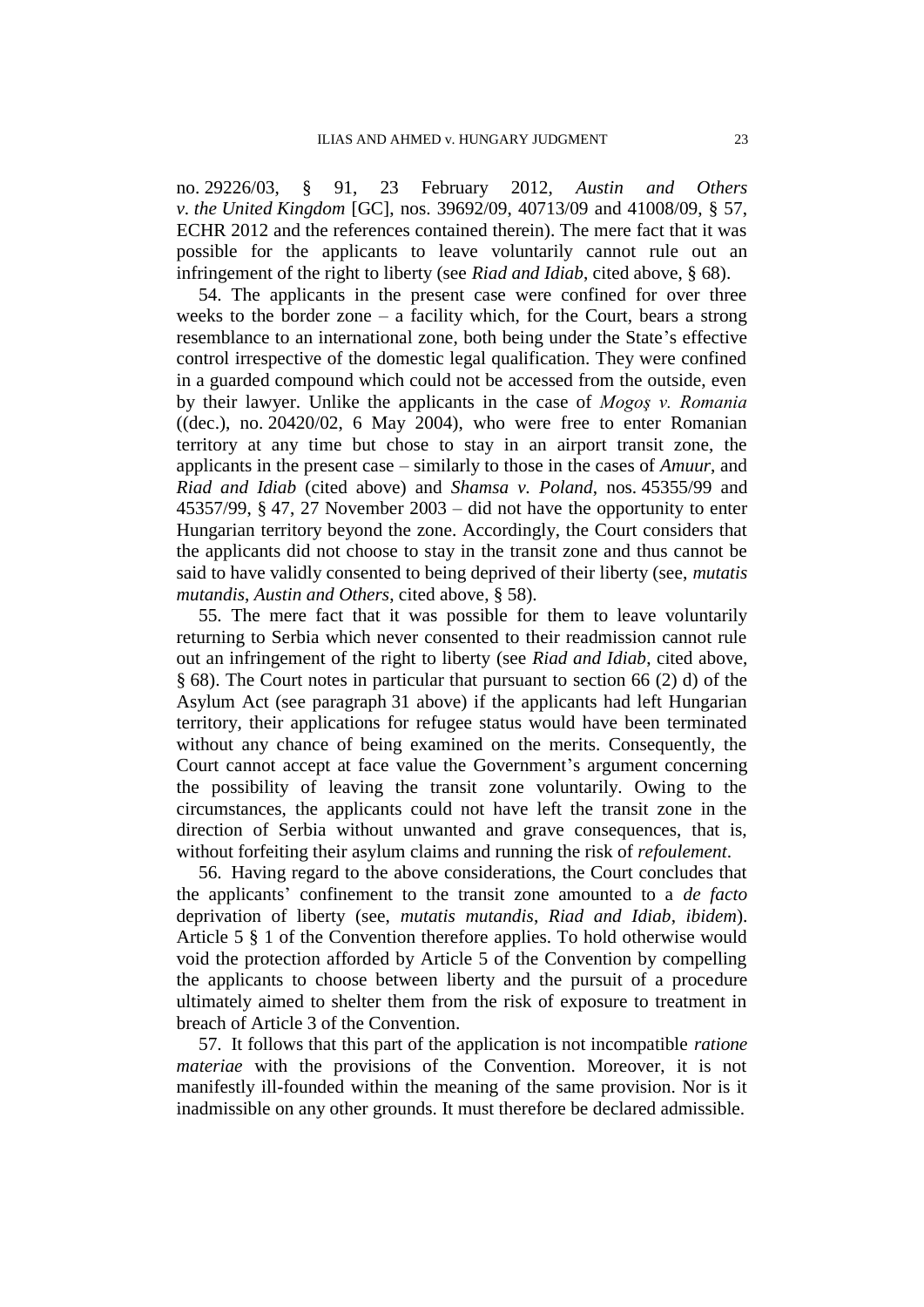## **B. Merits**

58. The Court must next examine the compatibility of the deprivation of liberty found in the present case with paragraph 1 of Article 5 of the Convention.

59. The applicants alleged that the impugned measure lacked any basis in the domestic law. They further submitted that Hungary, a Member State of the European Union, was under an obligation to act in accordance with Article 8 § 1 of Directive 2013/33/EU (see paragraph 35 above) according to which Member States should not hold a person in detention for the sole reason that he or she was an asylum-seeker. Subparagraph 3 of Article 8 contained an exhaustive list of grounds for the detention of asylum-seekers, and none of those was applicable in the present case. The applicants stressed that detention was subject to individual assessment and had to be necessary and proportionate. A Member State could only have recourse to it if noncoercive alternatives to detention could not be applied.

60. The Government submitted that, even if Article 5 of the Convention was applicable to the case, the deprivation of liberty was justified under the first limb of Article 5  $\S$  1 (f). They further offered section 71/A (1) and (2) of the Asylum Act (see paragraph 31 above) as legal basis in domestic law for the detention.

61. The Court reiterates that Article 5 enshrines a fundamental human right, namely the protection of the individual against arbitrary interference by the State with his or her right to liberty. Sub-paragraphs (a) to (f) of Article 5 § 1 contain an exhaustive list of permissible grounds on which individuals may be deprived of their liberty and no deprivation of liberty will be lawful unless it falls within one of those grounds (see, for example *O.M. v. Hungary*, no. 9912/15, § 40, 5 July 2016, and *Saadi v. the United Kingdom* [GC], no. 13229/03, § 43, ECHR 2008). It considers that in the present case the only provision that is capable of producing justification for the measure complained is Article  $5 \tS 1$  (f) of the Convention.

62. The first limb of Article 5  $\S$  1 (f) permits the detention of an asylumseeker or other immigrant prior to the State's grant of authorisation to enter. Such detention must be compatible with the overall purpose of Article 5, which is to safeguard the right to liberty and ensure that no one should be dispossessed of his or her liberty in an arbitrary fashion (see *Saadi v. the United Kingdom*, cited above, § 66).

63. The Court reiterates that in relation to whether a detention was "lawful", including whether it was in accordance with "a procedure prescribed by law", Article 5 § 1 of the Convention refers not only to national law but also, where appropriate, to other applicable legal norms, including those which have their source in international law (see *Medvedyev and Others v. France* [GC], no. 3394/03, § 79, ECHR 2010;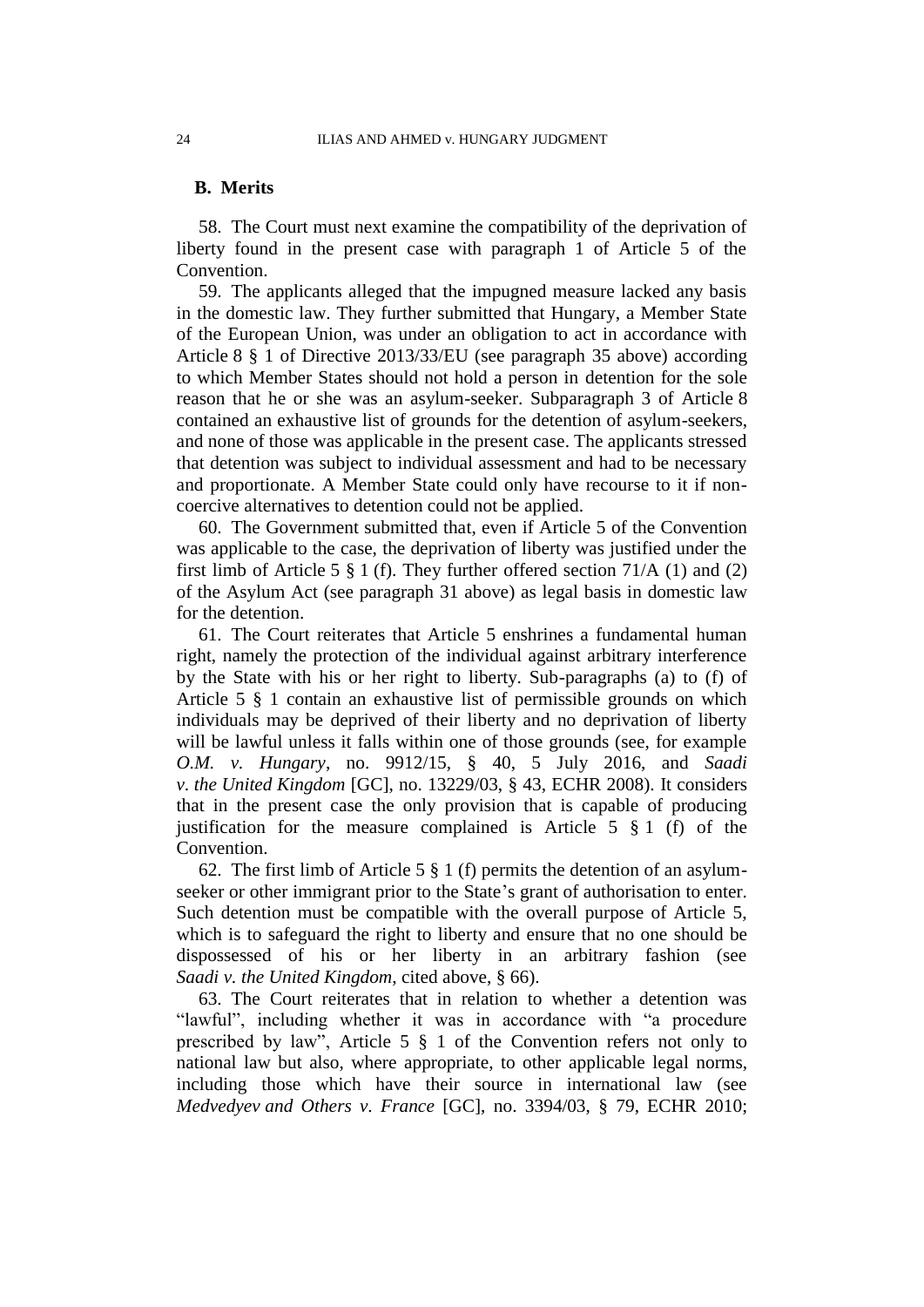*Takush v. Greece*, no. 2853/09, § 40, 17 January 2012; and *Kholmurodov v. Russia*, no. 58923/14, § 84, 1 March 2016). Those norms may clearly also stem from European Union law. In this respect, the Court reiterates that it is primarily for the national authorities, especially the courts, to interpret and apply domestic legislation, if necessary in conformity with the law of the European Union. Unless the interpretation is arbitrary or manifestly unreasonable (see *Anheuser-Busch Inc. v*. *Portugal* [GC], no. 73049/01, § 86, ECHR 2007-I), the Court's role is confined to ascertaining whether the effects of that interpretation are compatible with the Convention (see *Waite and Kennedy v. Germany* [GC], no. 26083/94, § 54, ECHR 1999-I, and *Rohlena v. the Czech Republic* [GC], no. 59552/08, § 51, ECHR 2015; see also, specifically in respect of EU law, *Ullens de Schooten and Rezabek v. Belgium*, nos. 3989/07 and 38353/07, § 54, 20 September 2011, and *Jeunesse v. the Netherlands* [GC], no. 12738/10, § 110, 3 October 2014). Furthermore, the Convention also requires that any deprivation of liberty must be compatible with the purpose of Article 5, namely to protect the individual from arbitrariness (see *Riad and Idiab*, cited above, § 71 and the authorities cited therein).

64. As to the notion of arbitrariness in this field, the Court refers to the principles enounced in its case-law (see in particular *Saadi v. the United Kingdom*, cited above, §§ 67 to 73) and emphasises that to avoid being branded as arbitrary, detention under Article 5 § 1 (f) must be carried out in good faith; it must be closely connected to the purpose of preventing unauthorised entry of the person to the country; the place and conditions of detention should be appropriate, bearing in mind that the measure is applicable not to those who have committed criminal offences but to aliens who, often fearing for their lives, have fled from their own country; and the length of the detention should not exceed that reasonably required for the purpose pursued (see *Lokpo and Touré v. Hungary*, no. 10816/10, § 22, 20 September 2011). The Court further notes that Member States of the European Union should not hold a person in detention for the sole reason that he or she is an applicant in accordance with Directive 2013/32/EU of the European Parliament and of the Council of 26 June 2013 on common procedures for granting and withdrawing international protection (see paragraph 34 above).

65. The applicants' detention in the transit zone lasted from 15 September 2015 to 8 October 2015, that is, 23 days. According to the Government, section 71/A (1) and (2) of the Asylum Act provided sufficent legal basis for the measure. In turn, these rules refer back to section 5 of the same Act, under which provision asylum-seekers subjected to the border procedure were not entitled to stay in the territory of Hungary or seek accommodation at a designated facility.

66. The Court is not persuaded that these rules circumscribe with sufficient precision and foreseeability the prospect that asylum-seekers such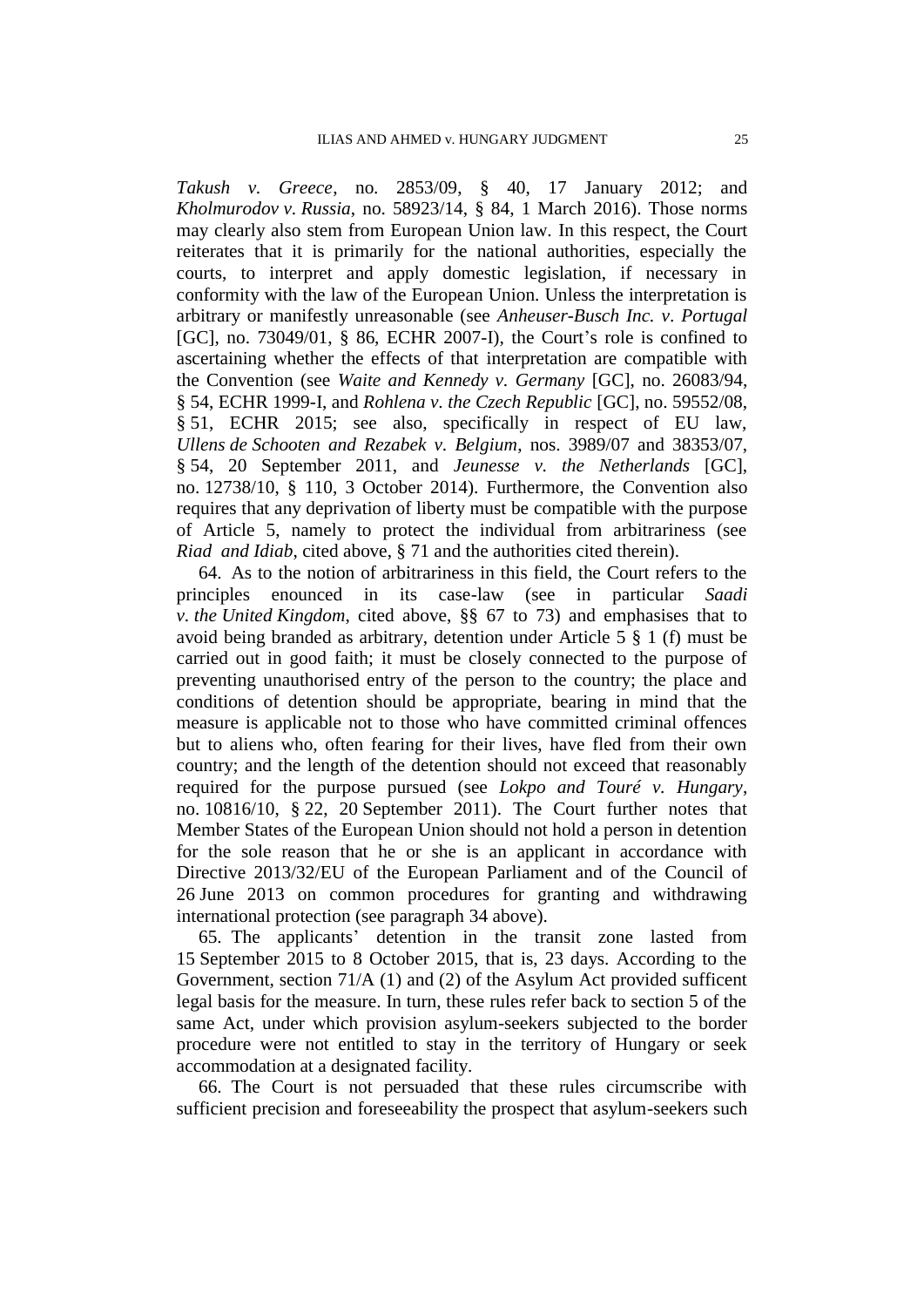as the applicants were liable to be committed to the transit zone – a measure which, under the circumstances, amounts to deprivation of liberty irrespective of its domestic characterisation. Indeed, it finds it quite difficult to identify in the provisions at hand any reference to the possibility of detention at the transit zone. The Government's submissions, according to which the applicants' stay at the transit zone, although it did not amount to detention, had nevertheless a compelling basis in national law (see paragraph 60 above) only cast doubt on the clarity and the foreseeability of the domestic provisions in question.

67. At any rate, the Court notes that the applicants' detention apparently occurred *de facto*, that is, as a matter of practical arrangement. This arrangement was not incarnated by a formal decision of legal relevance, complete with reasoning.

68. The motives underlying the applicants' detention may well be those referred to by the Government in the context of Article 5 § 1 (f) of the Convention, that is to counter abuses of the asylum procedure. However, for the Court the fact remains that the applicants were deprived of their liberty without any formal decision of the authorities and solely by virtue of an elastically interpreted general provision of the law – a procedure which in the Court's view falls short of the requirements enounced in the Court's case-law. The conditions of Article 31/A of the Asylum Act were not met and no formal decision was taken; furthermore no special grounds for detention in the transit zone were provided for in Article 71/A. In this connection the Court would reiterate that it has considered the absence of any grounds given by the judicial authorities in their decisions authorising detention for a prolonged period of time, as in the present case to be incompatible with the principle of the protection from arbitrariness enshrined in Article 5 § 1 (see *Stašaitis v. Lithuania*, no. 47679/99, § 67, 21 March 2002; *Nakhmanovich v. Russia*, no. 55669/00, § 70, 2 March 2006; *Belevitskiy v. Russia*, no. 72967/01, § 91, 1 March 2007, and *Mooren v. Germany* [GC], nº 11364/03, § 79, 9 July 2009).

69. It follows that the applicants' detention cannot be considered "lawful" for the purposes of Article 5 § 1 of the Convention. Consequently, there has been a violation of that provision.

## II. ALLEGED VIOLATION OF ARTICLE 5 § 4 OF THE CONVENTION

70. The applicants further complained that their deprivation of liberty in the transit zone could not be remedied by appropriate judicial review, in breach of Articles 5 § 4 and 13 of the Convention.

71. The Court considers that this complaint falls to be examined under Article 5 § 4 of the Convention alone, this provision being *lex specialis* in this field. It provides: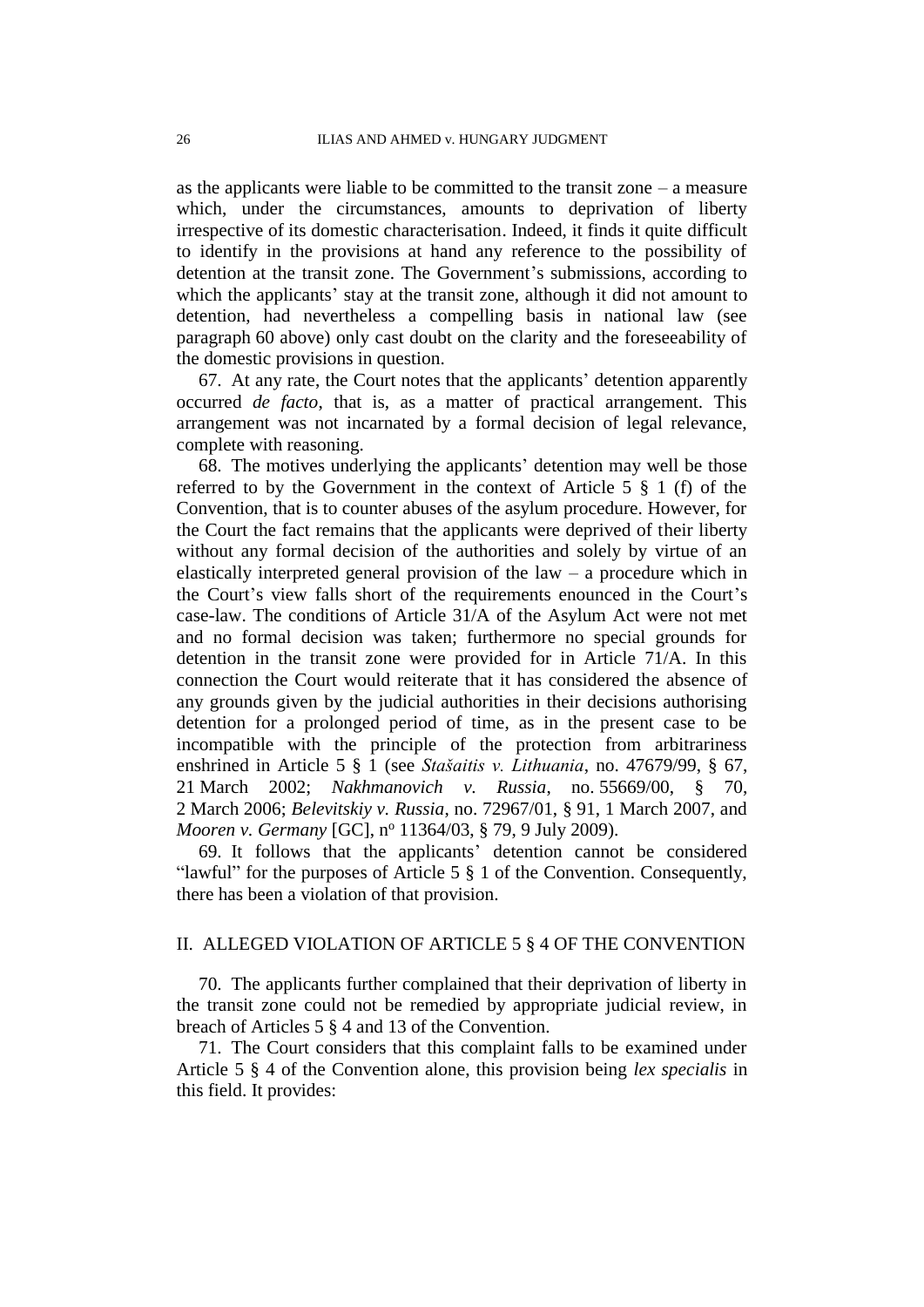"4. Everyone who is deprived of his liberty by arrest or detention shall be entitled to take proceedings by which the lawfulness of his detention shall be decided speedily by a court and his release ordered if the detention is not lawful."

### **A. Admissibility**

72. The Court notes that this complaint is not manifestly ill-founded within the meaning of Article 35 § 3 (a) of the Convention. It further notes that it is not inadmissible on any other grounds. It must therefore be declared admissible.

### **B. Merits**

73. The applicants submitted that, for want of a formal decision on their detention, they could not possibly challenge the lawfulness of the measure in any kind of procedure.

74. The Government submitted that the asylum authorities' decision on the applicability of the rules of border proceedings, including the applicants' ineligibility to preferential treatment, had been subject to judicial review which had taken place only six days after their arrival in the transit zone.

75. The Court observes that the applicants' detention consisted in a *de facto* measure, not supported by any decision specifically addressing the issue of deprivation of liberty (see paragraph 67 above). Moreover, the proceedings suggested by the Government concerned the applicants' asylum applications rather than the question of personal liberty. In these circumstances, it is quite inconceivable how the applicants could have pursued any judicial review of their committal to, and detention in, the transit zone – which itself had not been ordered in any formal proceedings or taken the shape of a decision.

76. The Court therefore must conclude that the applicants did not have at their disposal any "proceedings by which the lawfulness of [their] detention [could have been] decided speedily by a court".

77. It follows that there has been a violation of Article 5 § 4 of the Convention.

## III. ALLEGED VIOLATION OF ARTICLE 3 OF THE CONVENTION BASED ON THE CONDITIONS AT THE RÖSZKE BORDER TRANSIT ZONE

78. The applicants alleged that the conditions of their confinement in the Röszke transit zone amounted to inhuman and degrading treatment. They relied on Article 3 of the Convention, which reads as follows:

"No one shall be subjected to torture or to inhuman or degrading treatment or punishment."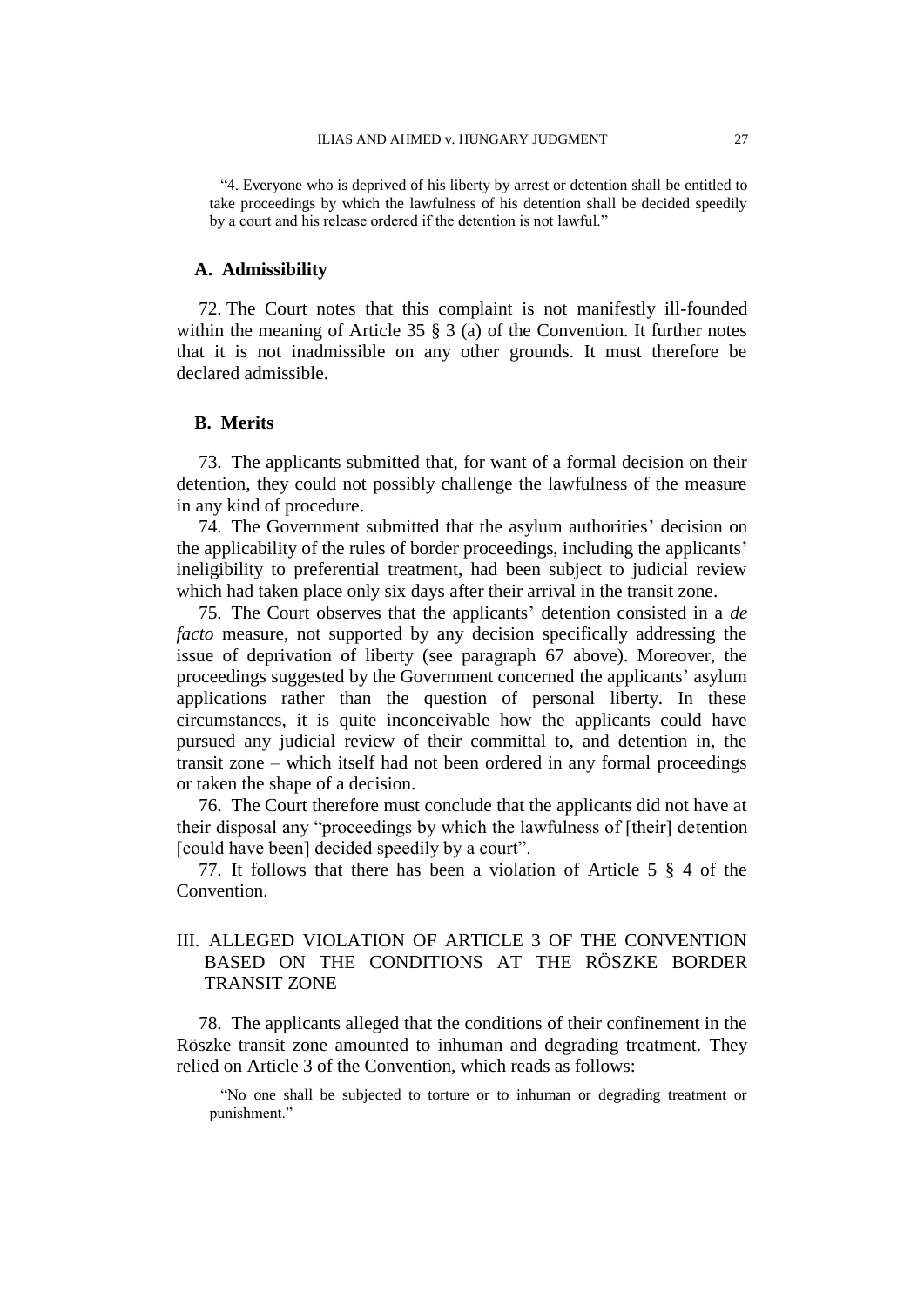### **A. Admissibility**

79. The Court notes that this complaint is not manifestly ill-founded within the meaning of Article 35 § 3 (a) of the Convention. It further notes that it is not inadmissible on any other grounds. It must therefore be declared admissible.

### **B. Merits**

### *1. The parties' submissions*

80. In the applicants' view, the substandard conditions of reception in the transit zone, as described by them in paragraph 10 above, amounted to inhuman and degrading treatment contrary to Article 3 of the Convention.

81. The Government argued that any discomfort allegedly suffered by the applicants at the transit zone did not attain the minimum level of severity prompting the applicability of Article 3 of the Conventions. To support this argument, they submitted a description of the circumstances as outlined in paragraph 11 above.

### *2. The Court's assessment*

### **(a) General principles**

82. The Court has recently summarised the general principles applicable to the treatment of migrants in detention in the judgment of *Khlaifia and Others v. Italy* ([GC], no. 16483/12, §§ 158-167, 15 December 2016).

83. The Court has already had occasion to note that the States which form the external borders of the European Union are currently experiencing considerable difficulties in coping with the increasing influx of migrants and asylum-seekers (see *M.S.S. v. Belgium and Greece* [GC], no. 30696/09, § 223, ECHR 2011). That being said, the Court can only reiterate its wellestablished case-law to the effect that, having regard to the absolute character of Article 3, an increasing influx of migrants cannot absolve a State of its obligations under that provision, which requires that persons deprived of their liberty must be guaranteed conditions that are compatible with respect for their human dignity. However, the Court is of the view that it would certainly be artificial to examine the facts of the case without considering the general context in which those facts arose. In its assessment, the Court will thus bear in mind, together with other factors, that the undeniable difficulties and inconveniences endured by the applicants stemmed to a significant extent from the situation of extreme difficulty confronting the authorities at the relevant time (see *Khlaifia and Others*, cited above, §§ 184-185).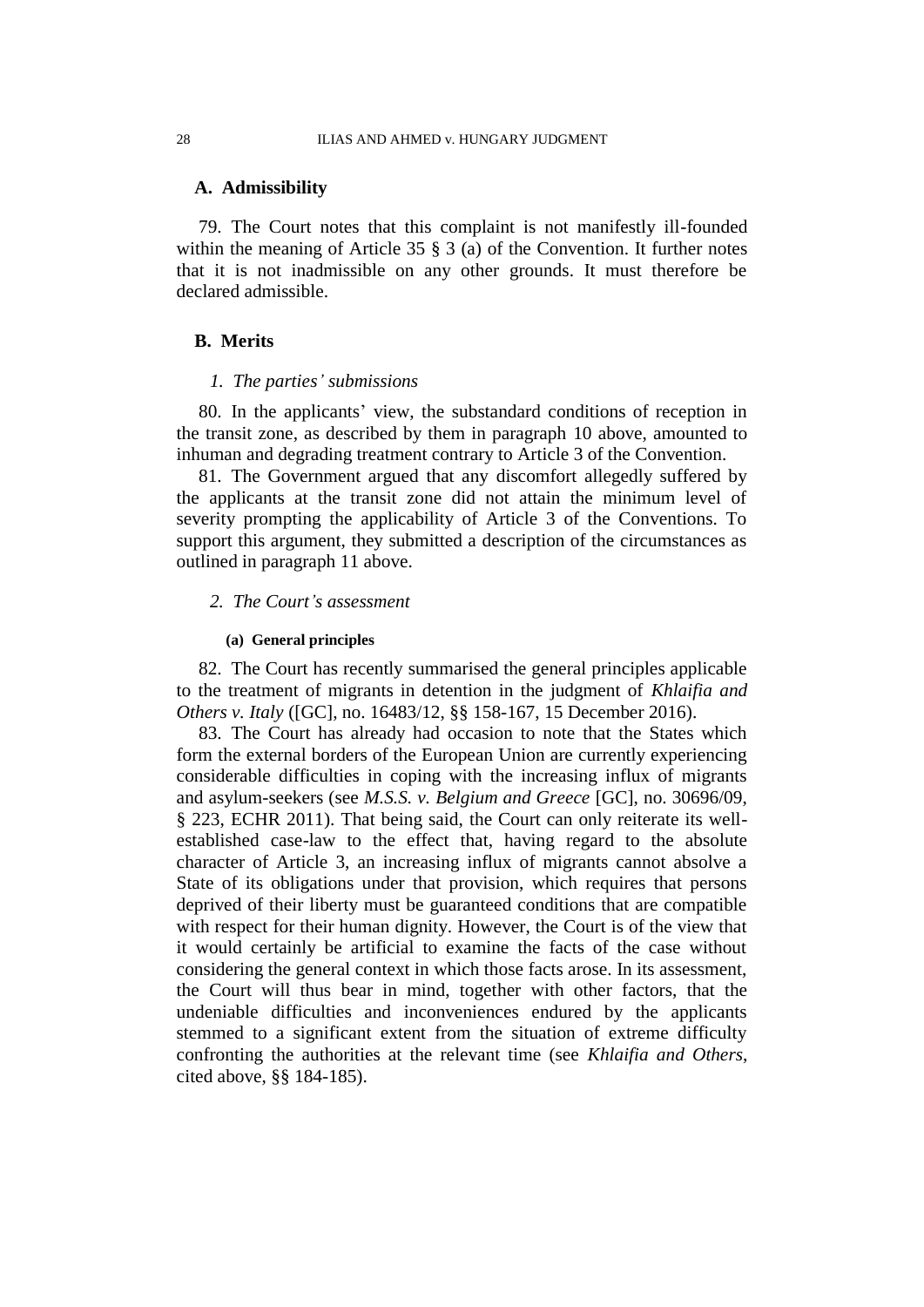#### **(b) Application of these principles in the present case**

84. In its Report to the Hungarian Government on the visit to Hungary carried out from 21 to 27 October 2015, that is, soon after the applicants had left the transit zone, the CPT described acceptable conditions regarding the accommodation containers in use in Röszke. It nevertheless suggested that that if foreign nationals were to be held in a transit zone for longer periods, the maximum capacity of the accommodation containers should be reduced and they should be equipped with some basic furniture (see paragraph 36 above).

85. For 23 days, the applicants were confined to an enclosed area of some 110 square metres and, adjacent to that area, they were provided a room in one of the several dedicated containers. According to the CPT, the ground surface of these rooms was 13 square metres. The applicants' room contained beds for five but it appears that at the material time they were the only occupants. Sanitary facilities were provided in separate containers; and the CPT found that their standard did not call for any particular comment. The applicants submitted that no medical services were available; however, a psychiatrist was granted access to them; and the CPT gained a generally favourable impression of the health-care facilities. The applicants were provided three meals daily. Although they complained of the absence of recreational and communication facilities, there is no indication that the material conditions were poor, in particular that there was a lack of adequate personal space, privacy, ventilation, natural light or outdoor stays.

86. That being said, the Court takes cognisance of the opinion of the psychiatrist who found that the applicants suffered from posttraumatic stress disorder. In the applicants' submissions, this condition may have qualified as demonstrating that they had undergone "a grave form of psychological, physical ... violence" within the meaning section 2(k) of the Asylum Act which, in turn, should have pre-empted the application of border procedure in their case, pursuant to section 71/A (7) of the same Act (see paragraph 31 above).

87. Independently of the characterisation of the applicants' condition under the domestic law  $-$  in regard to which it cannot substitute its own assessment for that of the national authorities – the Court notes that the alleged events in Bangladesh appear to have occurred years before the applicants' arrival in Hungary. They spent only a short time in Serbia (see paragraph 9 above), and did not refer to any incidents in other countries. While it is true that asylum seekers are considered particularly vulnerable because of everything they might have been through during their migration and the traumatic experiences they were likely to have endured previously (see *M.S.S. v. Belgium and Greece,* cited above, § 232), for the Court, the applicants in the present case were not more vulnerable than any other adult asylum-seeker detained at the time (see, *Mahamed Jama v. Malta*,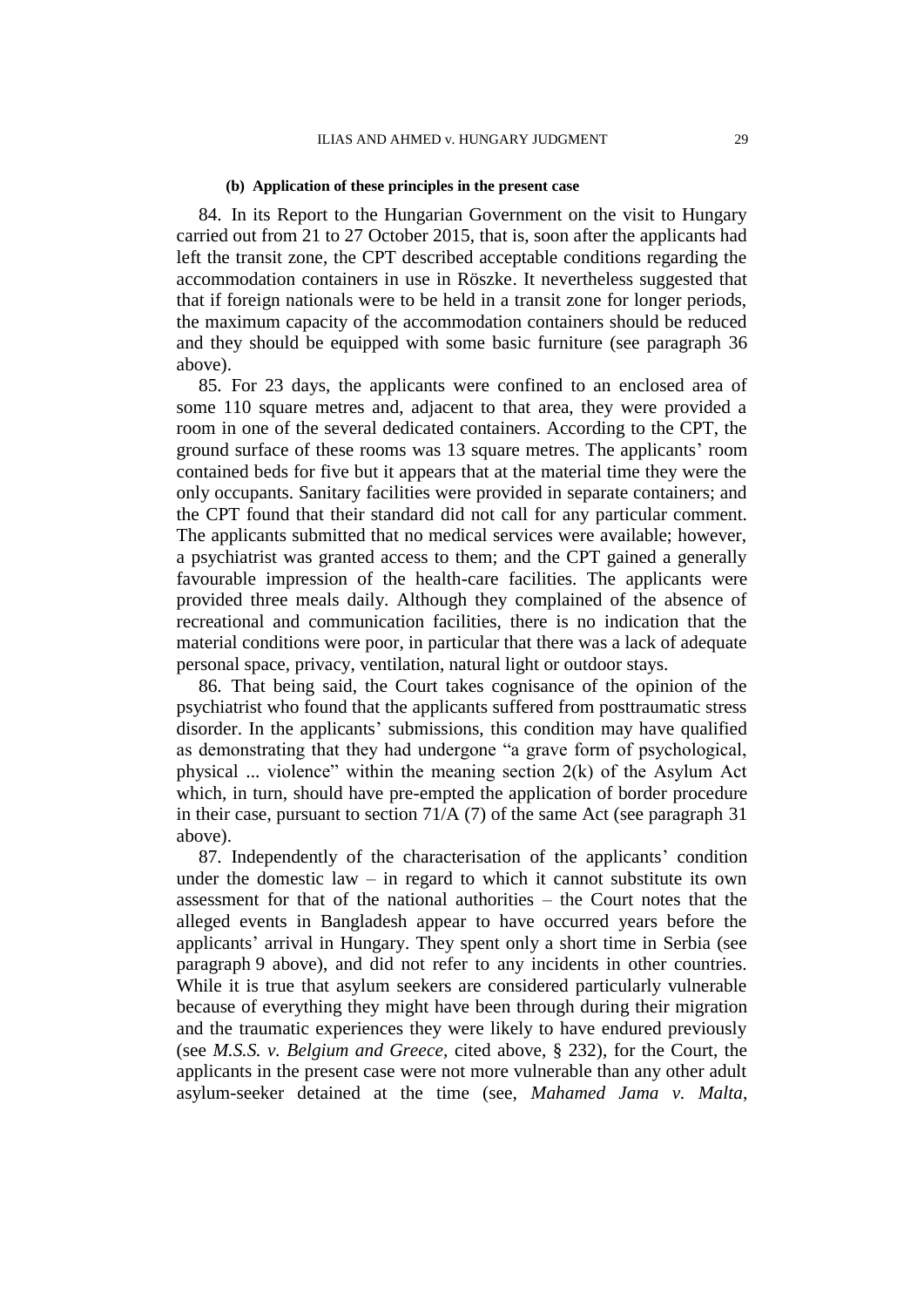no. 10290/13, § 100, 26 November 2015, and, *a contrario*, *Aden Ahmed v. Malta*, no. 55352/12, §§ 97-99, 23 July 2013).

88. It is true that there were no proper legal grounds for the applicants' confinement (see paragraphs 49 to 57 above); and that the lack of legal basis for their deprivation of liberty may have contributed to the feeling of inferiority prevailing in the impugned conditions. However, there is an inevitable element of suffering and humiliation involved in custodial measures, and this as such, in itself, will not entail a violation of Article 3 (see *Stanev v. Bulgaria* [GC], no. 36760/06, § 204, ECHR 2012).

89. In view of the satisfactory material conditions and the relatively short time involved, the Court concludes that the treatment complained of did not reach the minimum level of severity necessary to constitute inhuman treatment within the meaning of Article 3 of the Convention.

90. Having regard to the foregoing considerations, it finds that there has been no violation of Article 3 of the Convention.

## IV. ALLEGED VIOLATION OF ARTICLE 13 OF THE CONVENTION READ IN CONJUNCTION WITH ARTICLE 3 BASED ON THE CONDITIONS AT THE RÖSZKE BORDER TRANSIT ZONE

91. The applicants alleged that there was no effective remedy at their disposal to complain about the conditions of their detention in the transit zone. They relied on Article 13 read in conjunction with Article 3 of the Convention.

Article 13 reads as follows:

"Everyone whose rights and freedoms as set forth in [the] Convention are violated shall have an effective remedy before a national authority notwithstanding that the violation has been committed by persons acting in an official capacity."

#### **A. Admissibility**

92. The Government claimed that the applicants had not raised this issue in their application, and certainly not within six months counted from their departure from the transit zone. Therefore, in their view, this complaint had been lodged outside the six-month time-limit laid down in Article 35 § 1 of the Convention.

93. The applicants contested that view, arguing that their request made under Rule 39 of the Rules of Court had already contained this complaint.

94. The Court observes that in their request for an interim measure of 25 September 2015, which was brought before the Court in good time, the applicants argued that there was no legal remedy available to them in regard to the conditions of their confinement at the transit zone (see paragraph 3 above). Given that this complaint was brought to the Court's attention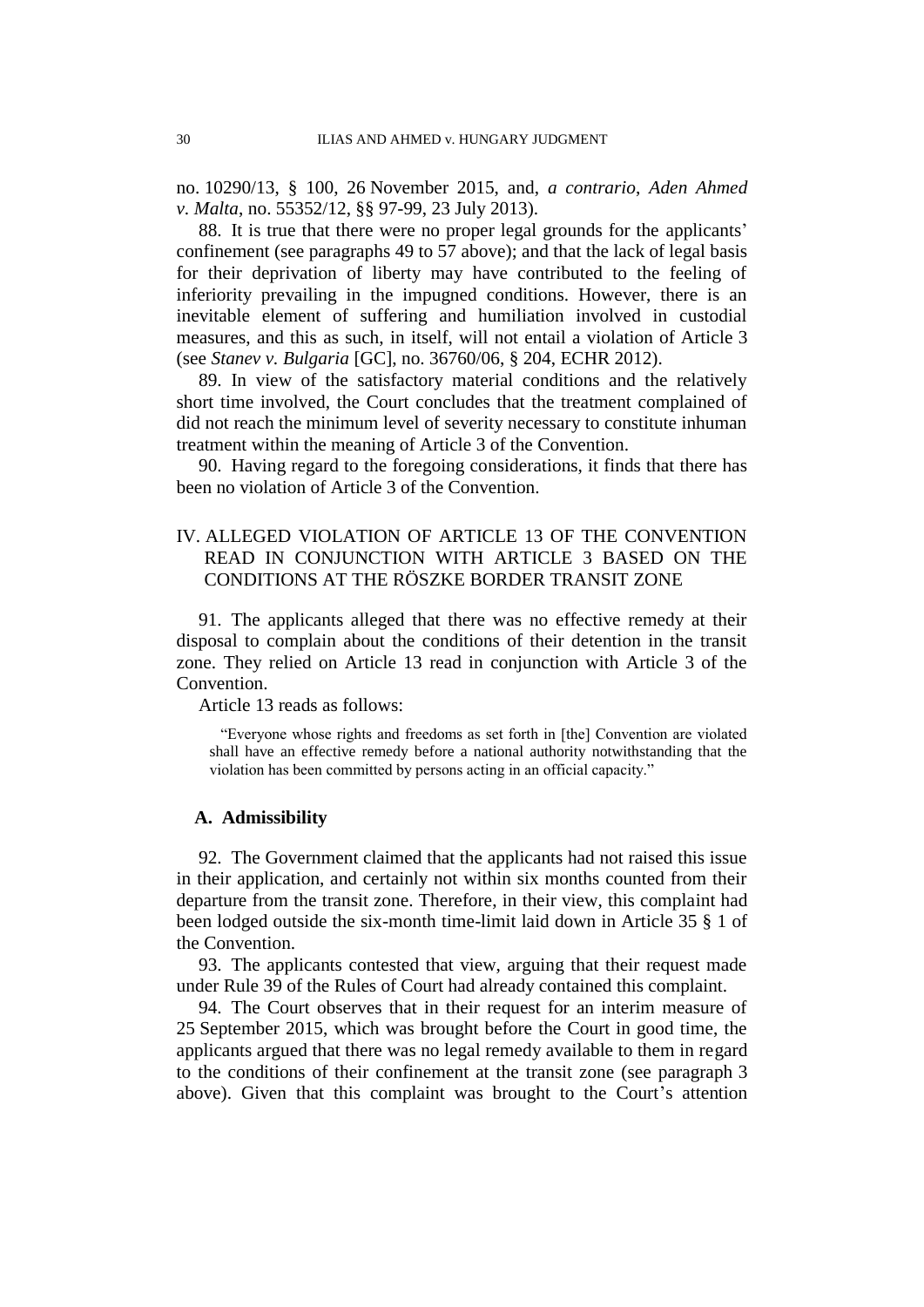before the applicants' departure from the transit zone on 8 October 2015, the Government's objection must be dismissed.

95. The Court further notes that this complaint is not manifestly illfounded within the meaning of Article 35 § 3 (a) of the Convention or inadmissible on any other grounds. It must therefore be declared admissible.

## **B. Merits**

### *1. The parties' submissions*

96. In the applicants' view, there was no domestic remedy whatsoever at their disposal to complain about the standards of reception prevailing at the transit zone. They argued that the conditions experienced at the transit zone had certainly produced at least an arguable claim, for the purposes of Article 13, of a violation of their rights under Article 3 of the Convention.

97. In the Government's view, the applicants had no arguable claim of a violation of Article 3 of the Convention in this context because the impugned conditions had not attained the requisite minimum level of severity. Therefore, for them, Article 13 was not applicable.

### *2. The Court's assessment*

98. Article 13 of the Convention guarantees the availability at national level of a remedy to enforce the substance of the Convention rights and freedoms in whatever form they may happen to be secured. The effect of that provision is thus to require the provision of a domestic remedy to deal with the substance of an "arguable complaint" under the Convention and to grant appropriate relief. The scope of the Contracting States' obligations under Article 13 varies depending on the nature of the applicant's complaint. However, the remedy required by Article 13 must be "effective" in practice as well as in law. The "effectiveness" of a "remedy" within the meaning of Article 13 does not depend on the certainty of a favourable outcome for the applicant. Nor does the "authority" referred to in that provision necessarily have to be a judicial authority; but if it is not, its powers and the guarantees which it affords are relevant in determining whether the remedy before it is effective. Also, even if a single remedy does not by itself entirely satisfy the requirements of Article 13, the aggregate of remedies provided for under domestic law may do so (see, among many other authorities, *Kudła v. Poland* [GC], no. 30210/96, § 157, ECHR 2000-XI, and *Hirsi Jamaa and Others v. Italy* [GC], no. 27765/09, § 197, ECHR 2012).

99. The Court has declared admissible the applicants' complaint under the substantive head of Article 3 in respect of the conditions of detention (see paragraph 79 above). Although, for the reasons given above, it has not found a violation of that provision, it nevertheless considers that those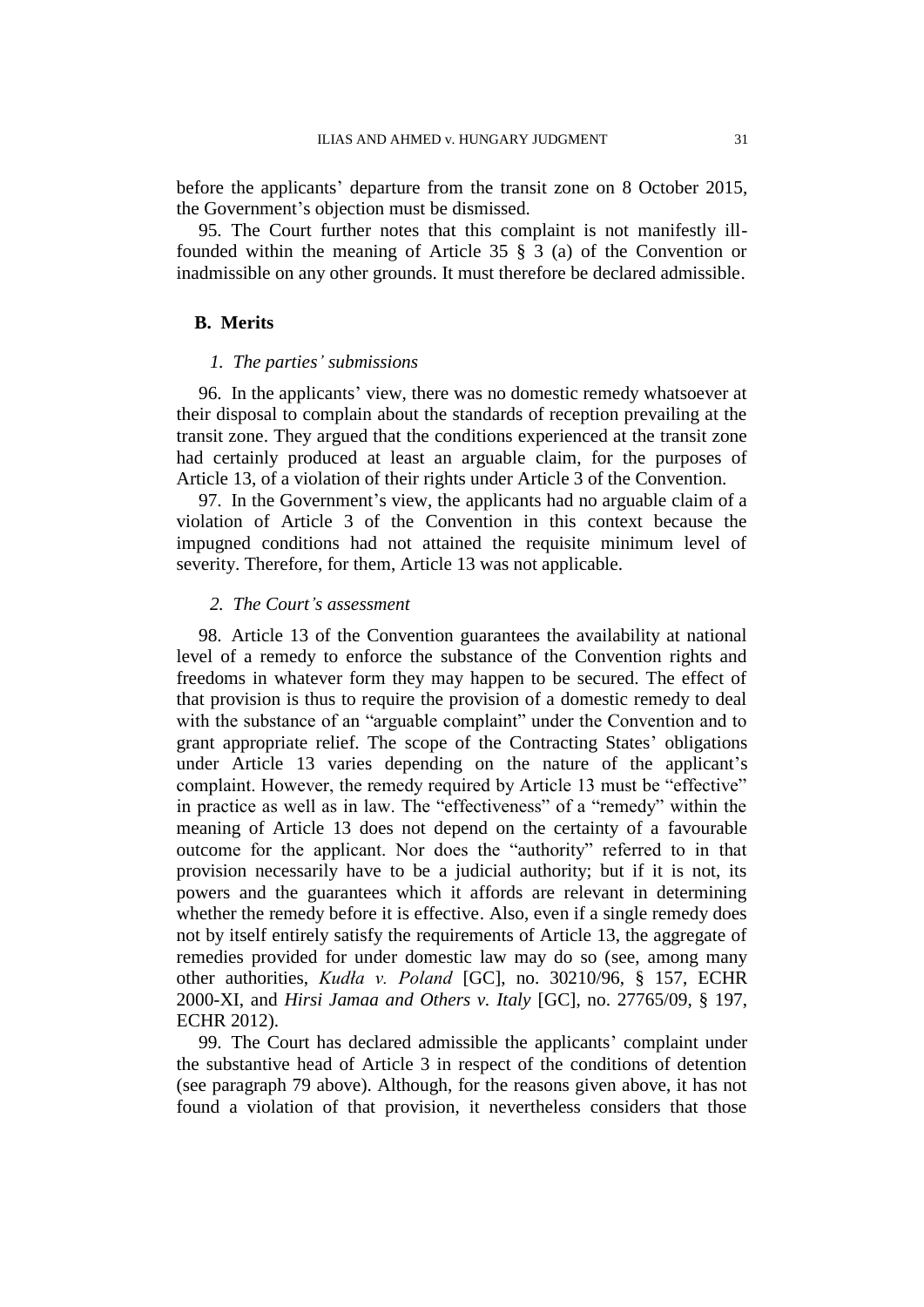complaints raised by the applicants were not manifestly ill-founded and raised serious questions of fact and law requiring examination on the merits. The complaints in question were therefore "arguable" for the purposes of Article 13 of the Convention (see *Khlaifia and Others*, cited above, §§ 268-269).

100. The Court further observes that the Government have not indicated any remedies by which the applicants could have complained about the conditions in which they were held in the transit zone.

101. It follows that there has been a violation of Article 13 taken together with Article 3 of the Convention.

## V. ALLEGED VIOLATION OF ARTICLE 3 OF THE CONVENTION BASED ON THE RISK OF INHUMAN AND DEGRADING TREATMENT

102. The applicants alleged that their expulsion to Serbia, implemented under inadequate procedural safeguards, had exposed them to a real risk of chain-*refoulement* which amounted to inhuman and degrading treatment in breach of Article 3 of the Convention.

### **A. Admissibility**

103. The Government argued that since the applicants had already returned to Serbia but had submitted no complaint against that country in respect of the conditions of reception or of an impending expulsion to yet another country, they could not claim to be victims, for the purposes of Article 34, of a violation of their rights under Article 3 of the Convention on account of their expulsion to Serbia.

104. The applicants contested that view, arguing in particular that the main issue was whether the Hungarian authorities had fulfilled their substantive and procedural obligations in the asylum proceedings concerning the assessment of a risk related to Article 3. The fact that they had not been subjected to treatment contrary to Article 3 in Serbia did not eliminate the respondent State's responsibility for the failure to comply with its obligations.

105. When an applicant has already been expelled, the Court considers whether at the time of removal from the respondent State a real risk existed that the applicant would be subjected to treatment proscribed by Article 3 in the State to which he or she was expelled (see, for example, *Muminov v. Russia*, no. 42502/06, §§ 91-92, 11 December 2008). This is in line with the previous findings of the Court according to which, since the nature of the Contracting States' responsibility under Article 3 in cases of this kind lies in the act of exposing an individual to the risk of ill-treatment, the existence of the risk must be assessed primarily with reference to those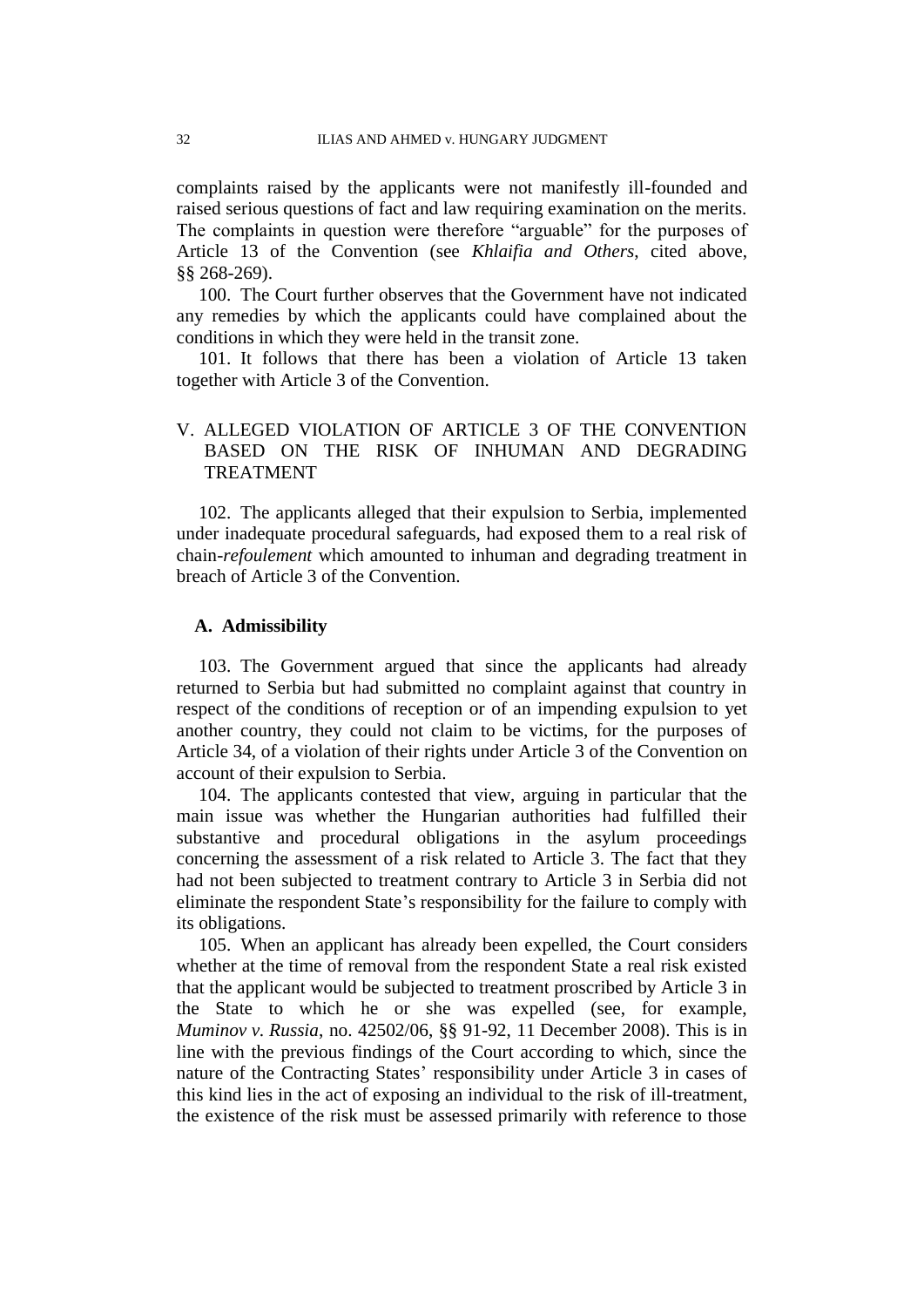facts which were known or ought to have been known to the Contracting State at the time of the applicant's leaving the country. The Court is not precluded, however, from having regard to information which comes to light subsequent to this date. This may be of value in confirming or refuting the appreciation that has been made by the Contracting Party of the wellfoundedness or otherwise of an applicant's fears (see, for example, *Mamatkulov and Askarov v. Turkey* [GC], nos. 46827/99 and 46951/99, § 69, ECHR 2005-I).

106. Furthermore, the Court noted on several occasions that not even a decision or measure favourable to the applicant is in principle sufficient to deprive him of his status as a "victim" unless the national authorities have acknowledged, either expressly or in substance, and then afforded redress for, the breach of the Convention (see, among other authorities, *Murray v. the Netherlands* [GC], no. 10511/10, § 83, ECHR 2016). Only when these conditions are satisfied does the subsidiary nature of the protective mechanism of the Convention preclude examination of an application (see, for example, *Arat v. Turkey*, no. 10309/03, § 46, 10 November 2009).

107. Therefore, the mere fact that the applicants have already been expelled from Hungary does not release the Court from its duty to examine their complaints under Article 3 of the Convention, since neither an acknowledgement of a violation has taken place nor any redress has been afforded to the applicants. The Court thus considers that the applicants have retained their status of victim for the purposes of Article 34 of the Convention. It further notes that this complaint is not manifestly ill-founded within the meaning of Article 35 § 3 (a) of the Convention or inadmissible on any other grounds. It must therefore be declared admissible.

## **B. Merits**

### *1. The parties' submissions*

### **(a) The applicants**

108. The applicants were of the opinion that the domestic authorities should have considered automatically their "special needs" and consequently the rules on border proceedings should not have been applied in their case (see section 71/A of the Asylum Act, cited in paragraph 31 above). Furthermore, the fact that the Hungarian authorities had regarded Serbia as a "safe third country" without a thorough and individualised assessment had resulted in a breach of Article 3 of the Convention. The cursory examination of their case had not covered the practice in Serbia concerning asylum proceedings. The applicants' right to rebut the presumption of Serbia being a "safe third country" had not been respected at all in the first asylum proceedings and had been seriously hindered in the re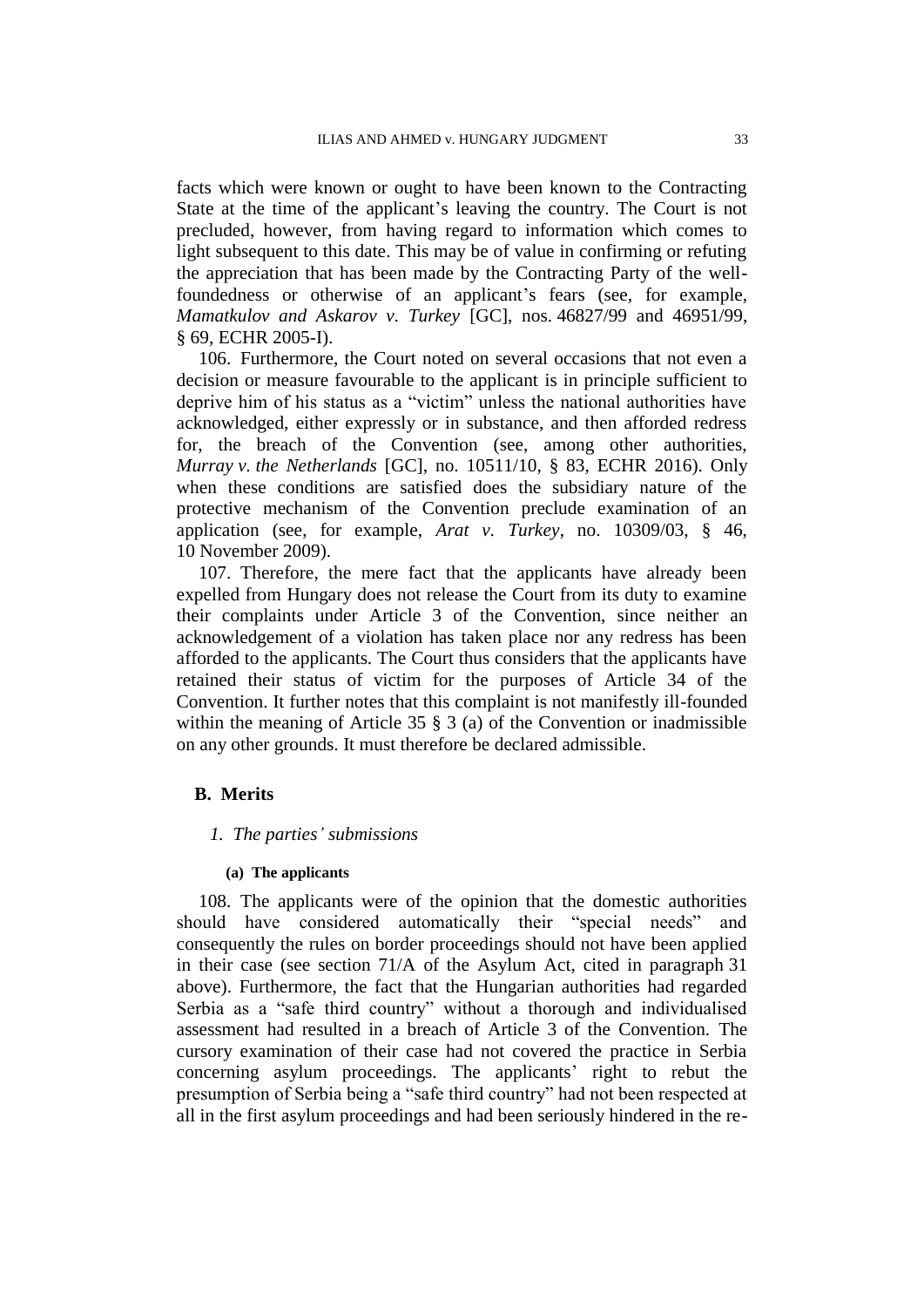opened proceedings. The existing domestic jurisprudence on such a rebuttal required overwhelming evidence, the feasibility of whose production was illusory. As a consequence, the authorities had not provided access to the inmerit phase of the asylum procedure. That state of affairs had been aggravated by the fact that the only legal information given by the authorities to one of the applicants on his rights had been in a language he did not speak and written in a leaflet he could not read (see paragraph 13 above).

### **(b) The Government**

109. The Government submitted that as the medical opinions (see paragraphs 19 and 20 above) had not identified the applicants as having any special needs which could not be met in the transit zone, the rules on border proceedings had been applicable to the case.

110. Concerning Serbia as a safe third country, the Government were of the opinion that a presumption that can be rebutted was in line with the Court's jurisprudence, and aimed at the prevention of abuse of the right to asylum. The Dublin III Regulation and Directive 2013/32/EU provided that Member States of the EU were free to determine which countries they regarded as safe third countries and could create their own lists of those countries (as was done by, for example, Germany or France). Hungary had established its list of safe third countries by issuing Government Decree no. 191/2015. (VII.21.) on the definition of safe countries of origin and safe third countries (see paragraph 33 above). Serbia was on that list because it could be considered as a safe third country in general, owing to the fact that it was a party to the Geneva Refugee Convention and a candidate for EU membership. As such, it received financial and technical support from the EU to meet the requirements of membership and to reform its asylum system. Furthermore, to the Government's knowledge, there was no caselaw under the Convention indicating that Serbia had failed to maintain a properly functioning asylum system and was thus not a safe third country.

111. Moreover, in the present case, the applicants had submitted incoherent and contradictory statements to the authorities. As a result, they had not been able to rebut the presumption that Serbia was a safe third country. They failed to establish that they faced persecution or a risk of illtreatment in their country of origin, in the absence of which no valid risk of *refoulement* could possibly arise in Serbia.

### *2. The Court's assessment*

#### **(a) General principles**

112. At the outset, the Court observes that Contracting States have the right, as a matter of well-established international law and subject to their treaty obligations, including the Convention, to control the entry, residence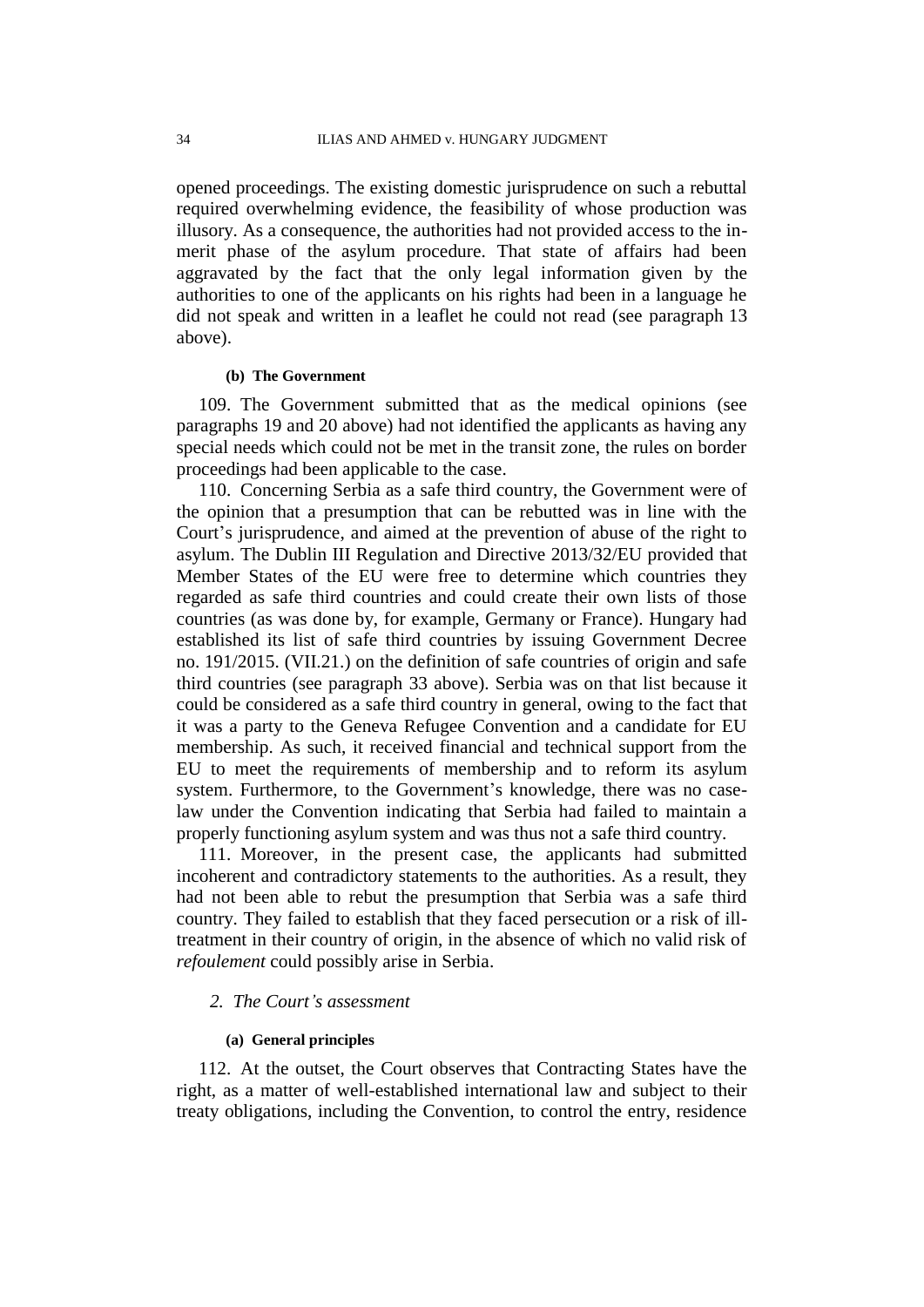and expulsion of aliens (see, for example, *F.G. v. Sweden* [GC], no. 43611/11, § 111, ECHR 2016; *Hirsi Jamaa and Others*, cited above, § 113; and *Üner v. the Netherlands* [GC], no. 46410/99, § 54, ECHR 2006-XII). In addition, neither the Convention nor its Protocols confer the right to political asylum. However, the expulsion of an alien by a Contracting State may give rise to an issue under Article 3, and hence engage the responsibility of that State under the Convention, where substantial grounds have been shown for believing that the person in question, if deported, would face a real risk of being subjected to treatment contrary to Article 3 in the destination country. In these circumstances, Article 3 implies an obligation not to deport the person in question to that country (see, for example, *Saadi v. Italy* [GC], no. 37201/06, §§ 124-125, ECHR 2008).

113. In cases concerning the expulsion of asylum-seekers, the Court has observed that it does not itself examine the actual asylum applications or verify how the States honour their obligations under the Geneva Convention. Its main concern is whether effective guarantees exist that protect the applicant against arbitrary *refoulement*, be it direct or indirect, to the country from which he or she has fled (see, for example, *M.S.S. v. Belgium and Greece*, cited above, § 286). The Court's assessment of the existence of a real risk must necessarily be a rigorous one (see, for example, *F.G. v. Sweden,* cited above, § 113).

114. The subsidiary character of the machinery of complaint to the Court is articulated in Articles 13 and 35 § 1 of the Convention (see *M.S.S. v. Belgium and Greece*, cited above, § 287). The Court must be satisfied, however, that the assessment made by the authorities of the Contracting State is adequate and sufficiently supported by domestic materials as well as by materials originating from other reliable and objective sources such as, for instance, other Contracting or non-Contracting States, agencies of the United Nations and reputable non-governmental organisations (see *N.A. v. the United Kingdom*, no. 25904/07, § 119, 17 July 2008). Moreover, where domestic proceedings have taken place, it is not the Court's task to substitute its own assessment of the facts for that of the domestic courts and, as a matter of principle, it is for those courts to assess the evidence before them (see, for example, *Nizomkhon Dzhurayev v. Russia*, no. 31890/11, § 113, 3 October 2013). As a general rule, the national authorities are best placed to assess not just the facts but, more particularly, the credibility of witnesses since it is they who have had an opportunity to see, hear and assess the demeanour of the individual concerned (see, for example, *F.G. v. Sweden,* cited above, § 118, and *R.C. v. Sweden*, no. 41827/07, § 52, 9 March 2010).

115. It is in principle for the person seeking international protection in a Contracting State to submit, as soon as possible, his claim for asylum with the reasons in support of it, and to adduce evidence capable of proving that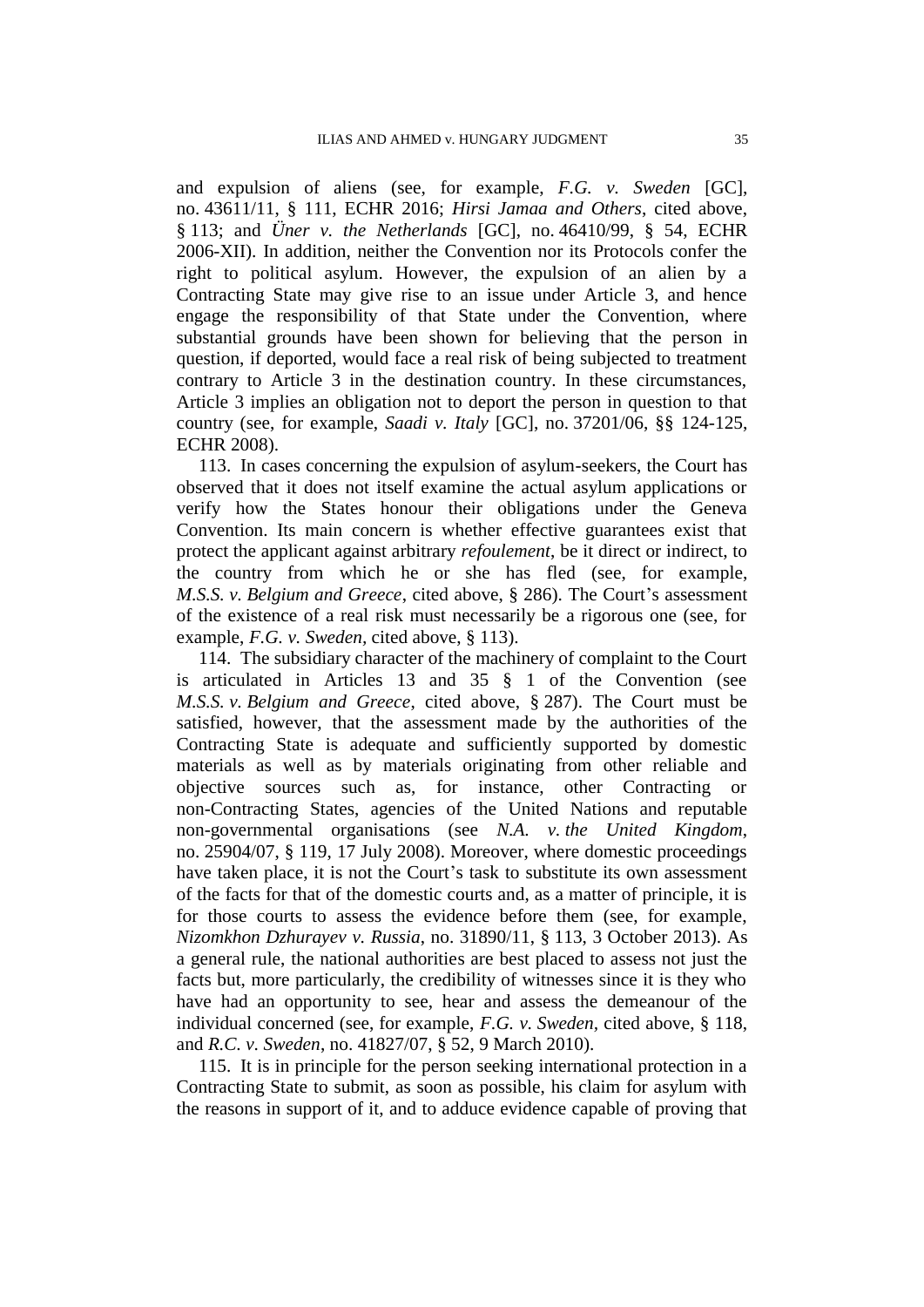there are substantial grounds for believing that deportation to his or her home country would entail a real and concrete risk of treatment in breach of Article 3 (see *F.G. v. Sweden,* cited above, § 125). However, in relation to asylum claims based on a well-known general risk, when information about such a risk is freely ascertainable from a wide number of sources, the obligations incumbent on States under Article 3 of the Convention in expulsion cases entail that the authorities carry out an assessment of that risk of their own motion (see, for example, *M.S.S. v. Belgium and Greece*, cited above, § 366).

116. The Court has previously found that the lack of access to information is a major obstacle in accessing asylum procedures. It reiterates the importance of guaranteeing anyone subject to a removal measure, the consequences of which are potentially irreversible, the right to obtain sufficient information to enable them to gain effective access to the relevant procedures and to substantiate their complaints (see *M.S.S. v. Belgium and Greece*, cited above, §§ 301 and 304, and *Hirsi Jamaa and Others*, cited above, § 204).

### **(b) Application of these principles to the present case**

117. The Court has to establish whether at the time of their removal from Hungary on 8 October 2015, the applicants could arguably assert that their removal to Serbia would infringe Article 3 of the Convention.

118. The Court observes that the applicants were removed from Hungary on the strength of the Government Decree listing Serbia as a safe third country and establishing a presumption in this respect. The individualised assessment of their situation with regard to any risk they ran if returned to Serbia took place in these legal circumstances. Indeed, it involved a reversal of the burden of proof to the applicants' detriment including the burden to prove the real risk of inhuman and degrading treatment in a chain-*refoulement* situation to Serbia and then the former Yugoslav Republic of Macedonia, eventually driving them to Greece. However, it is incumbent on the domestic authorities to carry out an assessment of that risk of their own motion when information about such a risk is ascertainable from a wide number of sources. Not only that the Hungarian authorities did not perform this assessment in the determination of the individual risks but they refused even to consider the merits of the information provided by the counsel, limiting their argument to the position of the Government Decree 191/2015.

119. It is of note at this point that Articles 31 § 8 (b), 33, 38 § 1 and 43 of Directive 2013/32/EU (see paragraph 34 above) allow for accelerated/border procedure for asylum-seekers from a "safe country of origin". However, as to the question whether, and to what extent, Hungarian law corresponds to those provisions, the Court cannot embark on a scrutiny on how the domestic authorities implement the law of the European Union.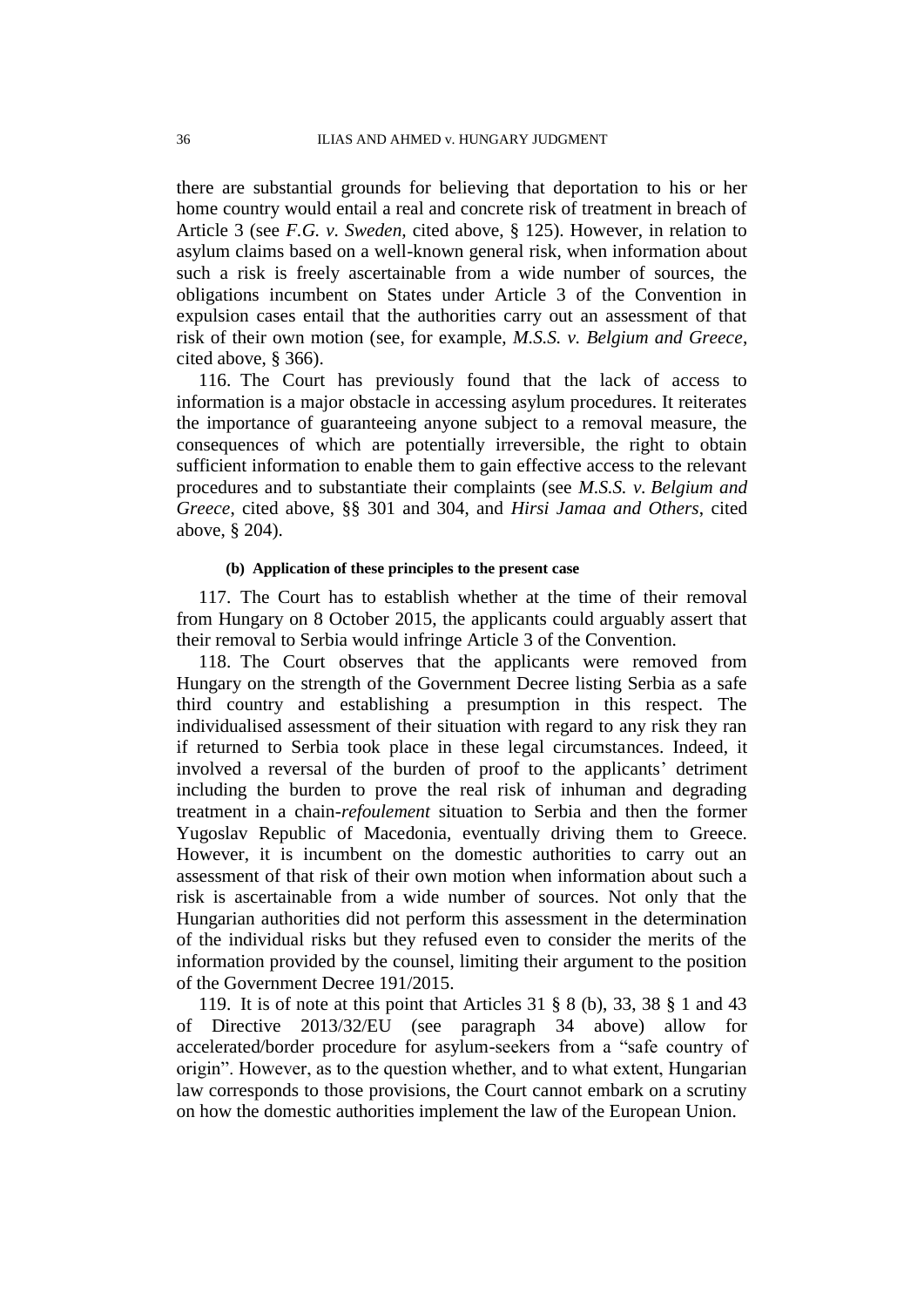120. The Court observes that between January 2013 and July 2015 Serbia was not considered a safe third country by Hungary (see paragraph 46 above). This was so in accordance with reports of international institutions on the shortcomings of asylum proceedings in Serbia (see, for example, *Mohammadi*, cited above, § 29). However, the 2015 legislative change produced an abrupt change in the Hungarian stance on Serbia from the perspective of asylum proceedings (see the UNHCR and ECRE reports quoted in paragraphs 37 to 39 above). The altered position of the Hungarian authorities in this matter begs the question whether it reflects a substantive improvement of the guarantees afforded to asylum-seekers in Serbia. However, no convincing explanation or reasons have been adduced by the Government for this reversal of attitude, especially in light of the reservations of the UNHCR and respected international human rights organisations expressed as late as December 2016 (see paragraph 41 above).

121. This is of particular concern to the Court, since the applicants arrived in Hungary through the former Yugoslav Republic of Macedonia, Serbia and Greece (see paragraph 9 above). The Court observes that in 2012 the UNHCR urged States not to return asylum-seekers to Serbia (see paragraph 40 above), notably because the country lacked a fair and efficient asylum procedure and there was a real risk that asylum seekers were summarily returned to the former Yugoslav Republic of Macedonia.

122. In regard to the latter country, in 2015 the UNCHR found that, despite positive developments, significant weaknesses persisted in the asylum system in practice; that the country had not been able to ensure that asylum-seekers have access to a fair and efficient asylum procedure; and that inadequate asylum procedure resulted in low recognition rates, even for the minority of asylum-seekers who stay in the country to wait for the outcome of their asylum claims. Although the UNCHR found that asylumseekers arriving in the country were protected from the risk of *refoulement* by the introduction, as of June 2015, of a procedure for registration of the intention to submit an asylum application at the border, the Court cannot but notice that the Hungarian authorities did not seek to rule out that the applicants, driven back through Serbia, might further be expelled to Greece, notably given the procedural shortcoming and the very low recognition rate in the former Yugoslav Republic of Macedonia (see paragraph 42 above).

123. In regard to Greece, the Court found that the reception conditions of asylum seekers, including the shortcomings in the asylum procedure, amounted to a violation of Article 3, read alone or in conjunction with Article 13 of the Convention (see *M.S.S. v. Belgium and Greece*, cited above, §§ 62 to 86, 231, 299 to 302 and 321). Although recent developments (see paragraph 43 above) demonstrate an improvement in the treatment of asylum-seekers in Greece conducive to the gradual resumption of transfers to the country, this was not yet the case at the material time.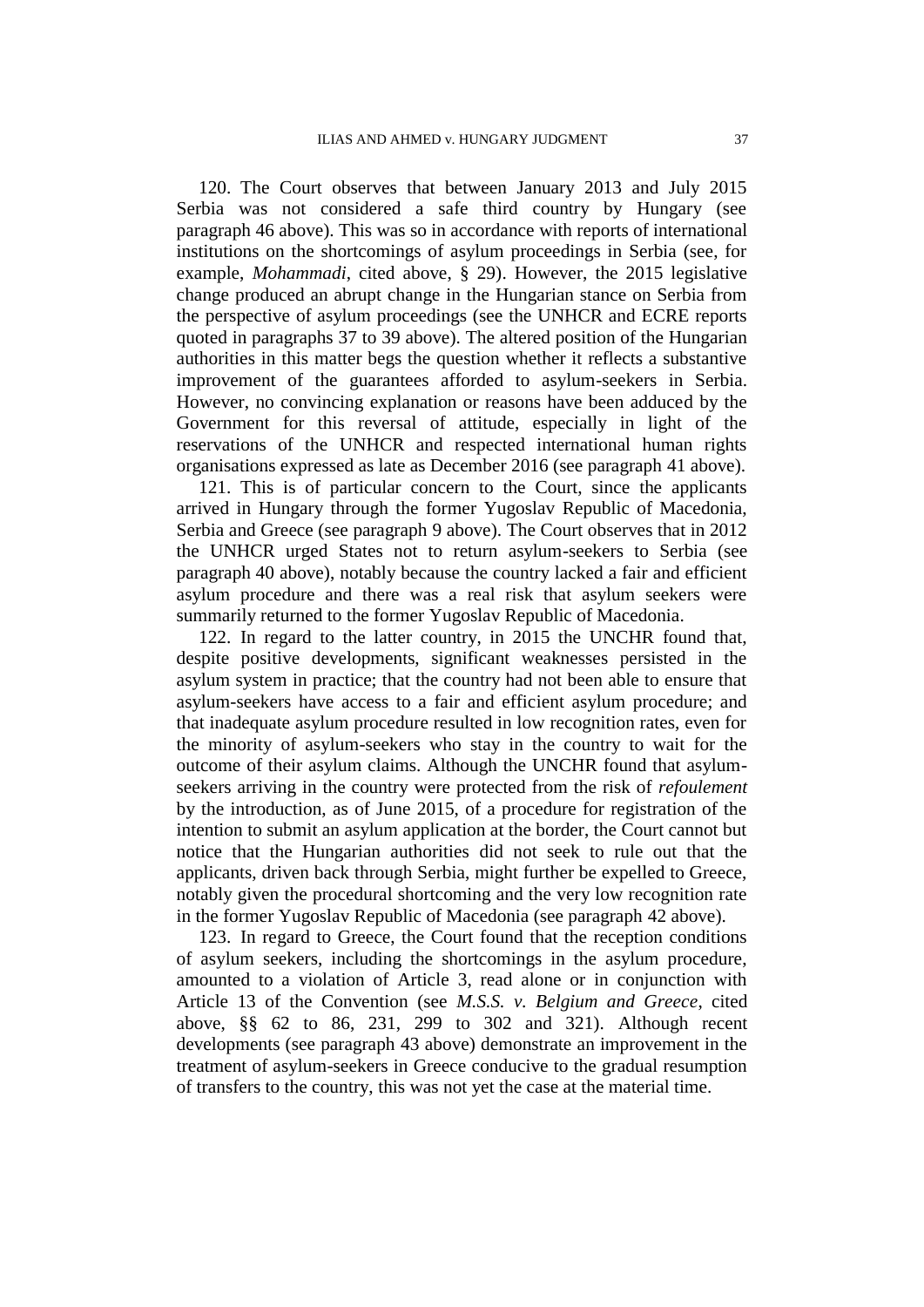124. While the Court is concerned about the above shortcomings, it is not called in the present case to determine the existence of a systemic risk of ill-treatment in the above countries as the procedure applied by the Hungarian authorities was not appropriate to provide the necessary protection against a real risk of inhuman and degrading treatment. Notably, they relied on a schematic reference to the Government's list of safe third countries (see paragraph 33 above), disregarded the country reports and other evidence submitted by the applicants and imposed an unfair and excessive burden of proof on them. Moreover, the Court observes that, owing to a mistake, the first applicant was interviewed with the assistance of an interpreter in Dari, a language he does not speak, and the asylum authority provided him with an information leaflet on asylum proceedings that was also in Dari (see paragraph 13 above). As a consequence, his chances of actively participating in the proceedings and explaining the details of his flight from his country of origin were extremely limited. The applicants are illiterate, nonetheless all the information they received on the asylum proceedings was contained in a leaflet. It thus appears that the authorities failed to provide the applicants with sufficient information on the procedure – an occurrence aggravated by the fact that they could not meet their lawyer prior to the court hearing in order to discuss their cases in detail (see paragraph 16 above). Moreover, a translation of the decision in their case was produced to their lawyer only two months after the relevant decision had been taken, at a time when they were outside Hungary already for two months (see paragraph 30 above).

125. Having regard to the above considerations, the Court finds that the applicants did not have the benefit of effective guarantees which would have protected them from exposure to a real risk of being subjected to inhuman or degrading treatment in breach of Article 3 of the Convention. There has accordingly been a violation of that provision in this regard.

### VI. OTHER ALLEGED VIOLATION OF THE CONVENTION

126. The applicants also complained that no effective domestic remedy was available to them to challenge their expulsion to Serbia, in breach of Article 13 read in conjunction with Article 3 of the Convention.

127. However, in view of the finding that the applicants' expulsion to Serbia constituted a violation of Article 3 of the Convention, the Court does not consider it necessary to give a separate ruling on the admissibility or the merits of the complaint under Article 13 taken together with Article 3 of the Convention.

### VII. APPLICATION OF ARTICLE 41 OF THE CONVENTION

128. Article 41 of the Convention provides: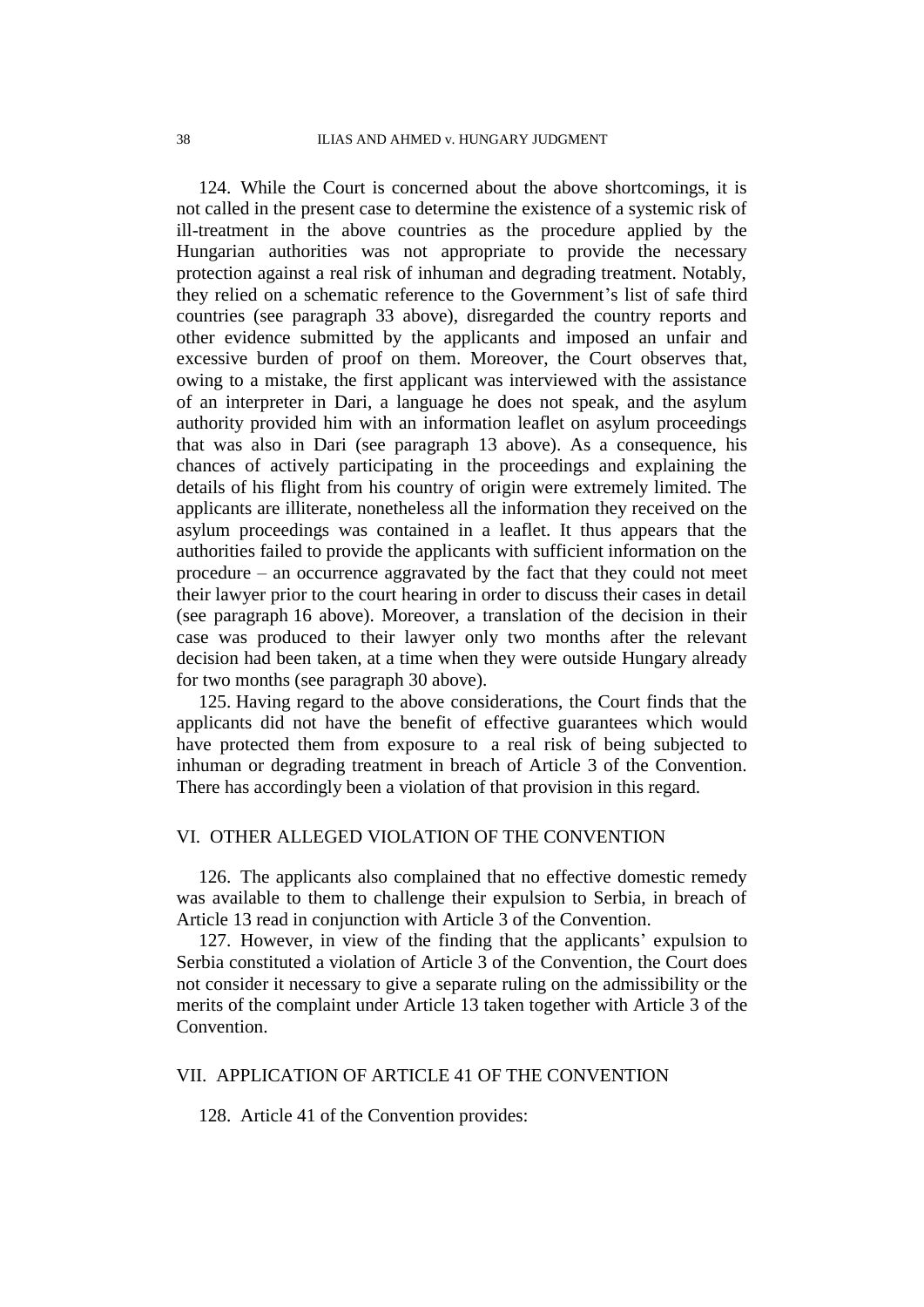"If the Court finds that there has been a violation of the Convention or the Protocols thereto, and if the internal law of the High Contracting Party concerned allows only partial reparation to be made, the Court shall, if necessary, afford just satisfaction to the injured party."

### **A. Damage**

129. The applicants claimed 15,000 euros (EUR) each in respect of nonpecuniary damage.

130. The Government contested this claim.

131. The Court considers that the applicants must have suffered some non-pecuniary damage and awards them each EUR 10,000.

### **B. Costs and expenses**

132. The applicants also claimed jointly EUR 8,705 for the costs and expenses incurred before the Court. That sum corresponds to 57.5 hours of legal work billable by their lawyer at an hourly rate of EUR 150, plus EUR 80 in clerical costs.

133. The Government contested this claim.

134. According to the Court's case-law, an applicant is entitled to the reimbursement of costs and expenses only in so far as it has been shown that these have been actually and necessarily incurred and are reasonable as to quantum. In the present case, regard being had to the documents in its possession and the above criteria, the Court considers it reasonable to award the full sum claimed.

## **C. Default interest**

135. The Court considers it appropriate that the default interest rate should be based on the marginal lending rate of the European Central Bank, to which should be added three percentage points.

## FOR THESE REASONS, THE COURT, UNANIMOUSLY,

- 1. *Declares* the complaints under Article 5 §§ 1 and 4 of the Convention, Articles 3 and 13 of the Convention in respect of the conditions of detention at the Röszke transit zone and Article 3 of the Convention in respect of the applicants' expulsion to Serbia admissible;
- 2. *Holds* that there has been a violation of Article 5 § 1 of the Convention;
- 3. *Holds* that there has been a violation of Article 5 § 4 of the Convention;